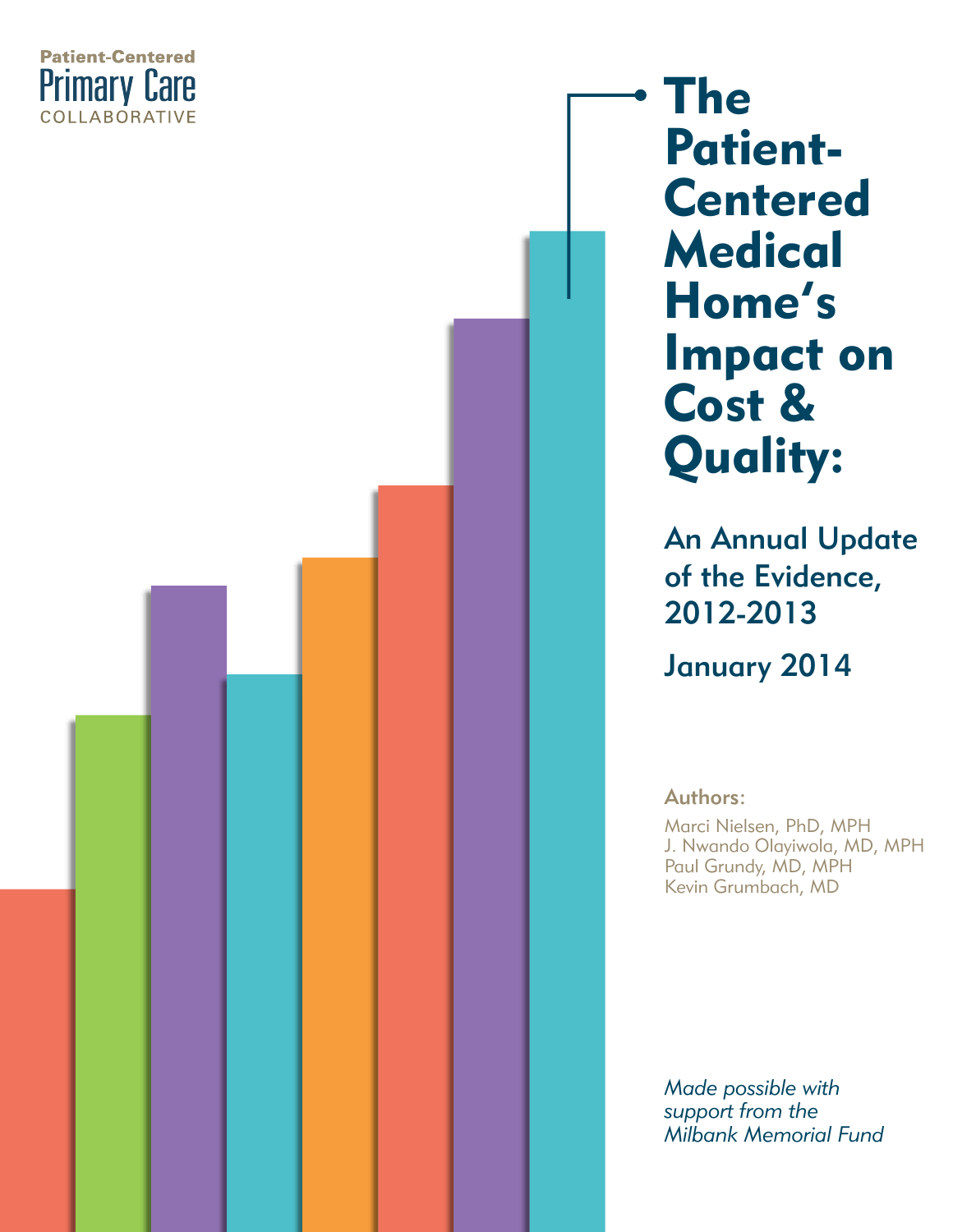### ABOUT THE PATIENT-CENTERED PRIMARY CARE COLLABORATIVE (PCPCC)

Founded in 2006, the PCPCC is dedicated to advancing an effective and efficient health care system built on a strong foundation of primary care and the patient-centered medical home (PCMH). The PCPCC achieves its mission through the work of its five Stakeholder Centers, led by experts and thoughts leaders who are dedicated to transforming the U.S. health care system through delivery reform, payment reform, patient engagement, and employee benefit redesign. Today, PCPCC represents more than 1,000 medical home stakeholders and supporters throughout the U.S. For more information visit **www.pcpcc.org**.

## ABOUT THE MILBANK MEMORIAL FUND

The Milbank Memorial Fund is an endowed operating foundation that works to improve health by helping decision makers in the public and private sectors acquire and use the best available evidence to inform policy for health care and population health. The Fund has engaged in nonpartisan analysis, study, research, and communication on significant issues in health policy since its inception in 1905. Its staff organizes and participates in meetings with decision makers and publishes reports, books, and *The Milbank Quarterly*, a peer-reviewed journal of population health and health policy.

# AUTHORS

### **Marci Nielsen, PhD, MPH**

Chief Executive Officer, PCPCC

### **J. Nwando Olayiwola, MD, MPH**

Associate Director, Center for Excellence in Primary Care Assistant Professor, Department of Family and Community Medicine University of California, San Francisco San Francisco General Hospital

### **Paul Grundy, MD, MPH**

President. PCPCC Global Director, Healthcare Transformation, IBM

### **Kevin Grumbach, MD**

Professor and Chair, Department of Family and Community Medicine University of California, San Francisco San Francisco General Hospital

#### *Contributing Author:* **Lisa Dulsky Watkins, MD**

Former Associate Director, Vermont Blueprint for Health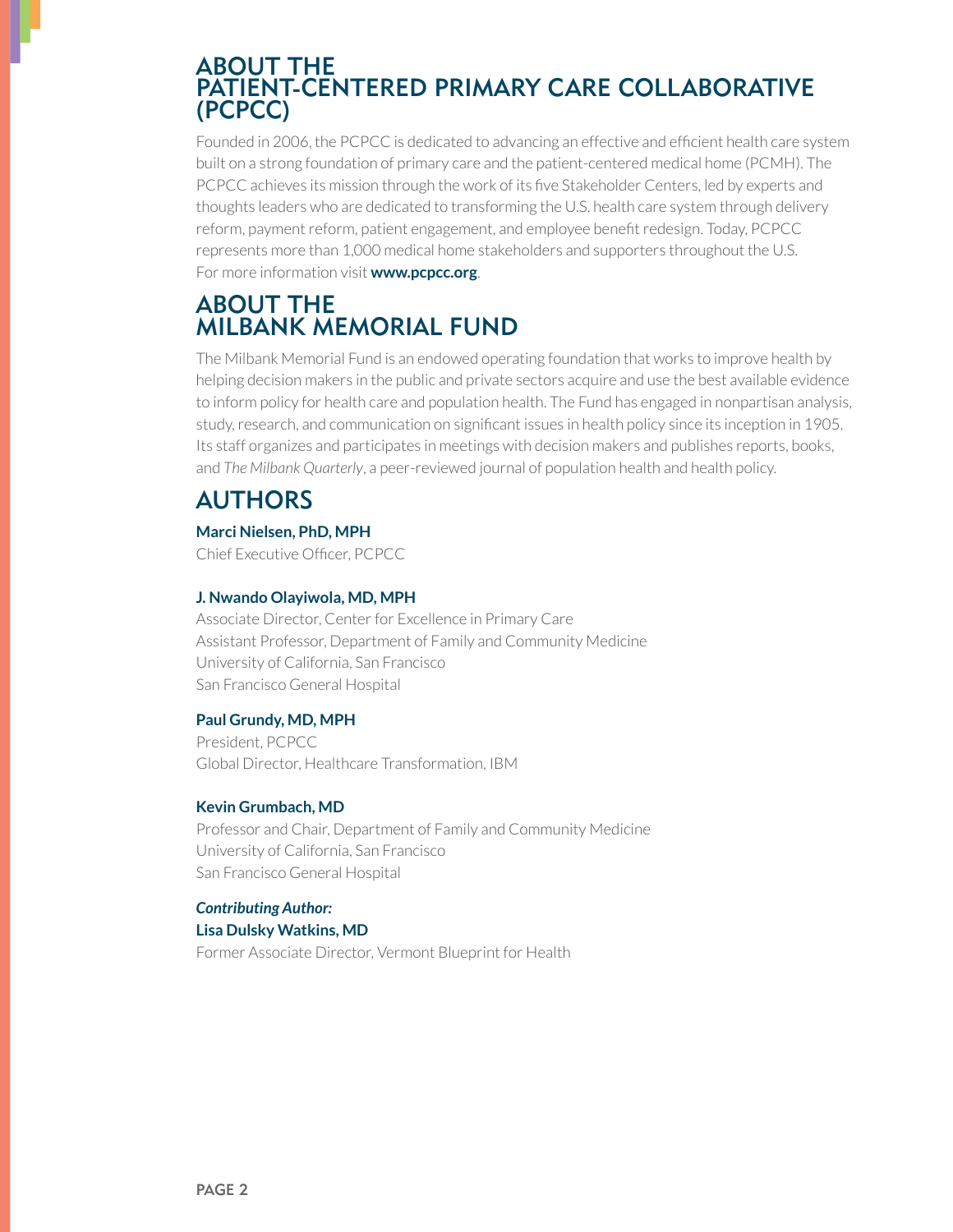# ACKNOWLEDGMENTS

The PCPCC and the Milbank Memorial Fund gratefully acknowledge the following individuals for their time and thoughtful review of this publication:

### **Melinda Abrams, MS**

Vice President, Health Care Delivery System Reform *The Commonwealth Fund* 

### **Asaf Bitton, MD, MPH**

Instructor, Division of General Medicine, Brigham and Women's Hospital Instructor, Department of Health Care Policy, Harvard Medical School

### **Mark Gibson**

Director, Center for Evidence-Based Policy *Oregon Health & Science University*

### **Bruce Landon, MD, MBA, MSc**

**Professor of Health Care Policy, Harvard Medical School** Professor of Medicine, Division of General Medicine and Primary Care *Beth Israel Deaconess Medical Center*

### **Len Nichols, PhD**

Director, Center for Health Policy Research and Ethics *George Mason University*

### **Kavita Patel, MD**

Managing Director for Clinical Transformation and Delivery, Engelberg Center for Health Care Reform Fellow, Economic Studies, The Brookings Institution

### **Mary Takach, MPH, RN**

Senior Program Director *National Academy for State Health Policy*

The PCPCC also thanks the members of our **Outcomes & Evaluation Stakeholder Center** for their review of this report.

A number of PCPCC staff played instrumental roles in coordinating the research and review of this paper, including Amy Gibson, Tara Hacker, Staci GoldbergBelle and Yuki Ueda. The PCPCC would also like to thank its **Board of Directors, Executive Membership,** and Stakeholder Centers for providing their expertise and insights during the development of this publication.

Additionally, we would like to thank Christopher Koller, President of the Milbank Memorial Fund, and his staff for their guidance and support in reviewing this publication and supporting its broad dissemination.

Although the reviewers listed above provided many constructive comments and suggestions, they were not asked to endorse the report's conclusions or recommendations, nor did they see the final draft of the report before its release. Responsibility for the final content of this report rests entirely with the authors and the PCPCC.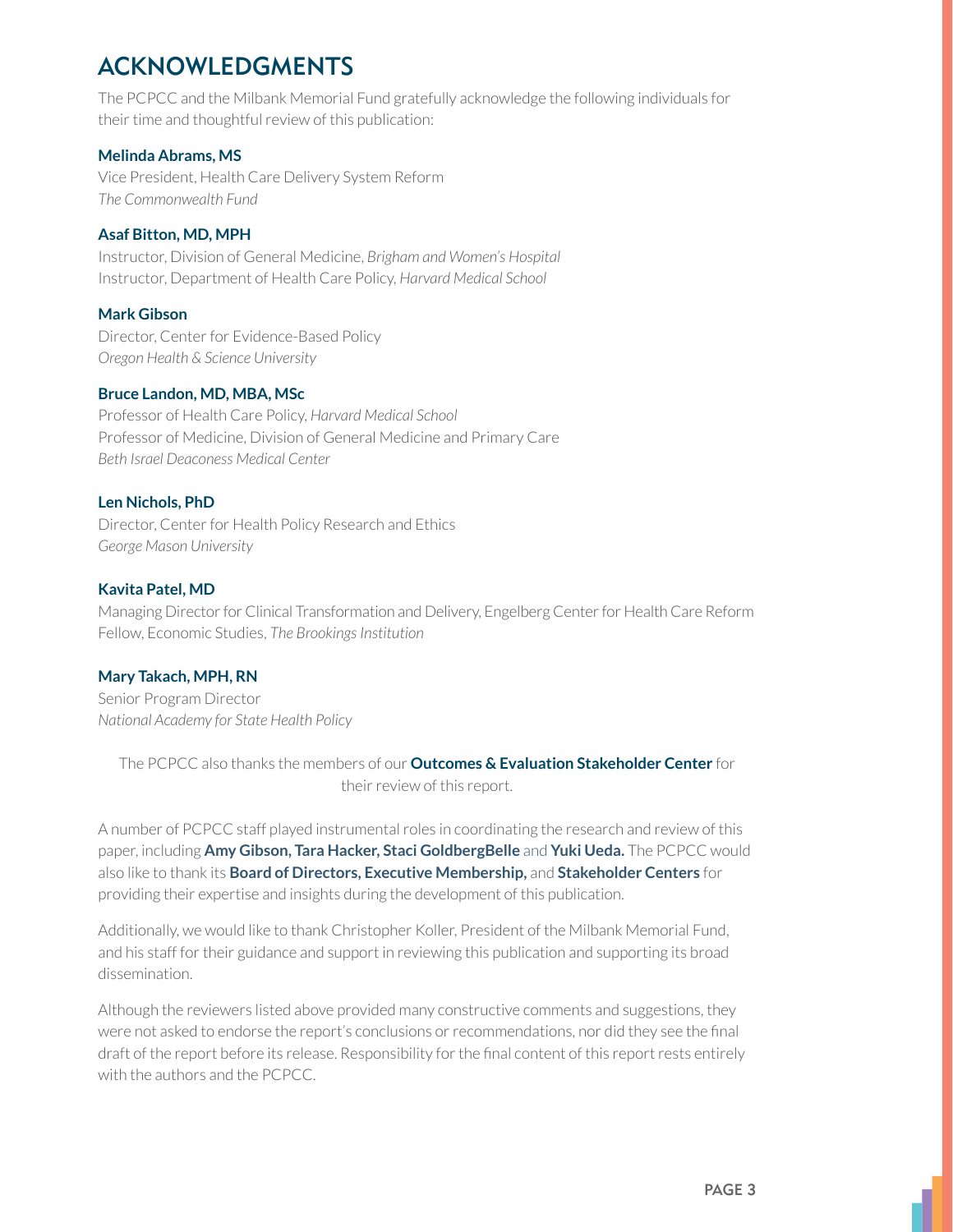### PCPCC STAFF

**Marci Nielsen, PhD, MPH** Chief Executive Officer

**Amy Gibson, RN, MS** Chief Operating Officer

**Michelle Shaljian, MPA** Chief Strategy Officer

**Tara Hacker, MSPH** Director of Programs

**Staci GoldbergBelle, MPA** Analyst, Strategy & Development

**Yuki Ueda** Administrative Coordinator

### PCPCC BOARD OF **DIRECTORS**

**David K. Nace, MD,** *Chairman* VP, Clinical Development, McKesson

**Paul Grundy, MD, MPH,** *President* Global Director, Healthcare Transformation,  $IBM$ 

**Douglas Henley, MD,** *Vice Chairman* EVP & CEO, American Academy of Family Physicians

**Andrew Webber,** *Treasurer* CEO, Maine Health Management Coalition

**Errol Alden, MD** Executive Director & CEO American Academy of Pediatrics

**Susan Edgman-Levitan, PA-C** Executive Director, John D. Stoeckle Center for Primary Care Innovation at Mass General

**Elizabeth J. Fowler, PhD, JD** VP, Global Health Policy, Johnson & Johnson

**Jill Rubin Hummel, JD** VP, Payment Innovation, WellPoint, Inc.

**Beverley H. Johnson** President & CEO, Institute for Patient and Family-Centered Care

**Hal C. Lawrence III, MD** EVP & CEO, The American College of Obstetricians and Gynecologists

**Harlan Levine, MD** CEO, City of Hope Medical Foundation

**Marci Nielsen, PhD, MPH** CEO. PCPCC

**Steven E. Weinberger, MD, FACP** EVP & CEO, American College of Physicians

**Adrienne White-Faines, MPA** Executive Director, American Osteopathic Association

*Graphic design and layout: Top Shelf Design, Arlington, VA*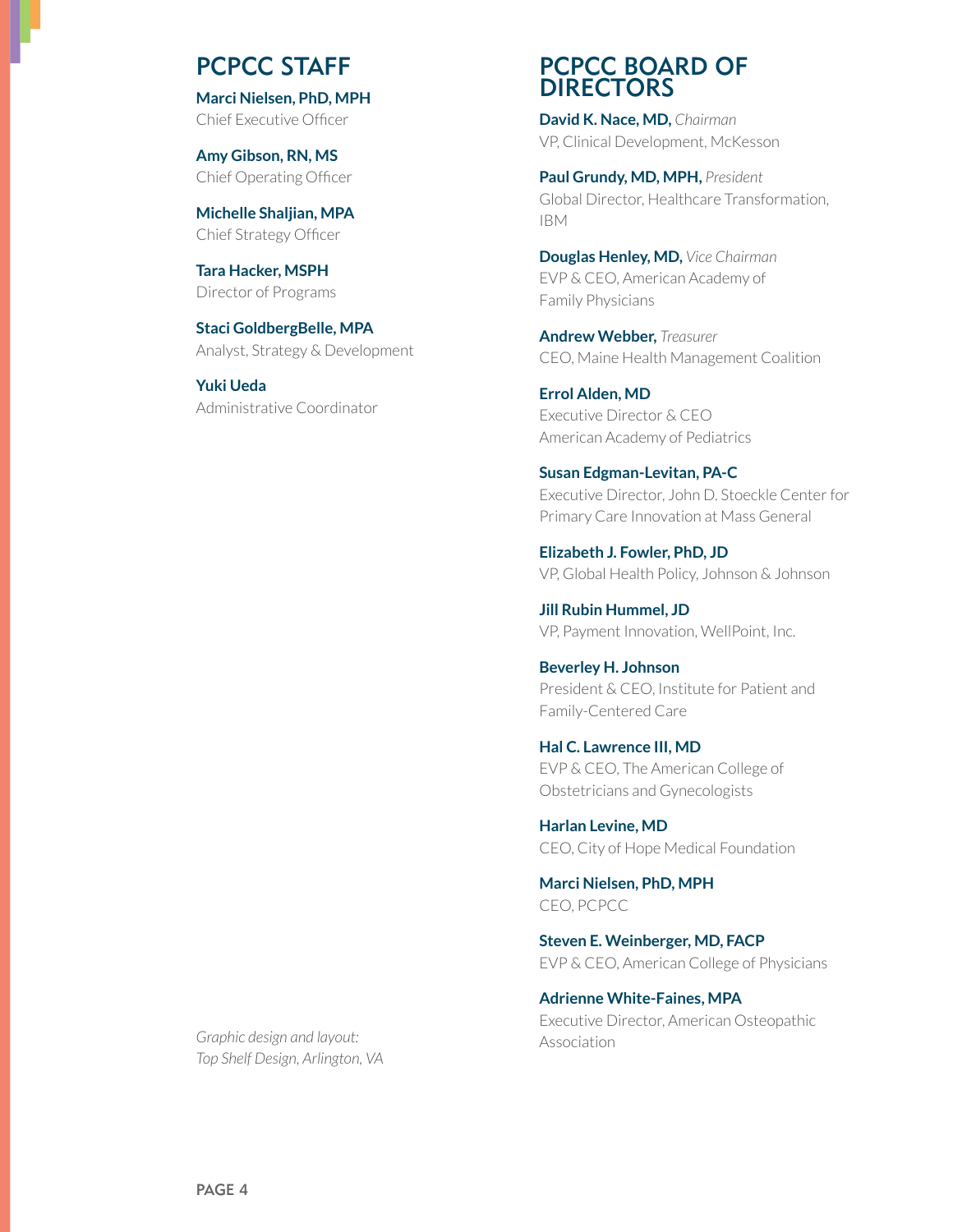# **TABLE OF CONTENTS**

| <b>SECTION ONE</b>                                                        |    |
|---------------------------------------------------------------------------|----|
|                                                                           |    |
|                                                                           |    |
| <b>SECTION TWO</b>                                                        |    |
|                                                                           |    |
|                                                                           |    |
|                                                                           |    |
|                                                                           |    |
|                                                                           |    |
| Table 3. Number and percent of studies reporting medical home metrics  16 |    |
|                                                                           |    |
|                                                                           |    |
|                                                                           |    |
| <b>SECTION THREE</b>                                                      |    |
|                                                                           |    |
|                                                                           |    |
|                                                                           |    |
|                                                                           |    |
|                                                                           |    |
|                                                                           |    |
|                                                                           |    |
| $\triangle$ PPFNDIX $\triangle$ PCMH Initiatives and Evidence since 2009  | 25 |

| APPENDIX A: PUMM Initiatives and Evidence since 200925   |
|----------------------------------------------------------|
| APPENDIX B: The Year in Review: Case Study Highlights 31 |
|                                                          |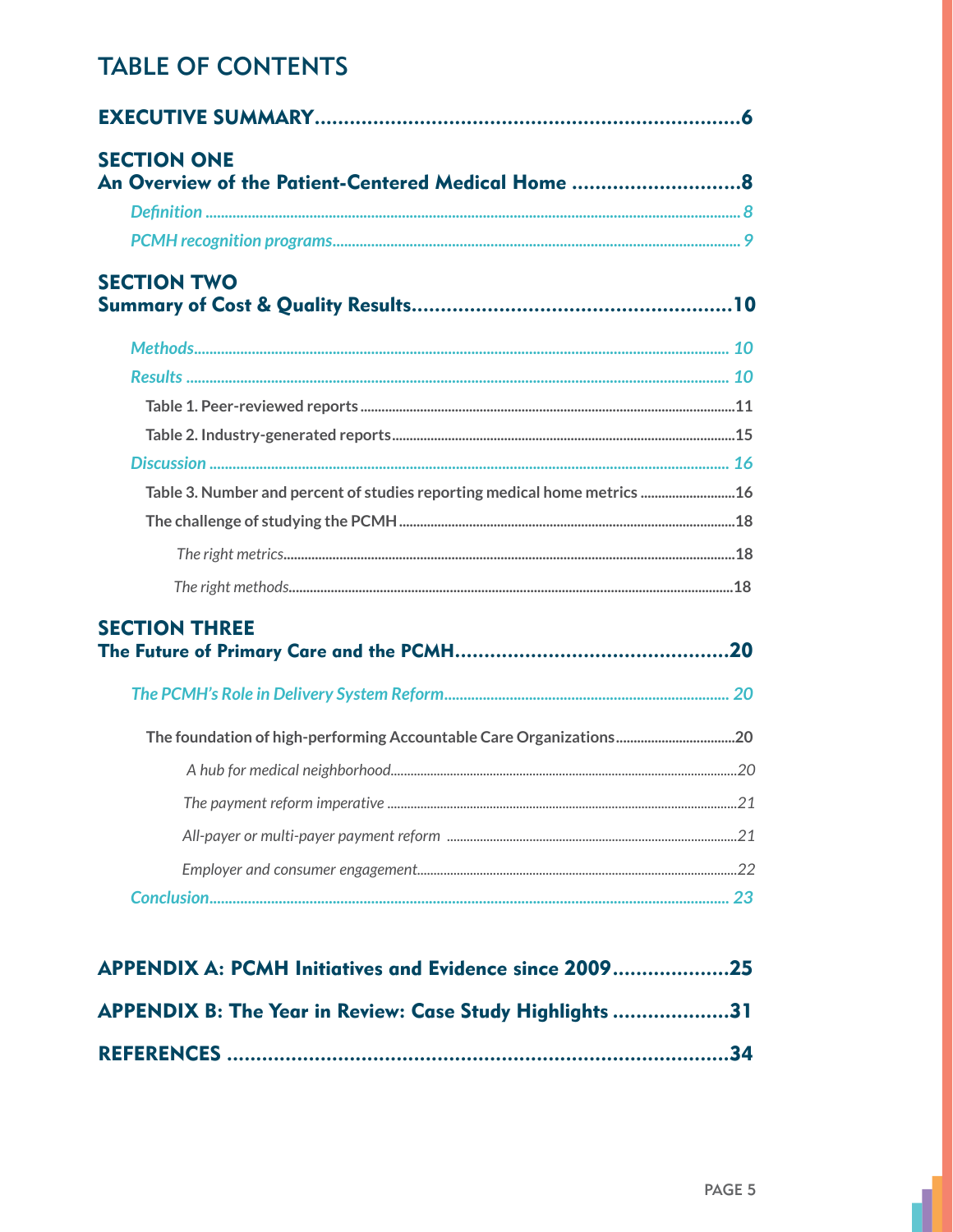# **EXECUTIVE SUMMARY**

This annual report highlights recently published clinical, quality, and financial outcomes of patientcentered medical home (PCMH) initiatives from across the United States. At the time of this writing, more than 90 commercial and not-for-profit health plans, including the nation's largest, are leading initiatives grounded in the philosophy of patient-centered care and the PCMH. Dozens of the nation's largest employers, including Boeing, IBM, Intel, Safeway, and Lockheed Martin, are offering advanced primary care and PCMH benefits to thousands of employees. In the public sector, millions of beneficiaries are receiving patient-centered primary care through 25 state Medicaid programs, the Federal Employee Health Benefits program, Medicare, the US military, and the Veterans Administration. In addition, millions more patients are attributed to the thousands of private practices, community health centers, hospital ambulatory care networks, independent physician associations, and other organizations that have adopted this approach to primary care. Clearly, the momentum for the PCMH continues to build.

Profiling a showcase of PCMH initiatives, this report focuses on studies released between August 2012 and December 2013 and identifies where they are happening, who is leading them, and highlights the outcomes they are achieving. In addition to the results from these 20 most recent studies, the report includes a summary of PCMH initiatives taking place throughout the US since 2009, which can be found in Appendix A on page 25 (reflecting 54 different studies organized by state and location). Although the evidence is early from an academic perspective, and this report does not represent a formal peer-reviewed meta-analysis of the literature, the expanding body of research provided here suggests that when fully transformed primary care practices have embraced the PCMH model of care, we find a number of consistent, positive outcomes.

A summary of key points from this year's report include:

1. PCMH studies continue to demonstrate impressive improvements across a broad range of categories including: cost, utilization, population health, prevention, access to care, and patient satisfaction, while a gap still exists in reporting impact on clinician satisfaction.

|                             | <b>Total</b><br><b>Studies</b> | U).<br>Cost<br><b>Reductions</b> | $\bullet$<br><b>Fewer ED Visits</b> | <b>Fewer Inpatient</b><br>Admissions | n n<br>Fewer<br>Readmissions | ÷<br>Improvement in<br><b>Population Health</b> | $\sigma$<br><b>Improved</b><br>Access | <b>Increase in Preventive</b><br><b>Services</b> | Improvement in<br>Satisfaction |
|-----------------------------|--------------------------------|----------------------------------|-------------------------------------|--------------------------------------|------------------------------|-------------------------------------------------|---------------------------------------|--------------------------------------------------|--------------------------------|
| PEER-REVIEW/ACADEMIA        |                                |                                  |                                     |                                      |                              |                                                 |                                       |                                                  |                                |
| <b>Reported</b><br>outcomes | $(n=13)$                       | 61%<br>$(n=8)$                   | 61%<br>$(n=8)$                      | 31%<br>$(n=4)$                       | 13%<br>$(n=1)$               | 31%<br>$(n=4)$                                  | 31%<br>$(n=4)$                        | 31%<br>$(n=4)$                                   | 23%<br>$(n=3)$                 |
| <b>INDUSTRY REPORTS</b>     |                                |                                  |                                     |                                      |                              |                                                 |                                       |                                                  |                                |
| <b>Reported</b><br>outcomes | $(n=7)$                        | 57%<br>$(n=4)$                   | 57%<br>$(n=4)$                      | 57%<br>$(n=4)$                       | 29%<br>$(n=2)$               | 29%<br>$(n=2)$                                  | 14%<br>$(n=1)$                        | 29%<br>$(n=2)$                                   | 14%<br>$(n=1)$                 |

While recognizing that "one size does not fit all," these 20 studies found that PCMH initiatives continue to demonstrate improvements across a number of metrics in peer-reviewed (academic) and industry-generated studies. The most common reported metrics include:

- Decreases in the cost of care, such as per member per month (PMPM) costs, return on investment, and total cost of care (61% of peer-reviewed and 57% of industry-generated studies):
- Reductions in the use of unnecessary or avoidable services, such as emergency department or urgent care visits (61% of peer-reviewed and 57% of industry-generated studies), inpatient admissions (31% peer-reviewed and 57% industry-generated studies), and hospital readmissions (13% of peer-reviewed and 29% of industry-generated studies);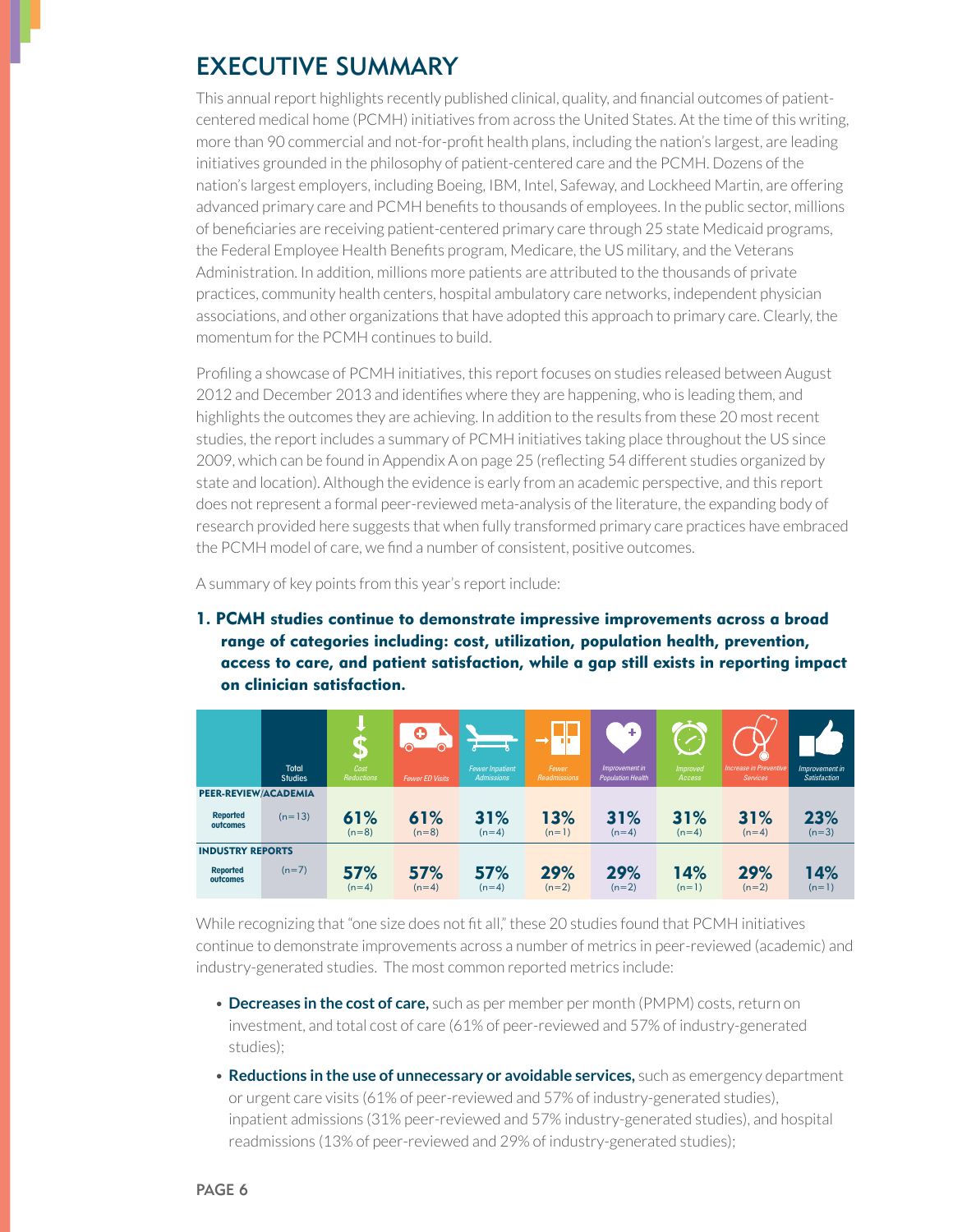- **Improvements in population health indicators and increase in preventive services,** such as better controlled HbA1c, blood pressure, and LDL levels (31% of peer-reviewed and 29% of industry-generated studies) and increases in screening and / or immunization rates (31% of peer-reviewed and 29% of industry-generated studies);
- **Improvements in access to care,** such as improved overall access to primary care clinicians, as well as non-face-to-face visits (31% of peer-reviewed and 29% of industry-generated studies);
- **Improvements in patient satisfaction**, such as overall satisfaction, recommending the practice to family and friends, and satisfaction with provider communications (23% of peer-reviewed and 14% of industry-generated studies); and
- **Future studies should include clinician satisfaction** as part of PCMH evaluation studies that measure cost and utilization given the importance of strengthening and enhancing the primary care workforce. Only a single study found here, the University of Utah's "Care By Design" program, overtly measured improvements in clinician satisfaction.

Further supporting the PCMH, recent research finds that the longer a PCMH model of care has been in place, the greater the cost savings and improvement in quality and outcomes.<sup>1,2,3</sup>

### 2. The PCMH continues to play a role in strengthening the larger health care system, specifically Accountable Care Organizations and the emerging medical neighborhood model.

As private and public sector support for the PCMH continues to build, the health care sector continues to recognize the foundational role of the PCMH in delivery models such as ACOs and the emerging medical neighborhood model. Many of the nation's highest-performing ACOs embrace their strong PCMH component, 4 and for this reason, PCMHs are well-positioned to lead and drive change across ACOs. Initial ACO evaluation results from CMS suggest that many early adopters have indeed improved the cost effectiveness of care delivery and received shared savings as a result. Many of the improvements can be attributed to PCMH-like features, including innovative approaches to care coordination, team-based care, and chronic disease management.<sup>5,6</sup>As evaluations of ACOs, integrated health systems, and the medical neighborhood continue, the PCMH will be essential to driving improvements in cost, quality, and outcomes.

### 3. Significant payment reforms are incorporating the PCMH and its key attributes.

Paying for a health care system that invests in primary care and the PCMH is imperative. One of the most promising payment reforms of 2013 includes recent Congressional activity to repeal the Medicare Sustainable Growth Rate (SGR). If passed into law, these reforms will result in a major step toward moving the US health care system away from a fee-for-service (FFS) model, to one that rewards quality, efficiency, and innovation. The proposal specifically names the PCMH as a supportive framework for alternative value-based payment models that rewards quality and value. Significant strides were also made this year in the private sector, as commercial health plans increasingly transitioned their PCMH 'demonstrations' or pilots into a standard business operation (i.e. incentivizing primary care and PCMHs with PMPM payments or care coordination fees).

The findings are indeed encouraging and the evidence base for the model continues to build at a rapid pace. While we need to be cautious about over-promising what the PCMH alone can deliver.<sup>7,8,9</sup> our review of the recent literature affirmatively shows improvements across a number of categories. Our review also suggests some gaps in the evidence and ways to improve future PCMH studies. More robust analyses regarding how PCMHs function, transform and improve outcomes for all patients and their families are critical to the long-term success of primary care, as well as helping the US to achieve much needed, broad-based delivery reform.

**Significant strides were also made this year in the private sector, as commercial health plans increasingly transitioned their PCMH pilots into a standard business operation.**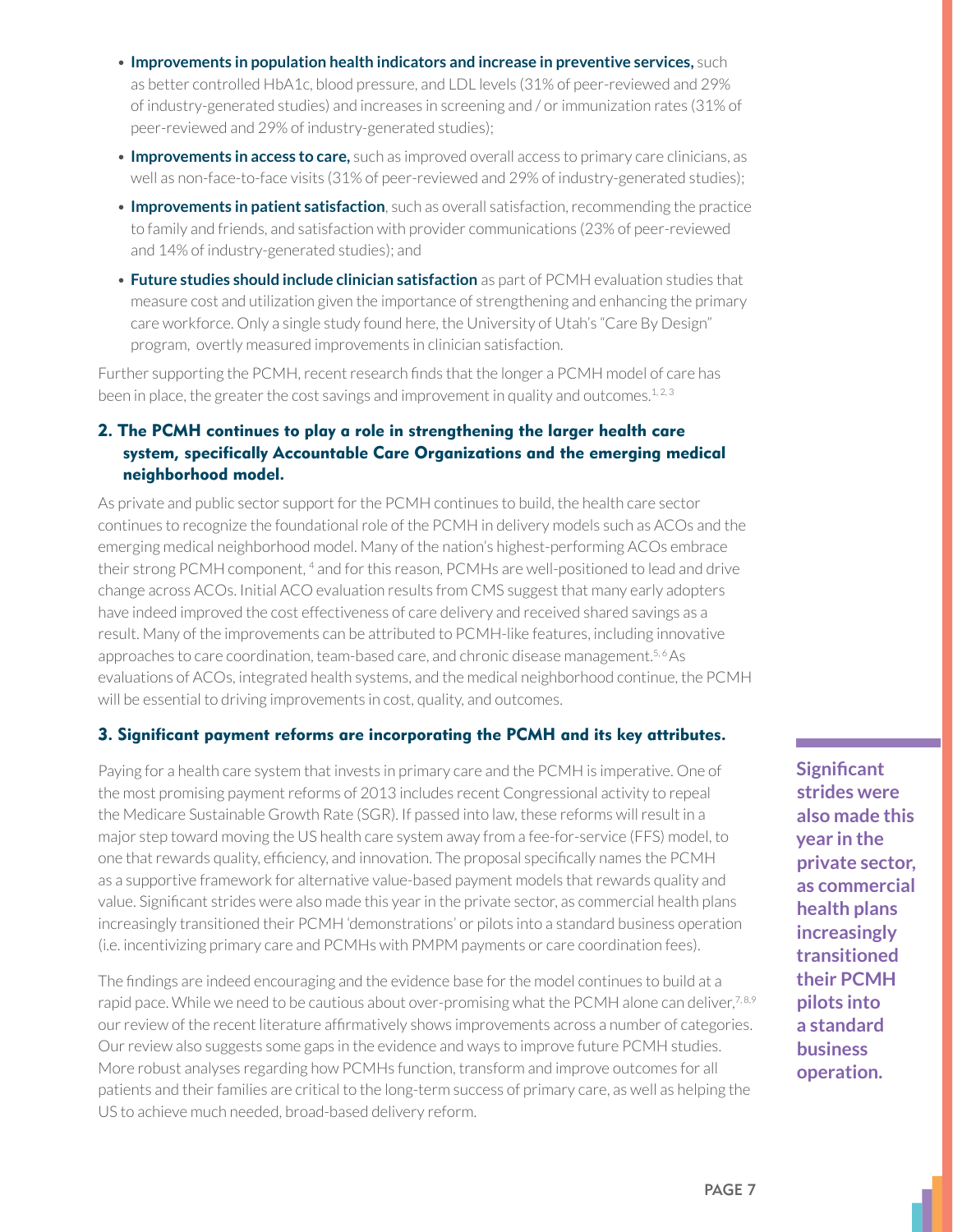### SECTION ONE AN OVERVIEW OF THE PATIENT-CENTERED MEDICAL **HOME**

With the United States spending roughly \$2.8 trillion on health care annually (nearly 18% of our gross domestic product), yet ranking among the worst in terms of quality and outcomes, primary care and the patient-centered medical home (PCMH) have emerged front and center of public policy discussions.<sup>10, 11, 12</sup> After more than 30 years of academic study, research findings demonstrate that countries and health systems that heavily invest in primary care have better health outcomes at lower total cost.<sup>13, 14</sup> As American health care costs continue to rise without commensurate improvements in health outcomes, a conundrum that has intensified over time, the imperative to lower costs takes on increased significance.

That high quality primary care is acknowledged as a key solution to the US health conundrum makes intuitive sense. Most individuals are closely connected to the health system via their primary care practice, and their primary care provider is viewed as an entryway to the complicated world of health and health care for patients, families, and consumers alike. Grounded in the long term healing relationship between a primary care provider and their patient, the door of primary care opens in both directions: one focused on compassionately treating illness and injury when it occurs, and the other focused on prevention and wellness, and even the social and physical environments in which we live and work. $15$ 

Policymakers across the political spectrum are investing in primary care and the primary care workforce, with multiple initiatives ranging from the Center for Medicare and Medicaid Services (CMS) Multi-Payer Advanced Primary Care Initiative,<sup>16</sup> to those included in the Affordable Care Act, such as the Comprehensive Primary Care Initiative (CPCI), an expansion of the National Health Service Corps, and the creation of Teaching Health Centers.<sup>17</sup> A recent PCPCC analysis of health system transformation proposals by five national thought leader organizations (Partnership for Sustainable Health Care, The Brookings Institution, The Commonwealth Fund, Center for American Progress, and the Bipartisan Policy Center), and all included a major focus on strengthening primary care and further spread of PCMH-like features.<sup>18</sup> More recently, Congress appears to be considering changes in physician reimbursement within Medicare that end the Sustainable Growth Rate (SGR) and gradually transitions from a fee-for-service (FFS) reimbursement structure toward value-based models of care that incentivize primary care, PCMHs, and Accountable Care Organizations (ACOs).

#### Definition

A concept first introduced in 1967 by the American Academy of Pediatrics to improve the care of children with complex care needs, the PCMH has evolved to become a widely accepted model among clinicians, health plans, employers, policymakers, and many consumer groups. The model describes an expert and evidence-supported set of expectations regarding how primary care should be organized and delivered for all patients and their families. <sup>19</sup> In 2007, the momentum behind the PCMH received a boost when the major primary care physician associations developed and endorsed the Joint Principles of the Patient-Centered Medical Home.<sup>20</sup> A precise definition of the medical home continues to evolve, but consensus is emerging on key principles (the terms "advanced primary care" or "health home" are sometimes used to describe the PCMH). The PCPCC actively promotes the medical home as set forth by the Agency for Healthcare Research and Quality (AHRQ), which identifies five core attributes:

**Person-centered:** A well-established partnership among practitioners, patients, and their families ensures that decisions respect patients' wants, needs, and preferences, and that patients have the

**"That high quality primary care is acknowledged as a key solution to the US health conundrum makes intuitive sense. Most individuals are closely connected to the health system via their primary care practice, and their primary care provider is viewed as an entryway to the complicated world of health and health care."**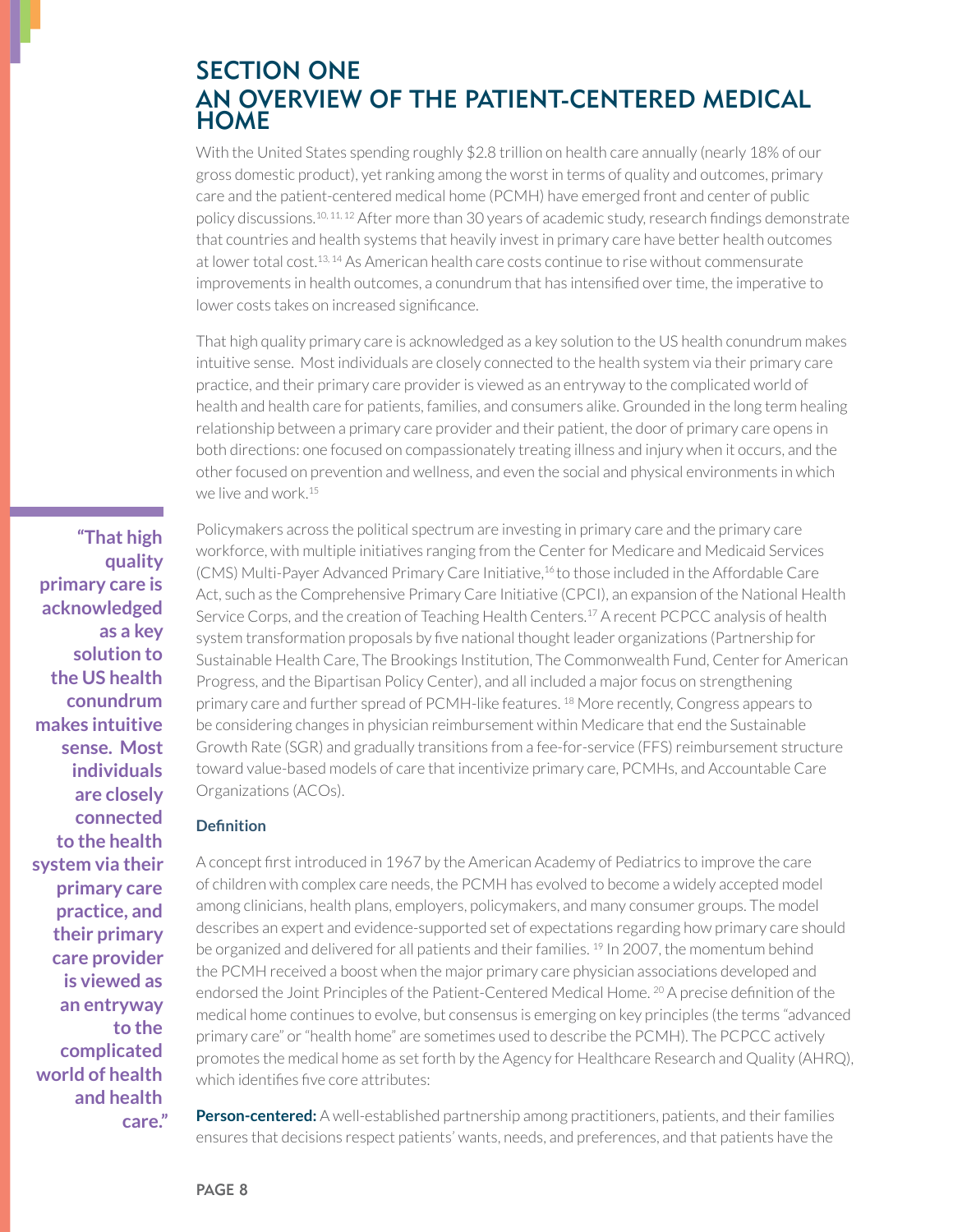education and support they need to make decisions and participate in their own care.

- **Comprehensive:** A team of care providers is wholly accountable for a patient's physical and behavioral health care needs, including prevention and wellness, mental and behavioral health, acute care, and chronic care.
- Accessible: Patients are able to access services with shorter waiting times, "after hours" care, 24/7 electronic or telephone access, and are able to communicate with providers through e-mail, patient portals or other health IT tools.
- **Coordinated:** Care is organized across all elements of the broader health care system, including specialty care, hospitals, home health care, community services and supports.
- **Committed to quality and safety through a systems approach:** Clinicians and staff enhance quality improvement through the use of health IT and other tools to ensure that patients and families make informed decisions about their health.  $21$

### PCMH Recognition or Accreditation Programs

Even with this general definition of a medical home, the exact set of standards for achieving primary care excellence varies across accrediting organizations, health plan payers, and clinician practices. While thousands of primary care practices have embraced the medical home philosophy, a subset of approximately 7,000 practices<sup>22</sup> have achieved PCMH recognition (also known as certification or accreditation) from an external accrediting body or expert entity. Several national programs offer medical home recognition, including the Accreditation Association for Ambulatory Health Care (AAAHC), the Joint Commission, the National Committee for Quality Assurance (NCQA), and URAC (formerly the Utilization Review Accreditation Commission).

In addition to these national programs, states such as Minnesota, Oklahoma, and Maine, and several commercial health plans, such as Blue Cross Blue Shield Michigan, have developed their own PCMH standards. A growing number of health plans and payers use PCMH recognition as a means to validate high performing practices, and reward practices with increased reimbursement in exchange for this qualification. For many practices, going through the recognition process provides a useful road map for quality improvement and practice transformation. Contracting with technical assistance organizations that provide access to transformation "coaches" or learning collaboratives<sup>23</sup> can also provide clinical practices with individualized support to meet recognition requirements and embrace the demanding leadership and cultural changes needed for true practice transformation.<sup>24</sup>

Although recognition programs have similar standards for assessing "medical home-ness," 25, 26, 27, 28 the specific elements, processes, administrative burden, and costs for undergoing recognition differs fairly significantly across programs.<sup>29</sup> Moreover, recognition as a PCMH is not synonymous with being one. As McNellis et al describe in their commentary of several primary care practice transformation studies, "a practice could be a true PCMH without having received recognition, and a practice that has received PCMH recognition may not be a true PCMH." <sup>30</sup> Indeed, although a number of the individual elements of the medical home are well-grounded in the literature, the evidence base for which components of the model are most important in terms of impacting patient outcomes, high performance, operational feasibility, and sustainability, is still being developed.  $31$ Accordingly, the requirements for recognition are also likely to evolve. A persistent challenge is not only meeting the "basics" of medical home recognition, rather, it is the capability of practices and health systems to self-sustain their improvements and adapt their primary care model in response to the changing health needs of patients and the ever-evolving health care landscape.

**"A persistent challenge is not only meeting the basics of PCMH recognition, rather, it is the capability of practices and health systems to selfsustain their improvements."**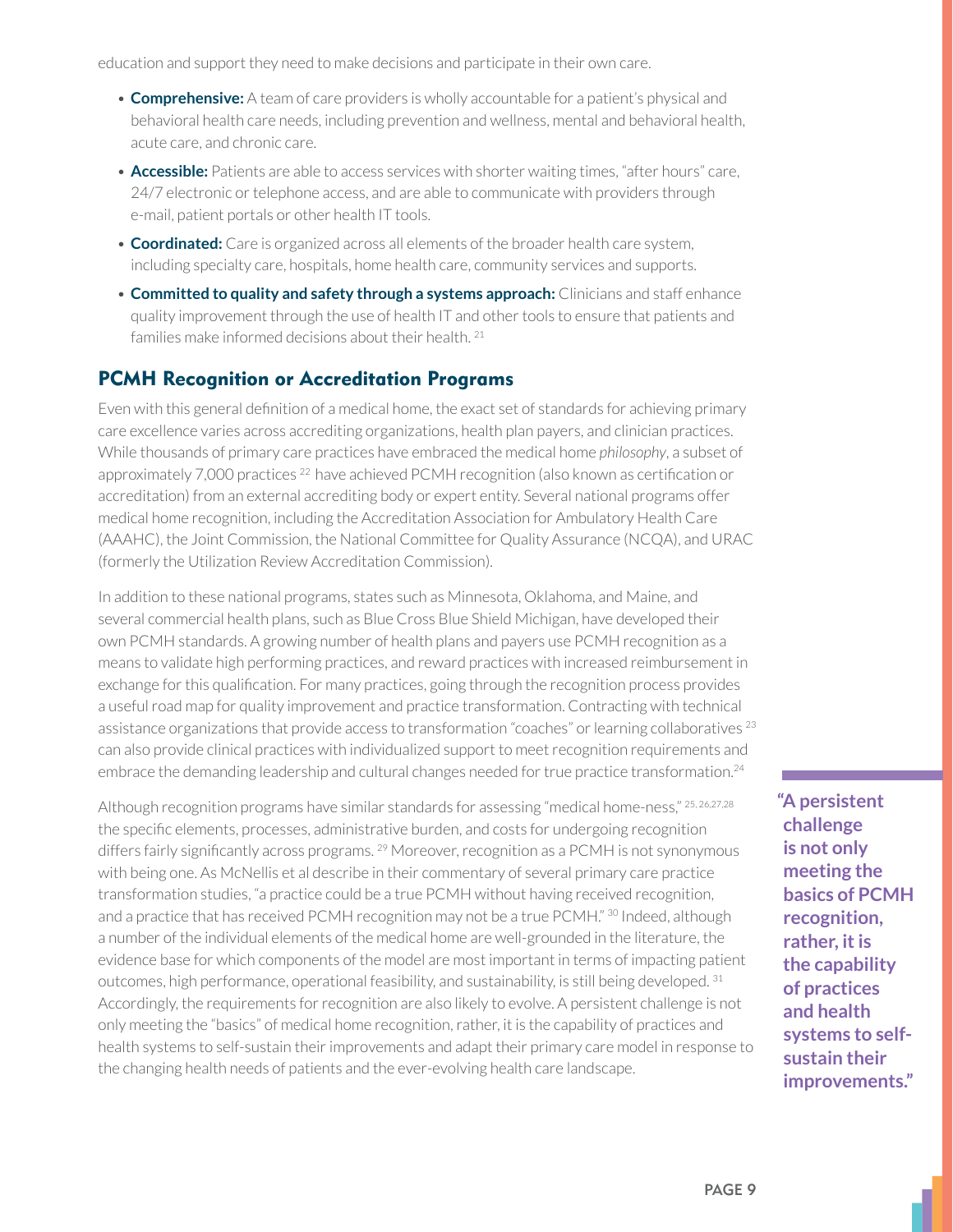# SECTION TWO SUMMARY OF COST & QUALITY RESULTS

What does it take for a reformed model of health care to transition from being a hypothesis to an accepted standard for optimal care delivery? This report helps to shed light on this question by presenting evidence from PCMH studies released over the past year, specifically presenting the model's impact on Triple Aim outcomes such as health care costs, quality, and population health. The collection of evidence below is a compilation of newly peer-reviewed articles and industry reports released between August of 2012 and December 2013 that focus on quantitatively measured outcomes attributed to the PCMH.

### **Methods**

While initiatives highlighted in this report vary in regards to recognition status, size of practice, and specific PCMH attributes, we gathered information from: (1) peer-reviewed scholarly articles, using PUBMED search engine; and (2) "grey literature" from industry reports, trade organizations, think tanks, not-for-profit associations, and government, using various internet search engines. Initiatives were selected for inclusion in Tables 1 and 2 below if they were published between August 2012 and December 2013 (since last year's PCPCC report), and included quantitative data on "medical home" or "PCMH" as an independent (predictor) variable. Since this paper is meant to focus primarily on the Triple Aim, studies were excluded if they did not include quantitative data on these measures as dependent (or outcome) variables. This resulted in 13 peer-reviewed and 7 industrygenerated evaluations.

For the purposes of our report, the peer-reviewed studies were separated from the industrygenerated studies in order to reflect the disparate analytical approaches and purposes for each. Academia's goal in supporting peer-reviewed research is to build a body of scientific knowledge over time that can be generalized and be of suitable quality for publication and potential policy recommendations, which is often a time-consuming process. Although the peer-reviewed research on PCMH continues to grow, the research and statistical methods suitable to compare PCMH practices require ample number of practices compared over sufficient periods of time to detect real changes in process and outcome measures. Accordingly, the evidence base for the PCMH model is still fairly early from an academic perspective. Despite this, our review of the peer-reviewed literature found 13 PCMH evaluations examining cost and quality metrics in the past year alone. In contrast, industry often uses actuarial analysis in order to assess risk and evaluate the likelihood of future events, using the analytical framework to focus on the financial bottom line. Thus, the investment in PCMH from commercial plans is increasing more swiftly as industry reports highlight positive outcomes.

### **Results**

The results are identified by four outcome measure categories in Tables 1 and 2 below:  $(1)$  cost  $\&$ **utilization,** which includes impact on hospital admissions and readmissions, avoidable emergency department (ED) visits, length of stay, specialist visits, in-person visits, and any impact on health care costs and overall investment; (2) **population health & prevention,** which includes quality of care measures, such as chronic disease-related indicators, as well as measures of clinical prevention services (screenings, immunizations, etc.); (3) **access to care,** which includes measures related to overall access to primary care clinicians and services, as well as non-face-to-face visits; and  $(4)$ **patient or clinician satisfaction** as collected via patient, staff and clinician surveys.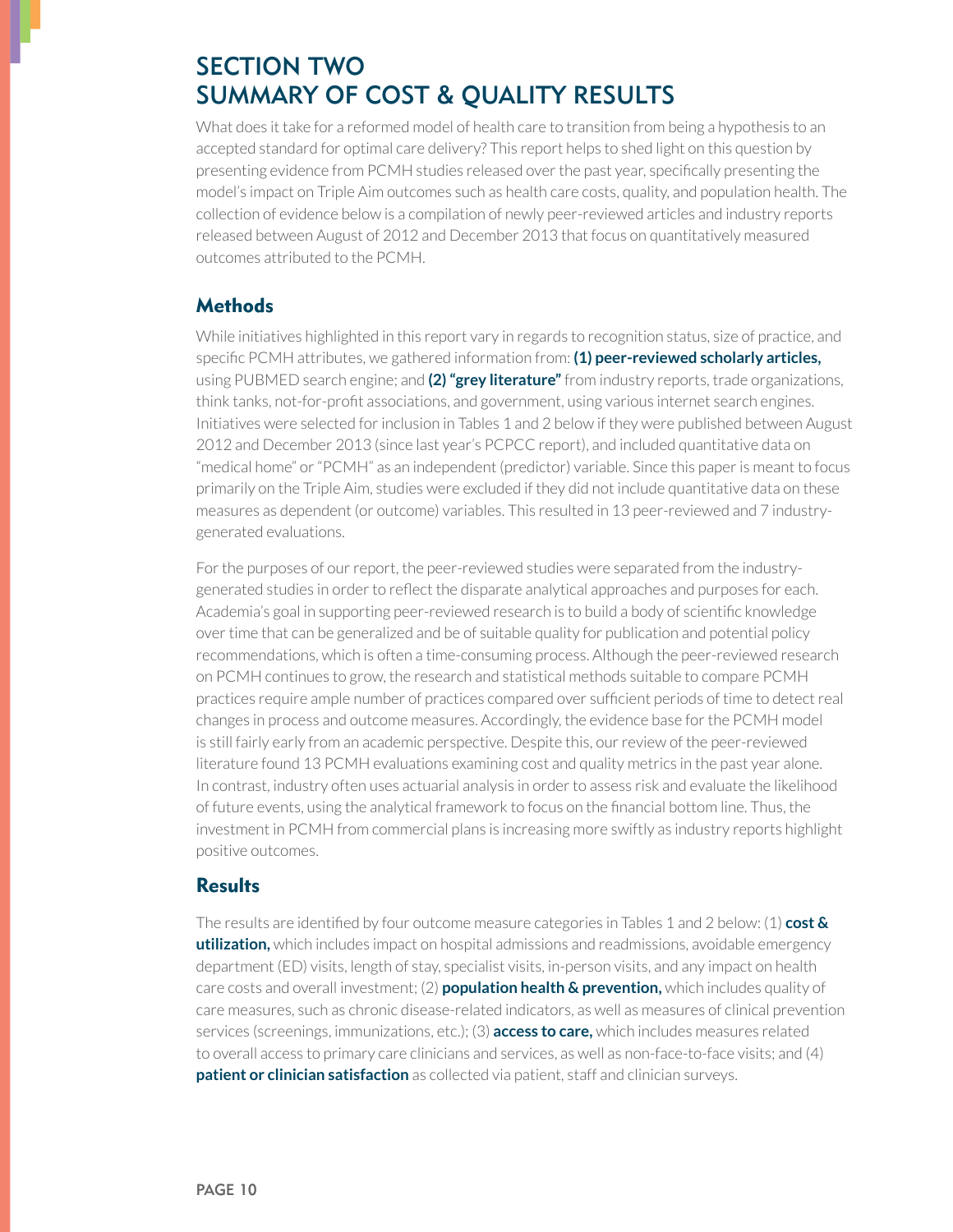Only studies with findings related to PCMH as the independent variable are included in the tables. Inconclusive findings are generally not listed; and p values denoting statistical significance are included whenever cited in the original article. A more expansive list of evidence from medical home initiatives since 2009 can be found in Appendix A on page 25.

### *Table 1. Peer Review-Reported Outcomes 2012-2013, by location and by category*

| <b>Location/Initiative</b>                                                                                                                                | <b>Cost &amp; Utilization</b>                                                                                                                                                                                                                                                                                                       | <b>Population Health</b><br>& Preventive<br><b>Services</b>                                                                                  | <b>Access</b>                                                                                                 | <b>Patient or Clinician</b><br><b>Satisfaction</b>                                                                                                                                                              |
|-----------------------------------------------------------------------------------------------------------------------------------------------------------|-------------------------------------------------------------------------------------------------------------------------------------------------------------------------------------------------------------------------------------------------------------------------------------------------------------------------------------|----------------------------------------------------------------------------------------------------------------------------------------------|---------------------------------------------------------------------------------------------------------------|-----------------------------------------------------------------------------------------------------------------------------------------------------------------------------------------------------------------|
| <b>Alaska</b>                                                                                                                                             |                                                                                                                                                                                                                                                                                                                                     |                                                                                                                                              |                                                                                                               |                                                                                                                                                                                                                 |
| <b>Alaska Southcentral</b><br><b>Foundation</b><br>Nuka System of Care <sup>32</sup><br>Published:2013<br>Data Review: 1996-2009                          | • ED use for all causes<br>was increasing<br>before the PCMH<br>implementation<br>$(p<.001)$ , and dropped<br>during and after<br>implementation<br>(p < .001)<br>• ED use for adult<br>asthma dropped<br>before, during, and<br>after implementation<br>(p<.001)                                                                   | • Increase in preventive<br>services for asthmatics                                                                                          | • Increase in access to<br>same-day appointments,<br>extended office hours.<br>and non-face-to-face<br>visits |                                                                                                                                                                                                                 |
| Colorado                                                                                                                                                  |                                                                                                                                                                                                                                                                                                                                     |                                                                                                                                              |                                                                                                               |                                                                                                                                                                                                                 |
| <b>Colorado Multi-Paver</b><br>PCMH Pilot <sup>33</sup><br>Published: Sept. 2012<br>Data Review: 2009-2012                                                | • 15% fewer FD visits<br>(v. 4% fewer in control<br>group)<br>• 18% fewer inpatient<br>admissions (v. 18%<br>increase in control<br>group)<br>• Number of specialty<br>visits remained flat (v.<br>10% increase in control<br>group)<br>• For every dollar<br>WellPoint invested.<br>estimated return ranged<br>from 2.5:1 to 4.5:1 | • Improvements across<br>all measures of diabetes<br>care                                                                                    |                                                                                                               | High patient satisfaction:<br>• 95% of patients said<br>care was well organized<br>and efficient<br>• 97% said they would<br>recommend to family/<br>friends<br>• 90% said it was easy to<br>speak to physician |
| <b>Michigan</b>                                                                                                                                           |                                                                                                                                                                                                                                                                                                                                     |                                                                                                                                              |                                                                                                               |                                                                                                                                                                                                                 |
| <b>BlueCross BlueShield</b><br>of Michigan Physician<br><b>Group Incentive</b><br>Program <sup>34</sup><br>Published: July 2013<br>Data Review: 2009-2010 | • Practices with full<br>PCMH implementation<br>had savings of \$26.37<br>PMPM (p=.0529)                                                                                                                                                                                                                                            | • 5.1% higher "prevention"<br>composite" score<br>(p=.0316); and 3.5%<br>"adult quality score"<br>$(p=.0806)$ for fully<br>implemented PCMHs |                                                                                                               |                                                                                                                                                                                                                 |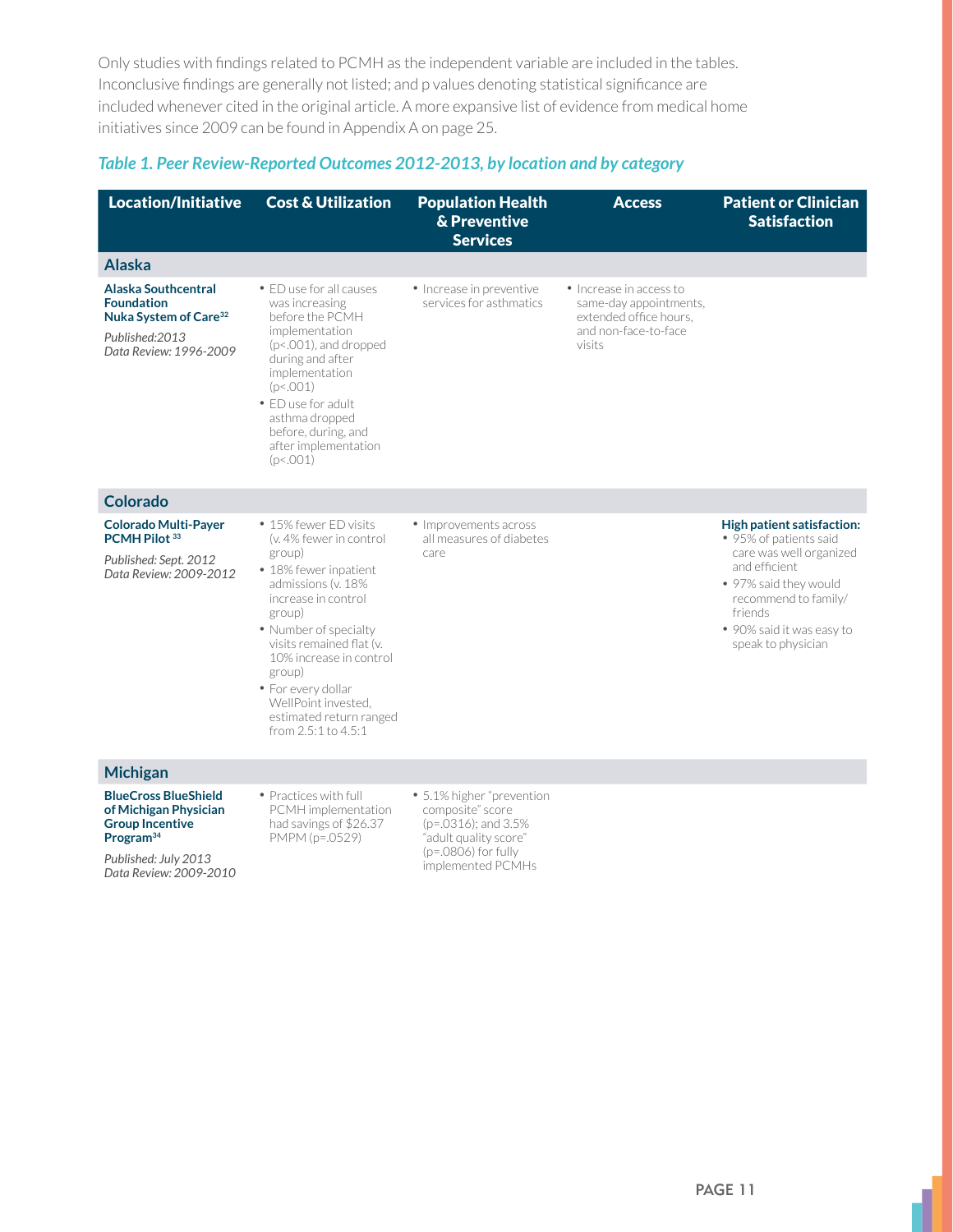### *Table 1 continued*

| <b>Location/Initiative</b>                                                                                               | <b>Cost &amp; Utilization</b>                                                                                                                                                                                                                                                                                                                                                                                                                                                                                                                                                                                | <b>Population Health</b><br>& Preventive<br><b>Services</b>                                                | <b>Access</b>                                                                                                                                                                                                                                                                                                                                                     | <b>Patient or Clinician</b><br><b>Satisfaction</b>                                                                                                                                    |
|--------------------------------------------------------------------------------------------------------------------------|--------------------------------------------------------------------------------------------------------------------------------------------------------------------------------------------------------------------------------------------------------------------------------------------------------------------------------------------------------------------------------------------------------------------------------------------------------------------------------------------------------------------------------------------------------------------------------------------------------------|------------------------------------------------------------------------------------------------------------|-------------------------------------------------------------------------------------------------------------------------------------------------------------------------------------------------------------------------------------------------------------------------------------------------------------------------------------------------------------------|---------------------------------------------------------------------------------------------------------------------------------------------------------------------------------------|
| <b>National</b>                                                                                                          |                                                                                                                                                                                                                                                                                                                                                                                                                                                                                                                                                                                                              |                                                                                                            |                                                                                                                                                                                                                                                                                                                                                                   |                                                                                                                                                                                       |
| <b>Military Health System</b><br><b>PCMH Initiative 35</b><br>Published: Feb. 2013<br>Data Review: 2008-2009             | For all patients:<br>• 4% fewer inpatient<br>admissions: and 18%<br>more inpatient days<br>• 6.8% fewer ED visits<br>(39% decrease at Walter<br>Reed Nat'l Medical<br>Center)<br>• 2% reduction in<br>specialty care visits<br>• 13% reduction in<br>pharmacy costs<br>• 16% reduction in<br>ancillary health costs<br>• 9% reduction in PMPQ<br>total costs<br>For those with chronic<br>conditions:<br>• 7% fewer ED visits<br>• 3% fewer specialty<br>encounters<br>• 13% reduction in<br>pharmacy costs<br>• 17% reduction in<br>ancillary health costs<br>• 11% reduction (\$83) in<br>total PMPQ costs | • Improvements across<br>eight preventive<br>services measures<br>related to chronic<br>disease management | For all patients:<br>• 21% higher primary care<br>use than comparison<br>sites<br>• Increase in telephone<br>consults from 16% to<br>24%<br>• Improvement in ability to<br>schedule appointments<br>For those with chronic<br>conditions:<br>• 26% increase in primary<br>care visits<br>• 19% improvement in<br>care continuity at Walter<br>Reed (v. non-PCMHs) | • Statistically significant<br>improvements for<br>11 measures of<br>patient satisfaction (v.<br>comparison sites)<br>• 8% higher satisfaction<br>at Edwards Air Force<br><b>Base</b> |
| <b>National</b>                                                                                                          |                                                                                                                                                                                                                                                                                                                                                                                                                                                                                                                                                                                                              |                                                                                                            |                                                                                                                                                                                                                                                                                                                                                                   |                                                                                                                                                                                       |
| <b>Veterans Health</b><br><b>Administration Patient</b><br><b>Aligned Care Team</b><br>(PACT) 36<br>Published: July 2013 | • Increase in in-person<br>or phone encounters<br>from 85 to 101 per<br>100 patients (p <. 01 for<br>trend)<br>• Patients evaluated<br>within 48 hours of                                                                                                                                                                                                                                                                                                                                                                                                                                                    |                                                                                                            | • Increase in phone<br>encounters (2.7 to 28.8)<br>per 100 patients per<br>quarter; $p<.01$ )<br>• Increases in personal<br>health record use (3% to<br>13% of patients enrolled)                                                                                                                                                                                 |                                                                                                                                                                                       |

- within 48 hours of inpatient discharge increased 6% to 61% (p for trend  $\leq$ .01)
- Decrease in face-to-face primary care visits (53 to 43 per 100 patients per calendar quarter;  $p < .01$

#### **New Hampshire**

*Data Review: 2010-2012*

#### **New Hampshire Citizens Health Initiative 37**

*Published: Sept. 2012 Data Review: 2010-2011* • WellPoint participants, costs for PCMH enrollees increased 5%, v. 12% in traditional practices

- 13% of patients enrolled)
- $\bullet$  Increases in electronic messaging to providers (0.01% to 2.3% of patients per quarter)
- Increase in same day appointments (p<.01)
- Increase in patients seen within 7 days of desired appointment date (85% to 90%; p for trend <.01)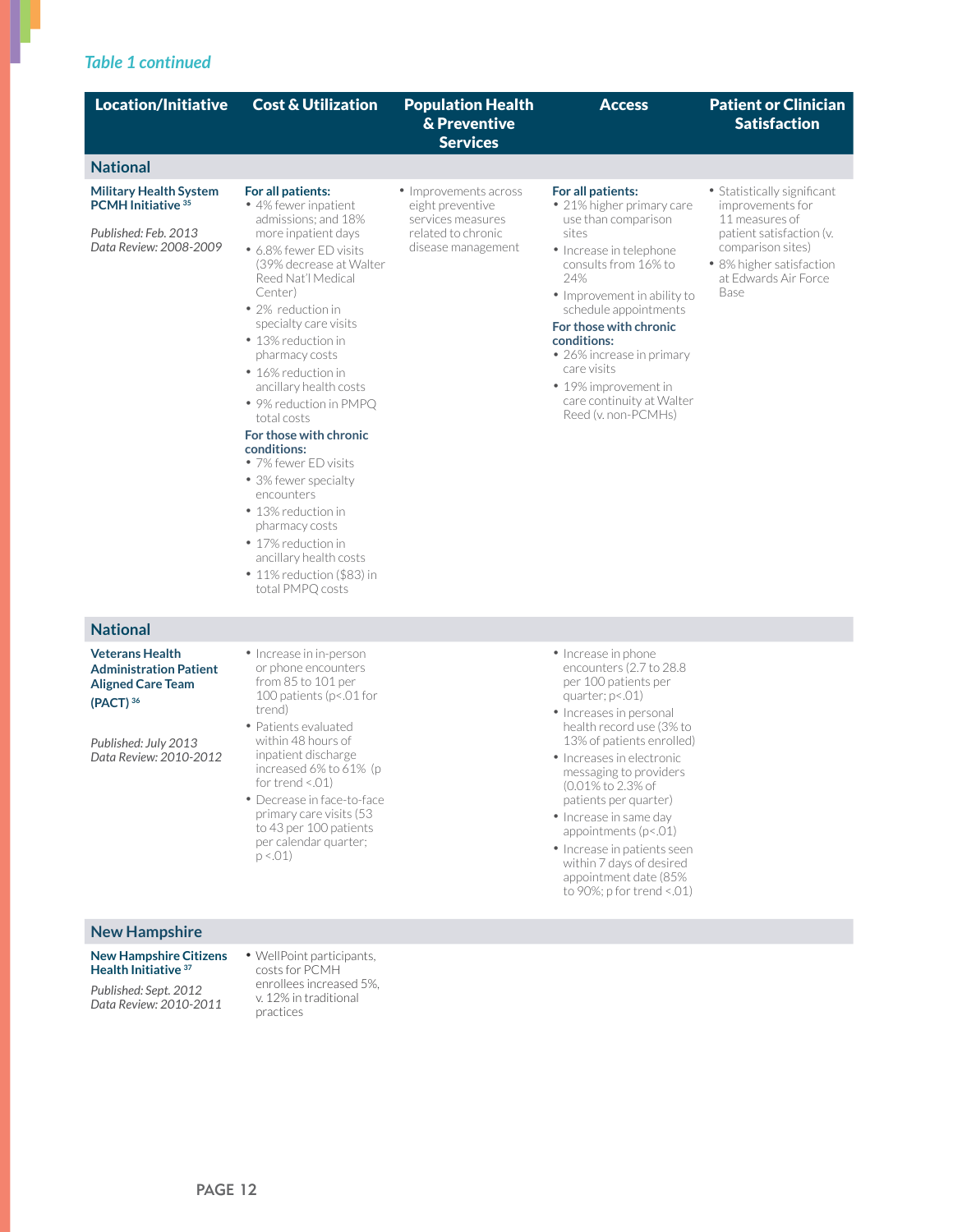### *Table 1 continued*

| <b>Location/Initiative</b>                                                                                                                                | <b>Cost &amp; Utilization</b>                                                                                                                                                                                                                                            | <b>Population Health</b><br>& Preventive<br><b>Services</b>                                                                                                                                                                | <b>Access</b> | <b>Patient or Clinician</b><br><b>Satisfaction</b> |
|-----------------------------------------------------------------------------------------------------------------------------------------------------------|--------------------------------------------------------------------------------------------------------------------------------------------------------------------------------------------------------------------------------------------------------------------------|----------------------------------------------------------------------------------------------------------------------------------------------------------------------------------------------------------------------------|---------------|----------------------------------------------------|
| <b>New Jersey</b>                                                                                                                                         |                                                                                                                                                                                                                                                                          |                                                                                                                                                                                                                            |               |                                                    |
| <b>Horizon Blue Cross Blue</b><br><b>Shield New Jersey Single</b><br>Private Payer Pilot <sup>38</sup><br>Published: June 2013<br>Data Review: 2010-2011  | • Health care utilization<br>and costs did not<br>significantly change,<br>however, this was<br>a single year study<br>analyzing eight practices                                                                                                                         | • Increase in breast cancer<br>screenings increased by<br>2.2 percentage points<br>on a base of 69.5% (p<br>< 0.001<br>• Increase in nephropathy<br>screenings by 6.6<br>percentage points on a<br>base of 51.8% (p= 0.05) |               |                                                    |
| <b>New York</b>                                                                                                                                           |                                                                                                                                                                                                                                                                          |                                                                                                                                                                                                                            |               |                                                    |
| <b>EmblemHealth High</b><br><b>Value Medical Home</b><br>Initiative <sup>39</sup><br>* randomized trial<br>Published: June 2013<br>Data Review: 2008-2010 | • 3.8% fewer ED visits<br>per year, saving<br>approximately \$1,900 in<br>ED costs per physician.<br>per year (p=.002)<br>• Physicians improved<br>efficiency for all episode<br>types by 3.3% (p=0.07)                                                                  | • Improvements in BP<br>control (23% v. 2%; p=<br>0.02) and breast cancer<br>screenings (3.5% v.<br>$0.4\%; p = 0.03$                                                                                                      |               |                                                    |
| <b>New York</b>                                                                                                                                           |                                                                                                                                                                                                                                                                          |                                                                                                                                                                                                                            |               |                                                    |
| <b>WellPoint's Single Health</b><br><b>Plan Model New York</b><br>PCMH <sup>40</sup><br>Published: Sept. 2012<br>Data Review: 2007-2010                   | Compared to control<br>group:<br>• 11% fewer ED visits for<br>adults; 17% for children<br>• 14.5% lower risk<br>adjusted total PMPM<br>costs for adults: 8.6%<br>lower for children<br>• Lower rates of<br>inappropriate antibiotic<br>use (27.5% v. 35.4%;<br>$p=.001)$ | • Higher rates of HbA1c<br>testing v. control group<br>(82.1% versus 77.7%;<br>p > .001                                                                                                                                    |               |                                                    |
| Pennsylvania                                                                                                                                              |                                                                                                                                                                                                                                                                          |                                                                                                                                                                                                                            |               |                                                    |
| <b>UPMC Health Plan</b><br>Medical Home Pilot <sup>41</sup><br>Published: Nov. 2012<br>Data Review: 2008-2010                                             | • 5.1% fewer ED visits<br>(p< .05)<br>• 6.1% increase in<br>inpatient admissions (v.<br>8.1% for non-PCMHs:<br>p < .05)<br>• 12.5% fewer<br>readmissions (2008-<br>2009; p <. 05); 18.3%<br>fewer (2009-2010;<br>$p < .05$ )<br>· 160% return on<br>investment for PCMHs | • PCMH practices<br>consistently<br>outperformed the rest<br>of the network across all<br>quality measures                                                                                                                 |               |                                                    |
| <b>Rhode Island</b>                                                                                                                                       |                                                                                                                                                                                                                                                                          |                                                                                                                                                                                                                            |               |                                                    |
| <b>Rhode Island Chronic</b><br><b>Care Sustainability</b><br>Initiative <sup>42</sup><br>Published: Nov. 2013<br>Data Review: 2006 - 2010                 | • 11.6% fewer ambulatory<br>care sensitive ED visits<br>(0.8 per 1000 member;<br>$p = .002$<br>• Fewer overall ED visits.<br>inpatient admissions,<br>and ambulatory care<br>sensitive inpatient<br>admissions (not                                                      | • Improvements were<br>noted for PCMHs across<br>diabetes care measures<br>compared with control<br>practices (although not<br>statistically significant)                                                                  |               |                                                    |

statistically significant)

1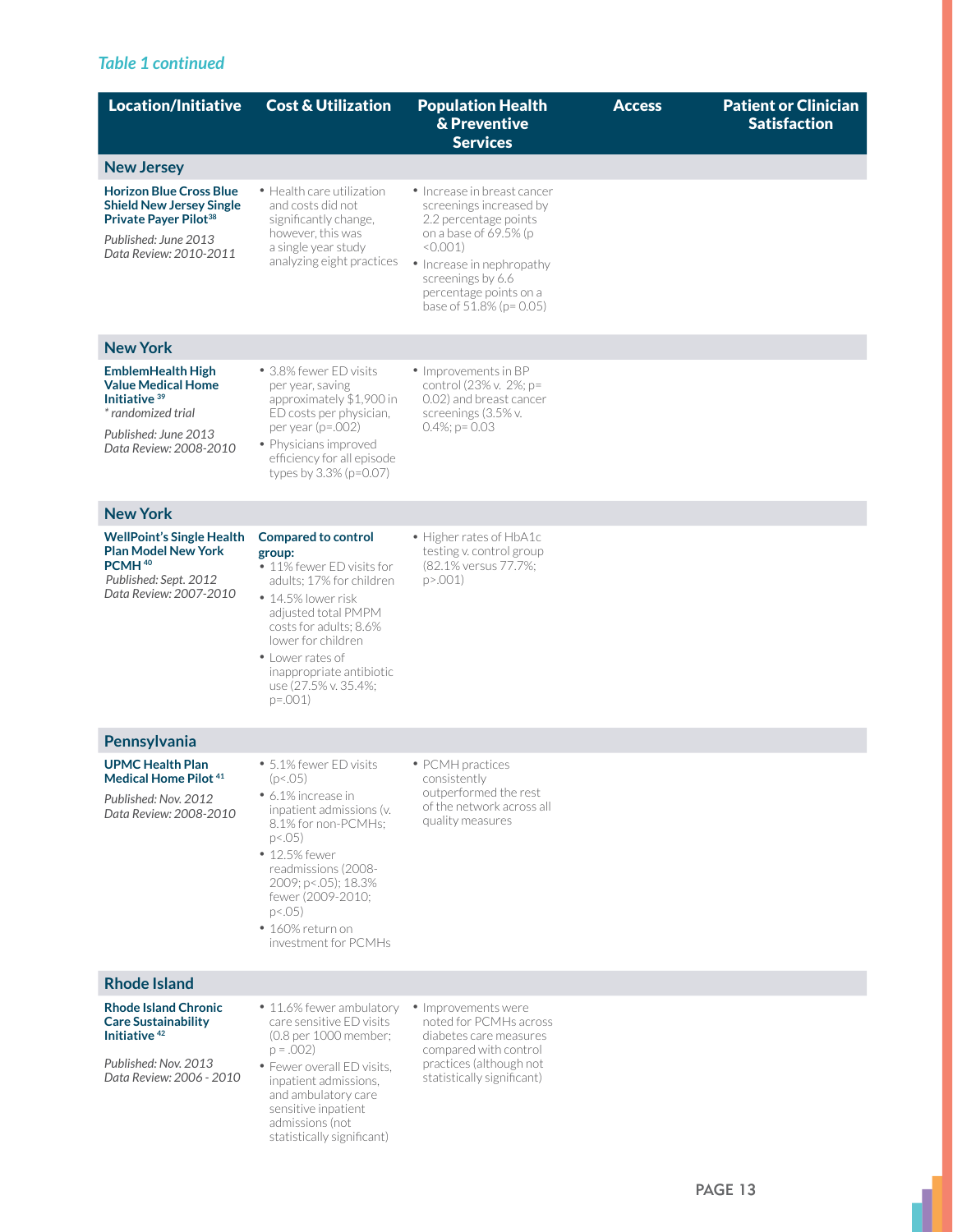### *Table 1 continued*

I

| Location/Initiative                                                                                                       | <b>Cost &amp; Utilization</b>                                                                                                                                                                                                       | <b>Population Health</b><br>& Preventive<br><b>Services</b> | <b>Access</b>            | <b>Patient or Clinician</b><br><b>Satisfaction</b>                                                                                                                                                                                                                                                                                    |
|---------------------------------------------------------------------------------------------------------------------------|-------------------------------------------------------------------------------------------------------------------------------------------------------------------------------------------------------------------------------------|-------------------------------------------------------------|--------------------------|---------------------------------------------------------------------------------------------------------------------------------------------------------------------------------------------------------------------------------------------------------------------------------------------------------------------------------------|
| <b>Utah</b>                                                                                                               |                                                                                                                                                                                                                                     |                                                             |                          |                                                                                                                                                                                                                                                                                                                                       |
| University of Utah<br><b>Care by Design</b><br>Program <sup>43</sup><br>Published: Nov/Dec 2013<br>Data Review: 2008-2011 | For the composite<br>scores based on team<br>based care, 2 measures<br>of productivity and<br>cost were statistically<br>significant ( $p$ <.05)<br>· Staff cost, clinician FTE<br>$(-0.94)$<br>• Visits/clinician FTE<br>$(-0.70)$ |                                                             |                          | Improvement in patient<br>satisfaction<br>$(p<.05)$ :<br>• Explanation of care<br>(0.67)<br>• Clinician instructions<br>(0.72)<br>• Likely to recommend<br>(0.76)<br>• Overall satisfaction<br>(0.67)<br>Improvement in clinician<br>satisfaction (p<.05):<br>• Time spent working<br>(0.68)<br>• Relationship with<br>patient (0.72) |
| Washington                                                                                                                |                                                                                                                                                                                                                                     |                                                             |                          |                                                                                                                                                                                                                                                                                                                                       |
| <b>Group Health</b>                                                                                                       | • Declines in ED visits                                                                                                                                                                                                             |                                                             | • 5.1% and 6.7% declines |                                                                                                                                                                                                                                                                                                                                       |

#### **Cooperative PCMH Program 44**

*\* spread of prototype model to 26 clinics in Washington and Idaho*

*Published: May/June 2013 Data Review: 2008-2011*

in early and late stabilization of the program (13.7% and 18.5%; p <. 001)

in primary care office visits in early and later years; corresponding increases in secure messages (123%) and telephone encounters (20%); (p <. 001)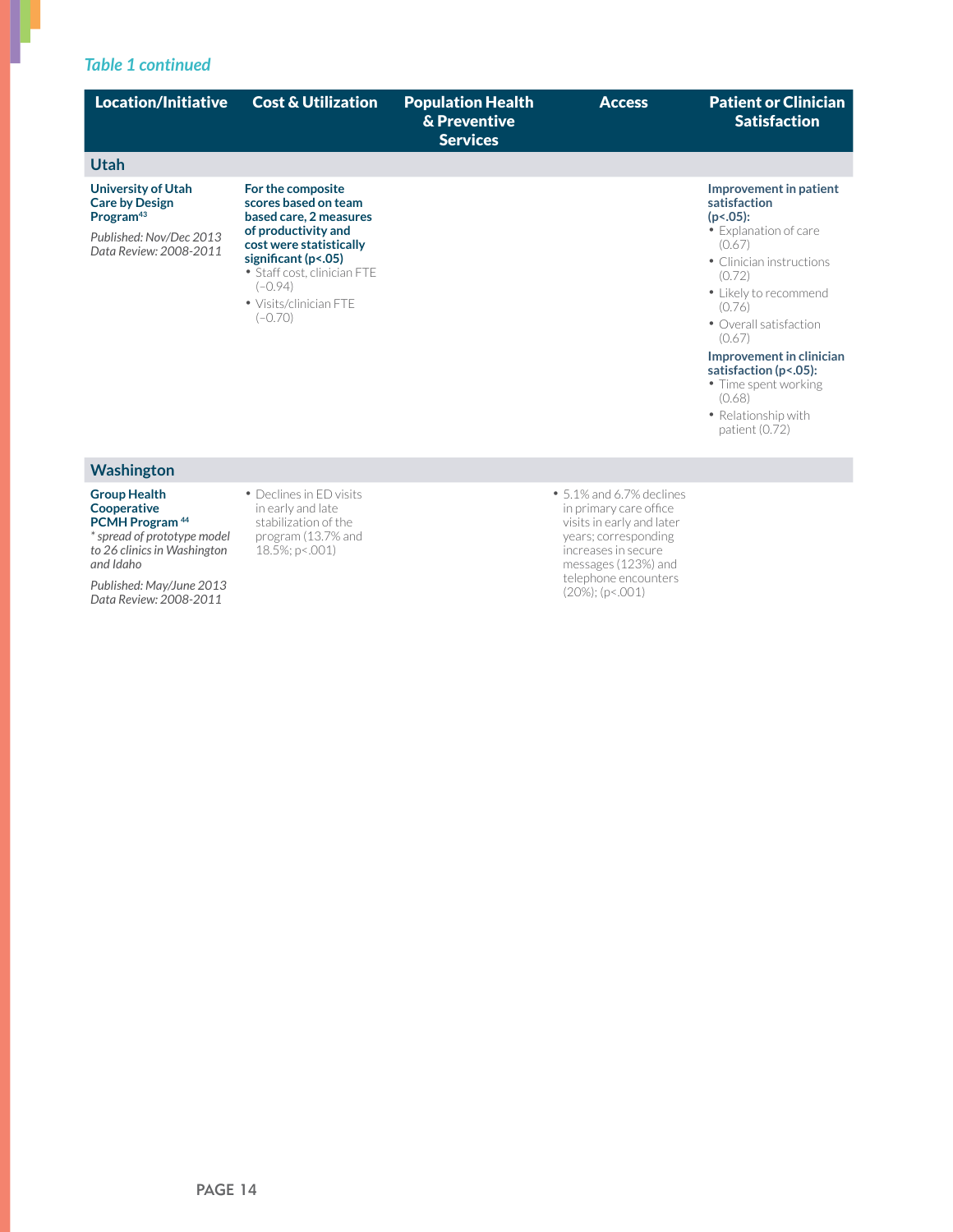### *Table 2. Industry-Reported Outcomes 2012-2013, by location and by category*

| <b>Initiative</b>                                                                                                                                                                       | <b>Cost &amp; Utilization</b>                                                                                                                                                                                                                                                      | <b>Population Health</b><br>& Prevention                                                                                                                                                                                                        | <b>Access</b> | <b>Patient and</b><br><b>Clinician</b><br><b>Satisfaction</b> |
|-----------------------------------------------------------------------------------------------------------------------------------------------------------------------------------------|------------------------------------------------------------------------------------------------------------------------------------------------------------------------------------------------------------------------------------------------------------------------------------|-------------------------------------------------------------------------------------------------------------------------------------------------------------------------------------------------------------------------------------------------|---------------|---------------------------------------------------------------|
| <b>Alabama</b>                                                                                                                                                                          |                                                                                                                                                                                                                                                                                    |                                                                                                                                                                                                                                                 |               |                                                               |
| <b>BlueCross BlueShield</b><br>Alabama Medical Home<br>Program <sup>45</sup><br>Published: Aug. 2012<br>Data Review: 2009 - 2011                                                        | • Fewer ED visits<br>• Fewer hospital days<br>• Estimated cost savings<br>of \$1.9 million                                                                                                                                                                                         | <b>Compared to network</b><br>avg., PCMHs had:<br>● 13.6% higher rate<br>of colorectal cancer<br>screenings<br>• 11.8% higher rate of<br>breast cancer screenings<br>• 13.8% higher rate of<br>appropriate testing of<br>children w/pharyngitis |               | • Overall improvement in<br>patient satisfaction              |
| <b>Connecticut</b>                                                                                                                                                                      |                                                                                                                                                                                                                                                                                    |                                                                                                                                                                                                                                                 |               |                                                               |
| <b>Connecticut Health</b><br><b>Enhancement Program<sup>46</sup></b><br>Published: Jan. 2013<br>Data Review: 2011-2012                                                                  | • 22.8% fewer monthly<br>ED visits<br>• 20.8% fewer specialty<br>care visits<br>• 75% increase in primary<br>care visits<br>· 70% decrease in medical<br>trend growth rate                                                                                                         | • Modest improvements<br>in adherence to heart<br>disease, blood pressure,<br>cholesterol and diabetes<br>medication                                                                                                                            |               |                                                               |
| <b>Maryland</b>                                                                                                                                                                         |                                                                                                                                                                                                                                                                                    |                                                                                                                                                                                                                                                 |               |                                                               |
| <b>CareFirst BlueCross</b><br><b>BlueShield 47</b><br>Published: June 2013<br>Data Review: 2010-2012                                                                                    | • \$98 million in total costs<br>savings<br>• Panels earning<br>incentives achieved<br>average of 4.7% savings,<br>v. 3.6% higher costs<br>for those not earning<br>incentives                                                                                                     | • 3.7% higher quality<br>scores for panels that<br>received incentives<br>• Quality scores for<br>PCMH panels rose by<br>9.3 % from 2011 to<br>2012                                                                                             |               |                                                               |
| <b>Michigan</b>                                                                                                                                                                         |                                                                                                                                                                                                                                                                                    |                                                                                                                                                                                                                                                 |               |                                                               |
| <b>Blue Cross Blue Shield</b><br><b>Michigan PCMH</b><br>Program <sup>48</sup><br>Published: July 2013<br>Data Review: Not Specified                                                    | • 8.8% fewer adult ED<br>visits<br>• 17.7% fewer pediatric<br>FD visits: 23.8% fewer<br>primary-care sensitive<br>ED visits<br>• 11.2% lower rate of<br>adult primary care-<br>sensitive ED visits<br>• 19.1% fewer adult<br>ambulatory care-<br>sensitive inpatient<br>admissions |                                                                                                                                                                                                                                                 |               |                                                               |
| <b>New Jersey</b>                                                                                                                                                                       |                                                                                                                                                                                                                                                                                    |                                                                                                                                                                                                                                                 |               |                                                               |
| <b>Horizon BlueCross</b><br><b>BlueShield New Jersey</b><br><b>PCMH Pilot</b><br><b>Monmouth County</b><br><b>Public Employees 49</b><br>Published: Dec. 2013<br>Data Review: 2012-2013 |                                                                                                                                                                                                                                                                                    | • 33% increase in<br>colorectal screenings<br>(v. 10% increase in non-<br>PCMH <sub>s</sub> )<br>• 23% increase in breast<br>cancer screenings (v. 3%<br>increase in non-PCMHs)                                                                 |               |                                                               |
|                                                                                                                                                                                         |                                                                                                                                                                                                                                                                                    |                                                                                                                                                                                                                                                 |               |                                                               |

ı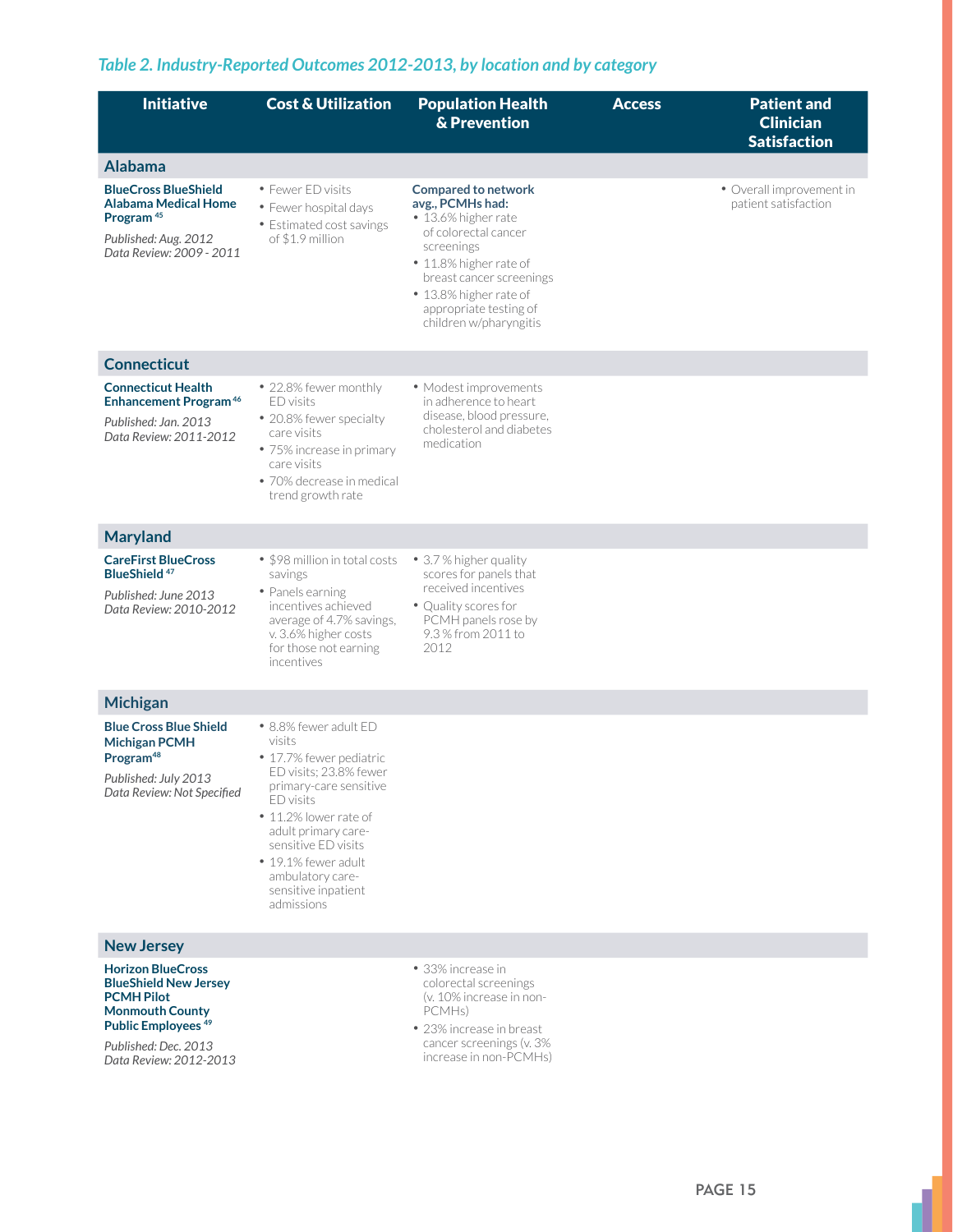### *Table 2 continued*

| <b>Initiative</b>                                                                                                                                           | <b>Cost &amp; Utilization</b>                                                                                                                                                                                                                                                     | <b>Population Health</b><br>& Prevention | <b>Access</b>                                                                                | <b>Patient and</b><br><b>Clinician</b><br><b>Satisfaction</b> |
|-------------------------------------------------------------------------------------------------------------------------------------------------------------|-----------------------------------------------------------------------------------------------------------------------------------------------------------------------------------------------------------------------------------------------------------------------------------|------------------------------------------|----------------------------------------------------------------------------------------------|---------------------------------------------------------------|
| Oregon                                                                                                                                                      |                                                                                                                                                                                                                                                                                   |                                          |                                                                                              |                                                               |
| <b>Oregon Coordinated</b><br><b>Care Organizations</b><br>(CCOs) Oregon Health<br>Authority <sup>50</sup><br>Published: Nov. 2013<br>Data Review: 2012-2013 | • 9% fewer FD visits<br>• 18% reduction in FD<br>spending<br>• 12% fewer inpatient<br>readmissions<br>• 7% increase in primary<br>care spending                                                                                                                                   |                                          | •18% increase in<br>outpatient primary care<br>visits<br>•36% increase in PCMH<br>enrollment |                                                               |
| Pennsylvania                                                                                                                                                |                                                                                                                                                                                                                                                                                   |                                          |                                                                                              |                                                               |
| <b>Highmark Patient-</b><br><b>Centered Medical Home</b><br>Pilot <sup>51</sup><br>Published: Jan. 2013<br>Data Review: 2011-2012                           | • 9% fewer inpatient<br>admissions<br>• 13% fewer 30-day<br>inpatient readmissions<br>• 5% decrease in total<br>PMPM costs for<br>coronary artery disease<br>patients<br>• 3.5% decrease in<br>total PMPM costs for<br>diabetics<br>• 2% decrease in overall<br>health care costs |                                          |                                                                                              |                                                               |

### **Discussion**

Though the magnitude and consistency of the PCMH's effects vary across studies and settings, and sample sizes and time frames are constrained, in the aggregate these studies show progress on important Triple Aim metrics. In order to identify consistencies or gaps in measures as reported by the PCMH studies, we then categorized the 20 evaluations into eight more specific outcome measures and assessed the frequency of measures in each category, which can be found in Table 3.

### *Table 3. PCMH Studies from August 2012 to December 2013 that report outcomes (by category and by frequency)*

|                             |                                | ЧÞ                 | Œ                      |                                      |                       | ٠                                          |                           |                                                  |                                |
|-----------------------------|--------------------------------|--------------------|------------------------|--------------------------------------|-----------------------|--------------------------------------------|---------------------------|--------------------------------------------------|--------------------------------|
|                             | <b>Total</b><br><b>Studies</b> | Cost<br>Reductions | <b>Fewer ED Visits</b> | <b>Fewer Inpatient</b><br>Admissions | Fewer<br>Readmissions | Improvement in<br><b>Population Health</b> | <b>Improved</b><br>Access | <b>Increase in Preventive</b><br><b>Services</b> | Improvement in<br>Satisfaction |
| PEER-REVIEW/ACADEMIA        |                                |                    |                        |                                      |                       |                                            |                           |                                                  |                                |
| <b>Reported</b><br>outcomes | $(n=13)$                       | 61%<br>$(n=8)$     | 61%<br>$(n=8)$         | 31%<br>$(n=4)$                       | 13%<br>$(n=1)$        | 31%<br>$(n=4)$                             | 31%<br>$(n=4)$            | 31%<br>$(n=4)$                                   | 23%<br>$(n=3)$                 |
| <b>INDUSTRY REPORTS</b>     |                                |                    |                        |                                      |                       |                                            |                           |                                                  |                                |
| <b>Reported</b><br>outcomes | $(n=7)$                        | 57%<br>$(n=4)$     | 57%<br>$(n=4)$         | 57%<br>$(n=4)$                       | 29%<br>$(n=2)$        | 29%<br>$(n=2)$                             | 14%<br>$(n=1)$            | 29%<br>$(n=2)$                                   | 14%<br>$(n=1)$                 |

**Decreased Cost and Utilization.** Of the 20 PCMH evaluations, a majority show reductions in cost or utilization. Across both peer-reviewed and industry-generated studies, the two most commonly reported metrics reported were reductions in emergency department (ED) use (61% peer-review; 57% industry) and cost reductions (61% peer-review; 57% industry). In the industry-generated studies, there was also a high rate of reporting reductions in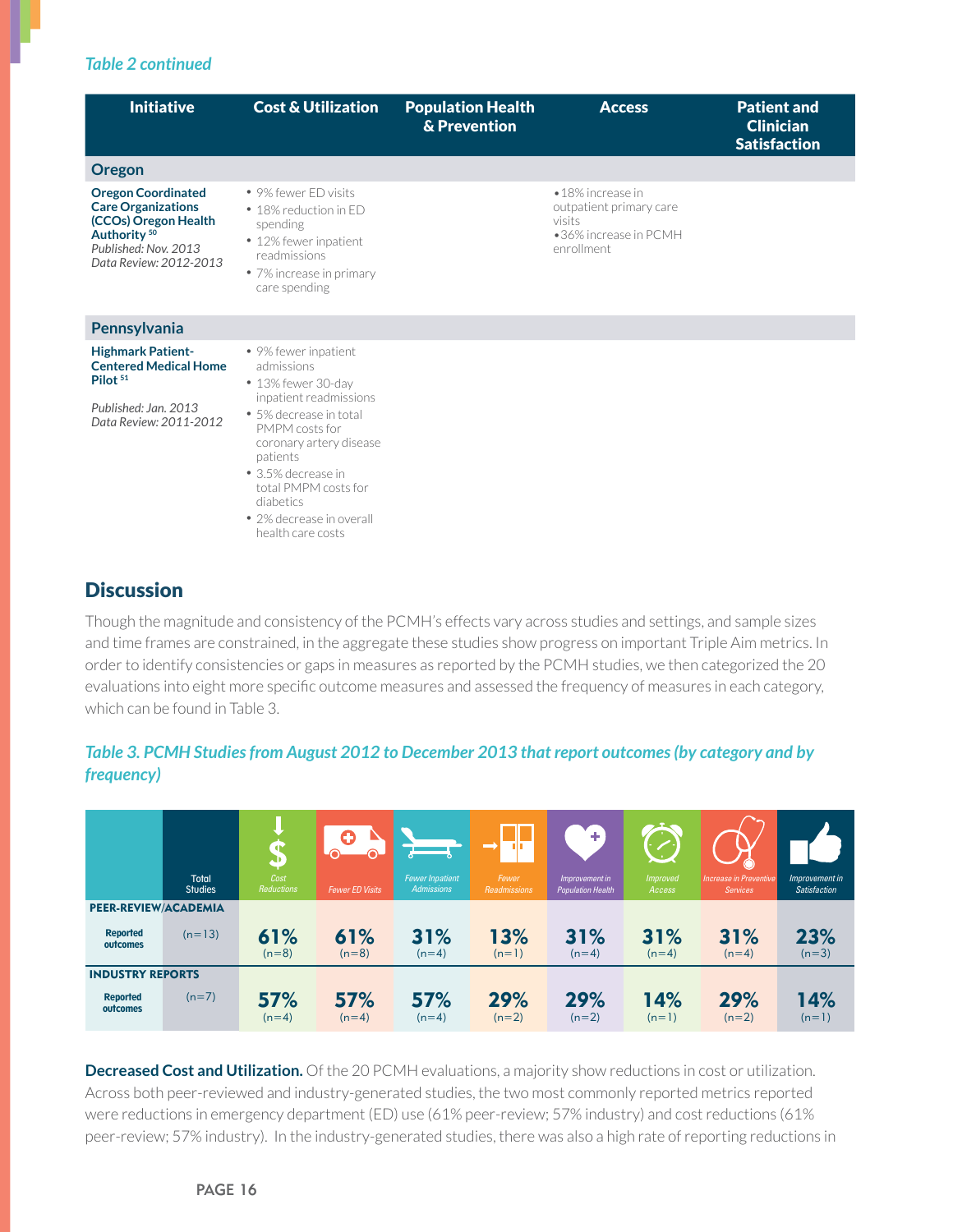inpatient admission (57%). Less than 30% of all the studies reported reductions in 30-day hospital readmissions. The only study that included the total cost of care (TCC) was the UPMC Medical Home Pilot

**Increased clinical quality and population health.** Across both sets of studies, nearly a third reported improvements in population health and increases in clinical preventive services. Preventive outcomes include increases in screenings, immunizations, and specific tests, while population health indicators included improvements in patient control of HbA1c (diabetes); blood pressure (BP; hypertension); and low-density lipoproteins (LDL or "bad cholesterol"; obesity, heart disease).

**Improvement in access to care and patient satisfaction.** Measures of access to care and patient satisfaction were less likely to be reported than other measures, particularly in industry studies (both were reported just 14% of the time). In the peer-reviewed studies, 31% reported improvements in access to care, as indicated by decreases in wait times for appointments, or increases in non-faceto-face visits, phone encounters or patient use of electronic health records. In the peer-reviewed studies, 29% reported improvements in patient satisfaction, which included overall satisfaction, likelihood of recommending the practice to family and friends, and satisfaction with provider communication.

A gap exists in reporting clinician satisfaction data. Although there is growing evidence that the PCMH model enhances clinician satisfaction, <sup>5253,54</sup> our analysis demonstrates that evaluations focused on measuring cost and utilization outcomes do not tend to measure clinician satisfaction. The initiatives cited here may have included these metrics in their evaluations, but were not reported. Only a single study of the University of Utah's "Care by Design" program overtly measured improvements in clinician satisfaction. Future studies should include clinician satisfaction as part of PCMH evaluations given the importance of strengthening and enhancing the primary care workforce. A high-functioning team with the capacity to better serve patients and families can increase clinician satisfaction and may offer "innovations that can facilitate joy in practice and mitigate physician burn out." 55

As demonstrated by the variation reported across these 20 studies, the demand for a broad and inclusive common set of measures for evaluating PCMH initiatives, such as those recommended by The Commonwealth Fund's Patient-Centered Medical Home Evaluator's Collaborative, <sup>56</sup> continues to build.

A growing body of evidence points to PCMH success. The studies found here are impressive in terms of their fairly consistent findings of reduced cost and/or utilization of health care services. Policymakers should be encouraged that the PCMH continues to bend the cost curve by reducing unnecessary services. Importantly, the PCMH is also improving population health and increasing the provision of clinical preventive services. Finally, increases in access to care and patient satisfaction are also moving in the right direction, as patients and their families continue to benefit from a model that is efficient, patient-centered, and provides access to a high-performing care team. Clinician satisfaction, however, must also be valued as an integral measure in evaluating the PCMH, since attracting and retaining a capable primary care workforce will be essential in sustaining this model in the future.

The conceptual framework and definition of the PCMH are part of what has made it so attractive to primary care clinicians, policymakers, payers, and consumers. Separate from the growing volume of data that empirically supports the PCMH, there is a high degree of "face validity" to the model." $^{57}$  In other words, it makes intuitive sense that a well-functioning primary care delivery system should be more person-centered, comprehensive, accessible, coordinated, and committed to quality and safety; and that harmonizing these domains will help realize Triple Aim goals. That said, one of the greatest strengths, and yet an ongoing challenge, is that the PCMH is not a "one size fits all" model.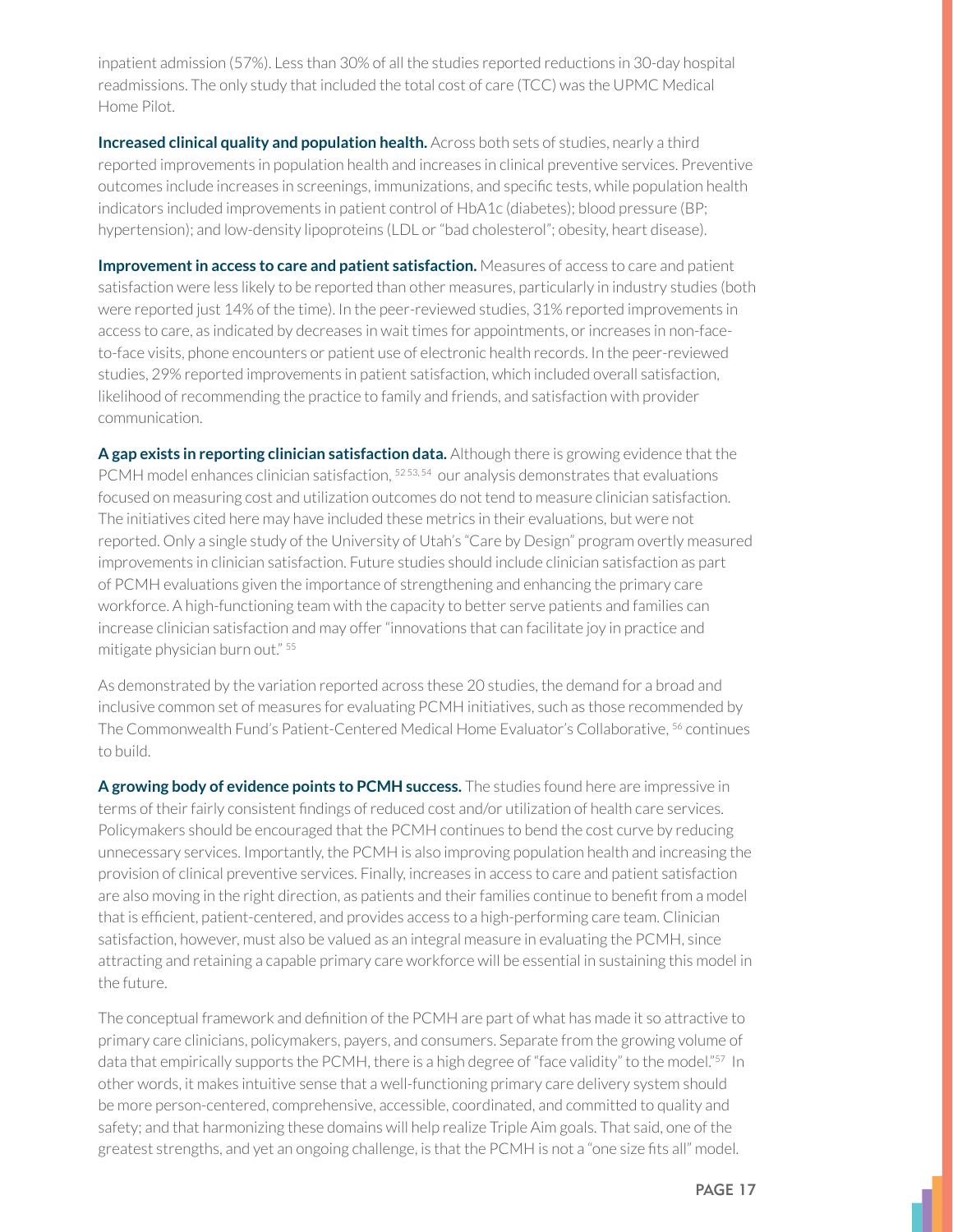The lack of clear rules or a strict recipe that prescribes how to implement a PCMH means there is variation in implementation. This variation makes clean analytic comparisons difficult, but this flexibility yields something much more valuable on the ground: freedom for primary care providers to implement the core principles in a way that is consistent with the needs of their patients and their families

### The Challenge of studying the PCMH

The data in this report is derived from studies using a variety of research designs and methods, providing a helpful compendium of current available information and demonstrates that the PCMH model is headed in the right direction on important measures of cost, quality, and outcomes. The strategy of synthesizing various PCMH data sets, outcomes, and reports is important to help guide those implementing PCMH as they adapt their own processes to better reflect the patients and communities they serve. However, the accumulating body of PCMH research highlights a key challenge for future studies: if PCMH reforms are expected to continue achieving the Triple Aim, stakeholders need to consider whether we are using the right metrics and employing the right methods to further our progress.

#### The right metrics

For the study of a care delivery model that includes "patient-centered" in its title, are the PCMH metrics being used sufficiently "patient-centered?" Or are the metrics too "medical?" For example, many studies use proxies for health, such as cancer screening or diabetes and blood pressure control, but do not directly measure the patient's experience or satisfaction with their health care. For instance, having blood pressure within a target range is not the same as being functionally in good health or feeling in a subjective state of well-being. In a study from 2012, the Regence Blue Shield Intensive Outpatient Care program sponsored by Boeing in Washington, researchers included a comprehensive set of measures of health status, detecting improvements in patientreported physical and mental function, and a reduction in patient-reported missed workdays. <sup>58</sup> Similar metrics could be applied and considered for PCMH evaluations in other settings. As the analysis here demonstrates, patient satisfaction measures are sometimes included, although not uniformly, and additional core measures of self-reported health status and well-being could enhance our understanding of patient-centeredness.

PCMH evaluation metrics will also need to take more account of the socioeconomic diversity of patient populations. Health inequities based on race-ethnicity, social class, geography, and other factors are rampant across the US, and how can we ensure that PCMH measures do not mirror the biases that underlie these inequities? To illustrate this challenge, consider the measure of patient use of personal health records or patient portals as an indicator of improved access to care. Using a measure that is dependent on patients having a relatively high level of literacy, English fluency, and reliable access to a computer runs the risk of marginalizing patients particularly in need of high performing primary care. Moreover, with heightened interest in the integration of primary care and public health as part of a broader medical neighborhood,<sup>59</sup> we need to consider how to broaden our notions of the PCMH and to consider the importance of the social determinants of health.<sup>60</sup>

#### The right methods

In addition to challenges in selecting appropriate metrics, researchers contend with choosing study designs appropriate for investigating the complexity of health system reform. In a commentary in JAMA-Internal Medicine, Grumbach asserted that the "The Patient-Centered Medical Home is not a Pill," <sup>61</sup> arguing that the PCMH is a complex intervention involving changes in organizational thinking and culture, financing, processes and workforce roles. For example: "A pharmaceutical product can

"The question is not whether to improve primary care, and commensurately the entire health system, but how best to do it."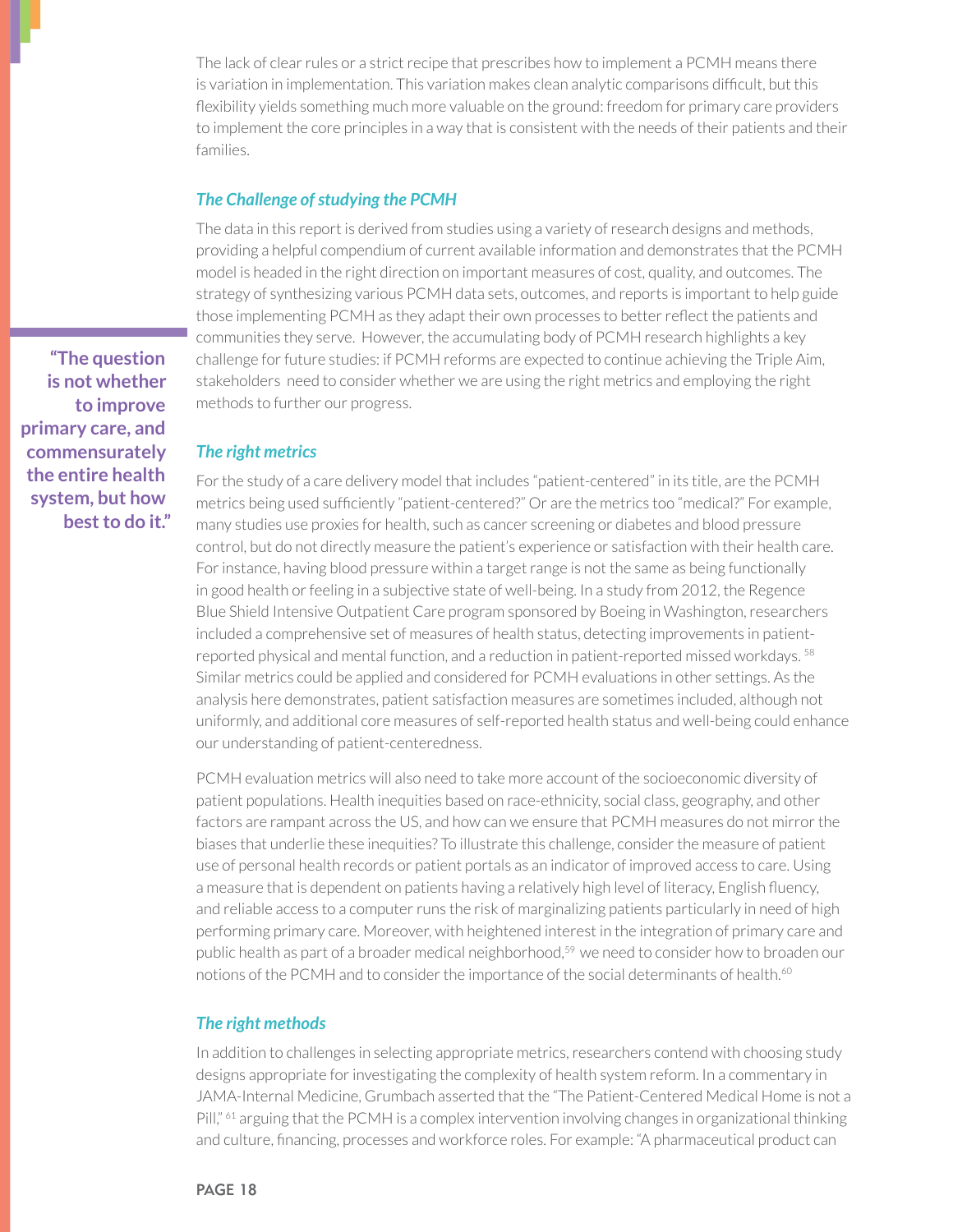be manufactured with uniform specifications and delivered in a standardized manner. The patientcentered medical home, however, is a multifaceted intervention...Practice transformation has more in common with continuous quality improvement than a rigid clinical trial protocol. There are inevitable compromises between fidelity to the prescribed patient-centered medical home model and adapting the model to the particular circumstances and context of different practices."62

Many PCMH studies are conducted as natural experiments and are often characterized by small sample sizes and limited follow-up. In light of these pragmatic and scientific limitations, researchers need to do their best to apply the methods of implementation and "complexity science" to the study of PCMHs, and find a reasonable balance between internal validity and external relevance. A picture that emerges of early PCMH initiatives is that they are a work in progress, however, evidence provided here demonstrates that the longer a PCMH model has been implemented, the more the evidence for Triple Aim outcomes accumulates. 63, 64 The transformation work itself is never finished as practices embrace continuous quality improvement and use information to refine and improve care delivery for patients and their families. PCMH is a way of codifying and systematizing primary care improvement efforts. The question is not whether to improve primary care, and commensurately the entire health system, but how best to do it.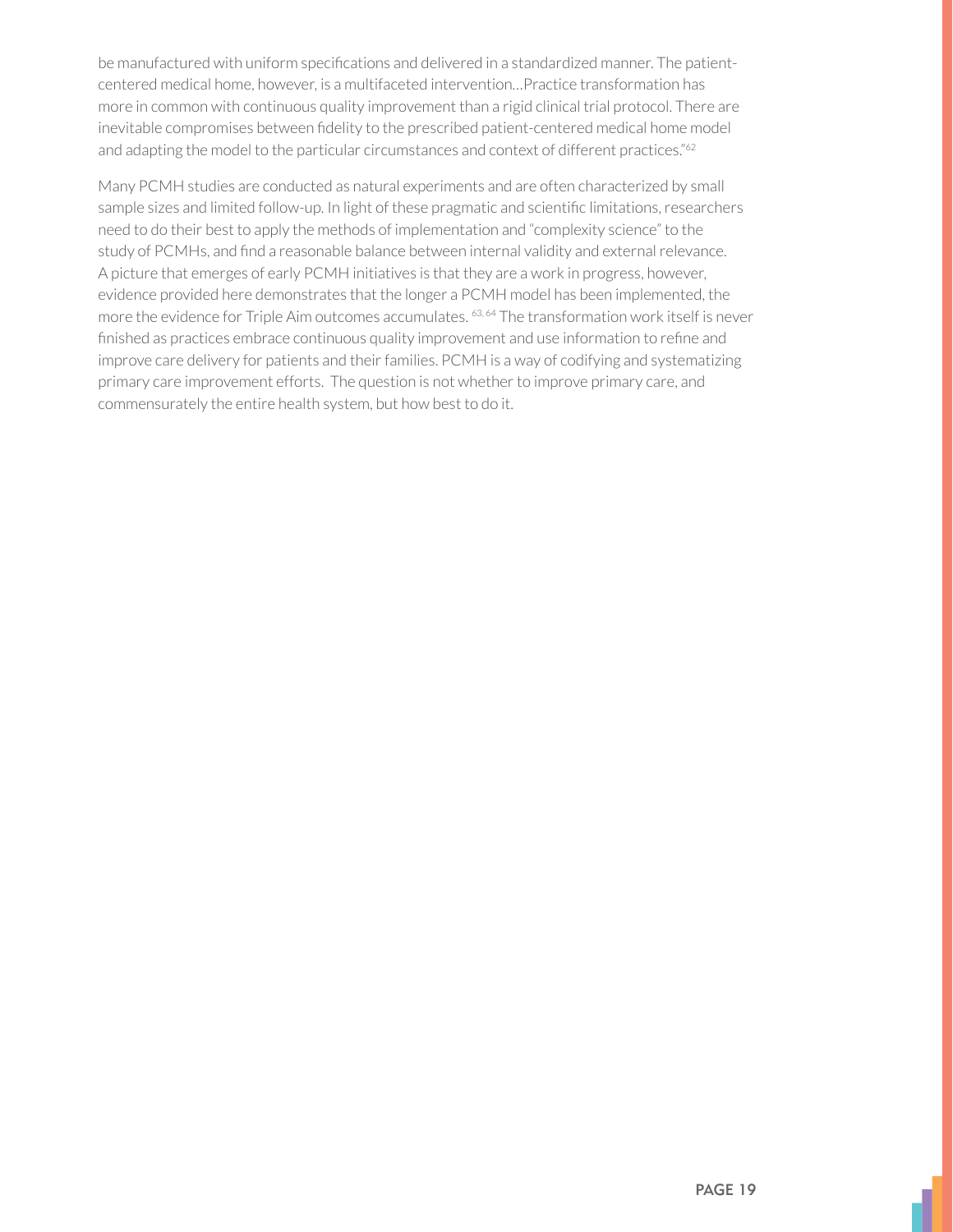# **SECTION THREE** THE FUTURE OF PRIMARY CARE AND THE PCMH

As described earlier, the goal of this report is to provide the reader with a comprehensive overview of the recent evidence for the PCMH that have outcomes consistent with the Triple Aim. Equally as important is demonstrating the growing consensus for the PCMH and its key role in delivery system reform, including ACOs and the medical neighborhood. Faced with an economic imperative to control health spending, broad consensus has emerged that substantial health system redesign is warranted and the future must be built on a strong foundation of primary care. Employers, payers, and policymakers are looking for solutions that eliminate the well-documented system inefficiencies that are estimated to account for 30 percent of US health care costs. <sup>65</sup> Better, stronger primary care - codified as the PCMH - is necessary for any solution, but not sufficient. What are critical future efforts for PCMH development?

### The PCMH's Role in Achieving Delivery System Reform

### The foundation of high-performing Accountable Care Organizations

Even the strongest supporters of PCMH acknowledge that to achieve societal goals of improved population health, cost effectiveness, and a better patient experience, PCMHs must be part of larger delivery system reform and integration efforts. Medical homes are at the core of successful ACOs that are currently being developed by public and private payers.

Formally arranged through contractual agreements, ACOs are clinically integrated groups composed of clinicians, hospitals, and other health care organizations that share mutual responsibility for improving the quality of care delivered and health outcomes, and reducing health costs and inefficiencies for a designated population. <sup>66</sup> As defined by CMS, primary care is a foundational "must-have" element in an ACO. Articulated early on by Fisher and McClellan, and later adopted as part of federal health reform, ACOs are required to have "a strong base of primary care that is collectively accountable for quality and total per capita costs across the full continuum of care for a population of patients."  $67$  Since 2008, the number of ACOs has increased significantly, with more than 400 hospitals and an estimated 14 percent of the U.S. population being served by one. <sup>68</sup> Different ACO models are currently being implemented and evaluated, and are testing various risksharing agreements. Medicare ACOs that deliver more cost-effective care for a given population as compared with baseline estimates "share" with Medicare any savings that are generated on a percentage basis.

Many of the nation's highest-performing ACOs embrace their strong PCMH component, 69 and for this reason, PCMHs are well-positioned to lead and drive change across ACOs. Initial ACO evaluation results from CMS suggest that many early adopters have indeed improved the cost effectiveness of care delivery and received shared savings as a result. Many of the improvements can be attributed to PCMH-like features, including care coordination, team-based care, and chronic disease management. $70,71$ 

### A hub for the medical neighborhood

The forces at work to spread high-functioning PCMHs are arguably needed across the continuum of care delivery. For any given patient, there are a myriad of factors contributing to his/her overall health status. In a recent Medicare study, the average primary care practice was found to coordinate with 99 other physicians working across 53 different practices.<sup>72</sup> This is especially true when serving high risk or complex patients, including those with chronic diseases, mental and behavioral health issues, and other special needs. Environmental factors such as socioeconomic status, employment,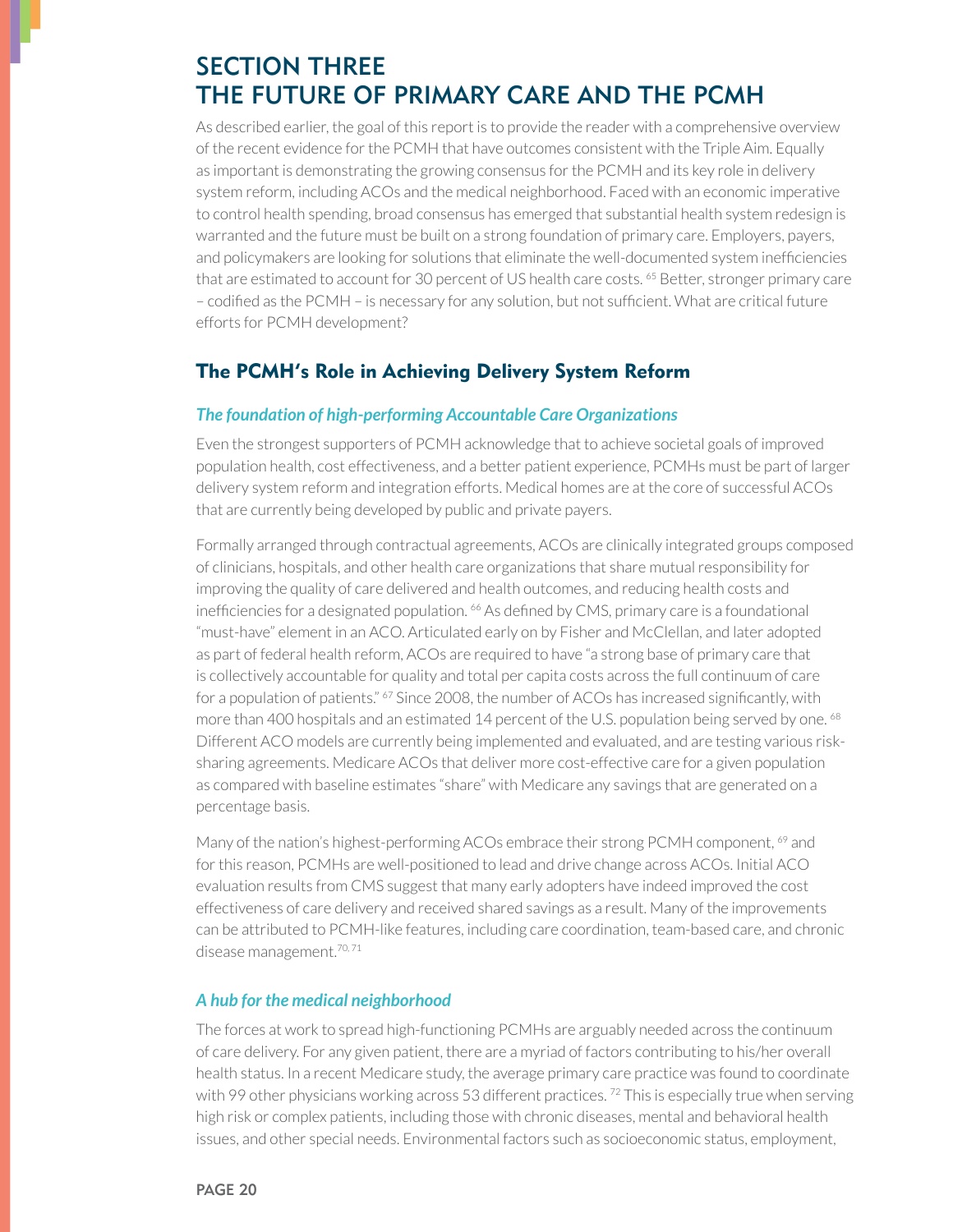access to healthy foods, transportation, and physical environment are important predictors of health because having access to care and high levels of health literacy can be difficult for many individuals and families.<sup>73,74</sup> As a result, the medical neighborhood model has increasingly gained recognition as an effective model for bridging the gap between community support services and health care needs.

Further, many studies have shown that non-medical factors, such as socioeconomic status, employment, access to healthy foods and transportation, have a far greater impact on health status than actual medical care. The goals of a high-functioning PCMH include collaborating with these various "medical neighbors" to encourage the flow of information across and between clinicians and patients, to include specialists, hospitals, home health, long term care, and other clinical providers. Partnerships are also essential with non-clinical partners like community centers, faith-based organizations, schools, employers, public health agencies, YMCAs, and even Meals on Wheels.<sup>75</sup> Together these organizations can actively promote care coordination, fitness, healthy behaviors, proper nutrition, as well as healthy environments and workplaces. AHRQ articulates that a successful medical neighborhood will "focus on meeting the needs of the individual patient, but also incorporate aspects of population health and overall community health needs." 76

### The payment reform imperative

Perhaps one of the most important goals for future years is to understand the impact of aligning new payment methods with the PCMH care delivery and ACO models, and its subsequent impact on outcomes. Throughout this report, we note the importance of several strategies and care processes that are rarely reimbursed, if at all, in a traditional fee-for-service (FFS) environment. These include: leveraging care team members to improve care coordination and patient education; adopting population health management processes, 24/7 access, and alternatives to traditional face-to-face visits; exchanging health information across the medical neighborhood; and using quality improvement tools to track outcomes and success. Without payment for these services, it will be increasingly difficult to encourage broader adoption of the PCMH or tackle its next phase of evolution.

However, payment reform is complex. PCMH payment reforms are growing in popularity and vary among payers, but are most often characterized by a traditional FFS component coupled with an additional care management payment. Additional payment models include shared savings models, bundled payments, and partial or full capitation. As part of payment reform, modernizing today's physician payment system and investing in primary care is critical. Given that it rewards volume of services and prioritizes sick care, FFS, while still important to many practicing physicians, will for most health care services ultimately be phased out. The current unbalanced FFS incentives are a driving factor behind the perpetually lopsided design of our current health care system that fails to reward clinical quality or outcomes, especially among primary care clinicians.

We are thus encouraged by the bipartisan, bicameral effort to repeal the Medicare SGR payment formula, subsequently transitioning the current volume-based system into one that rewards primary care teams for achieving better quality of care, patient experience, and health outcomes.

### All-payer or multi-payer payment reform

Another significant challenge to payment reform is that most payers (employers and health plans) in any given health care market ask practices for multiple diverse quality metrics, and reimburse providers differently. In all-payer or multi-payer initiatives, payers align around a single payment and reporting methodology for clinicians, simplifying reimbursement and reducing administrative burden. As outlined in the Vermont case study (see page 23), in addition to the encouraging results from Colorado and Rhode Island (Table 1), the potential of payment reforms through multi-payer initiatives is particularly promising since various payers in a given community have a unique ability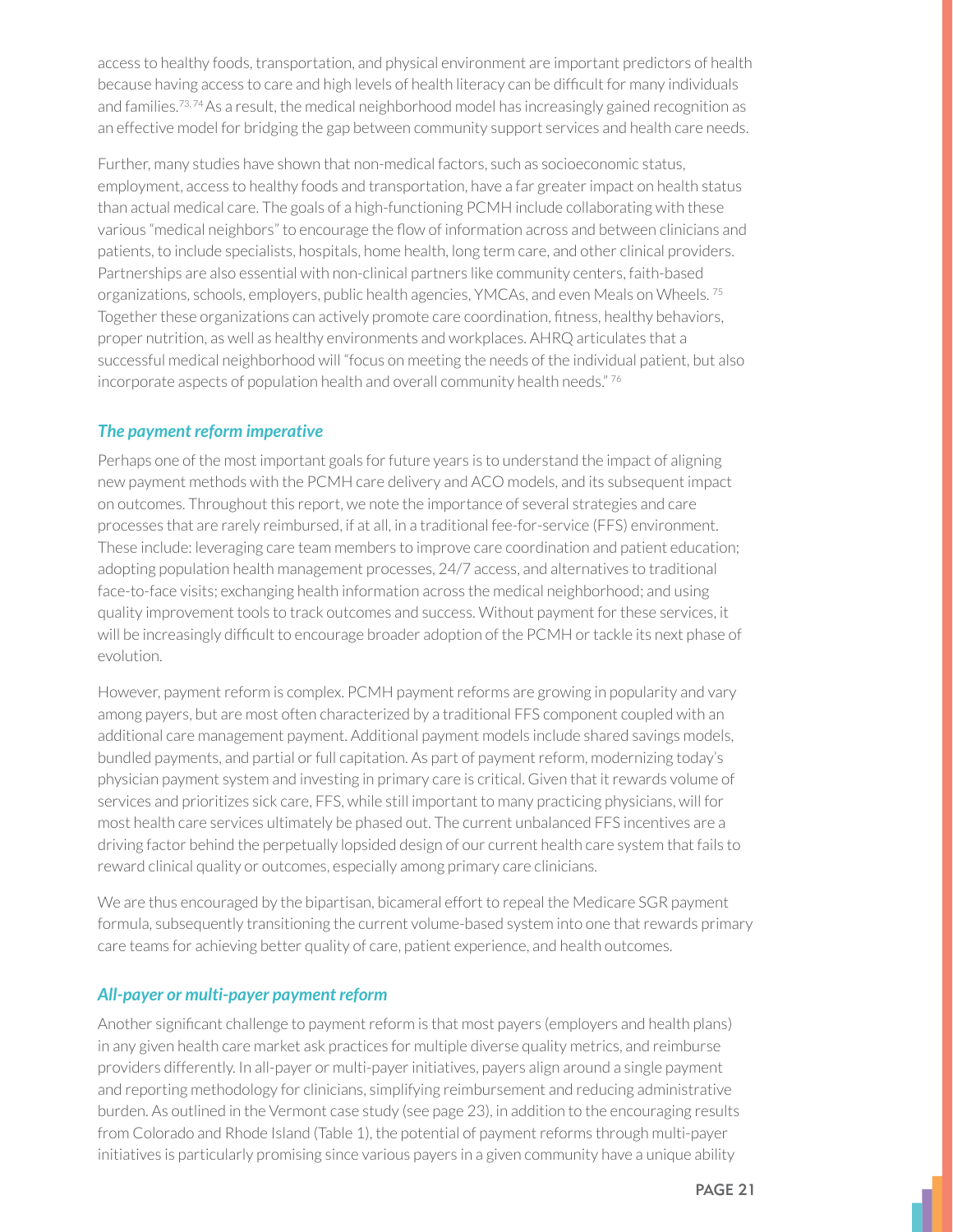to incentivize primary care transformation by using a standard set of payment methods and quality metrics.

#### **Employer and consumer engagement**

Employers and health plans cite their willingness to invest in the PCMH model of care when it can be demonstrated that outcomes are better and the work force is more productive without adding significant new dollars to an already expensive health system. The 20 initiatives included here indicate this is in fact being achieved. The payment reforms discussed in the previous section are often thought of as "supply-side" reforms because they are focused on reimbursement changes that impact the delivery system who "supply" the goods and services to the patient or consumer.

What use are supply-side reforms, however, if there is no consumer clamor for better, stronger primary care on the "demand-side"? Demand-side reforms are those that alter how consumers and employers select and purchase health care services and insurance. How can we motivate consumers to actively seek out the expertise embodied in a well-functioning PCMH? This is a topic being explored through value-based purchasing and value-based insurance design (VBID). These demandside reforms incentivize consumers to use higher-value services. These efforts may include reduced or no co-pays for wellness visits or for receiving care in a recognized PCMH or discouraging the use of lower-value, non-evidence based services. The most prevalent example in recent years has been the proliferation of tiered pharmacy benefits, to encourage the use of cost effective prescription drugs. Other consumer engagement strategies, such as the Choosing Wisely campaign, created by the ABIM Foundation and Consumer Reports, are also proving to be meaningful demand-side reforms that can promote health system transformation.

Another way to increase demand is to improve how the value of a PCMH is communicated to consumers. Healthcare is one of the only services provided in this country in which consumers are not provided detailed information on cost and quality. It is widely believed that if we can increase transparency on health costs and quality, consumers will have more reliable information on which to base decisions regarding where to receive their health care. Coupling information on quality with clearly defined expectations of the type of care that will be delivered in a PCMH, can only lend itself to greater consumer demand.

Taken together, supply-side and demand-side reforms offer significant potential to align incentives for a high functioning health system with an informed and engaged public. Employers and purchasers are interested in achieving synergies between delivery reforms, like the PCMH, and benefit redesign, like value-based purchasing, to create this alignment and maximize our opportunities to achieve the Triple Aim. Refining these tools to promote high value primary care will be an increasingly critical area for work in the future.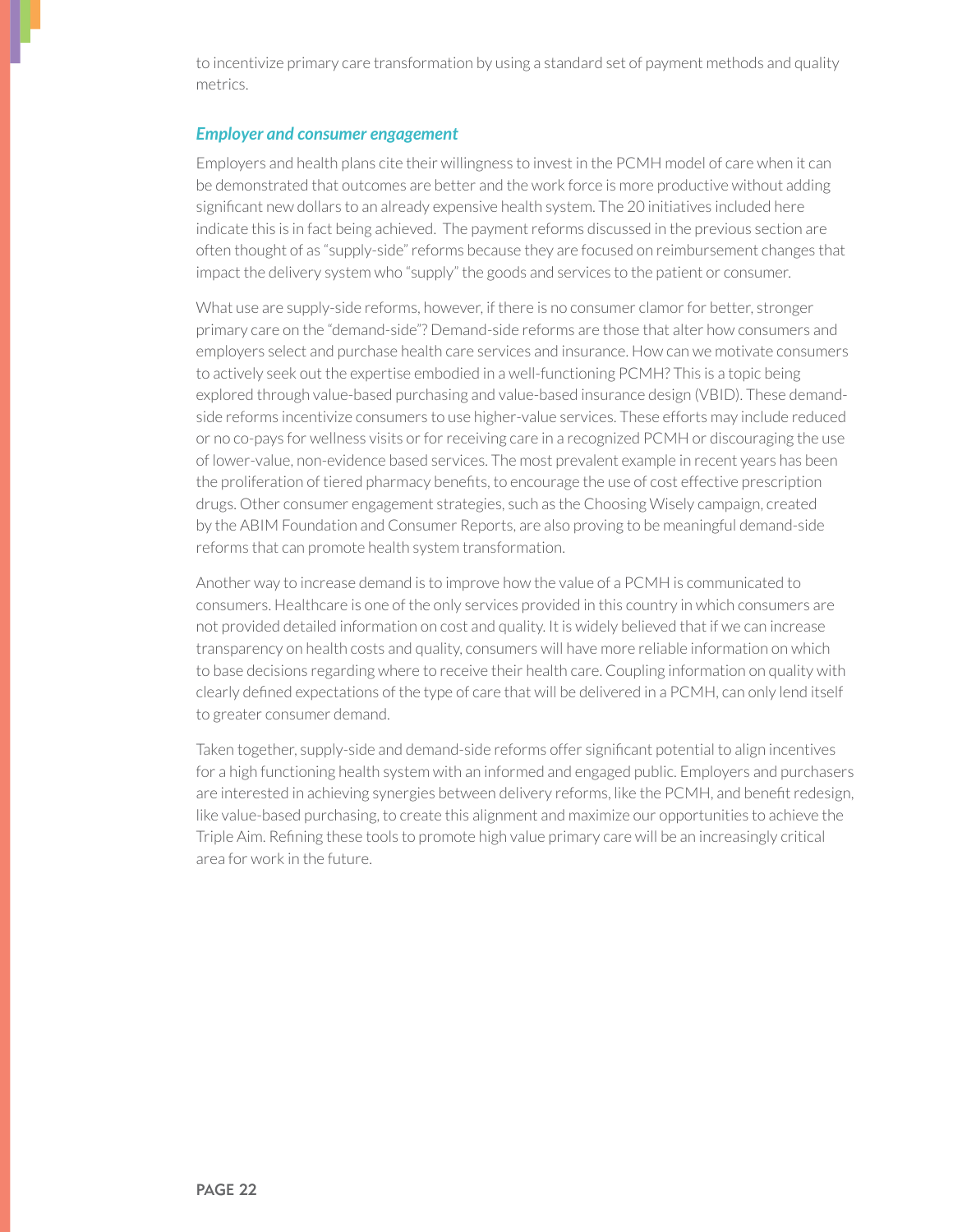### MULTI-PAYER INITIATIVES: THE ROLE OF PAYMENT REFORM **VERMONT BLUEPRINT FOR HEALTH**

### **Author: Lisa Dulsky Watkins, MD, Former Associate Director, Vermont Blueprint for Health**

The importance of employers and payers investing in the PCMH model is critical because the extent to which various payers – Medicare, Medicaid, commercial plans, and employers – are aligned around these payment models is the extent to which true transformation of the US health care system is possible. These "multi-payer" initiatives convince health care providers that the daunting task of redesigning their clinical practice is worth the time, effort, and investment because a majority of their payer-mix supports the re-design.<sup>77</sup>

The Vermont Blueprint for Health  $^{78}$  is a striking example of the effectiveness of a successful multi-payer reform effort.  $\frac{79}{2}$  The statewide adoptions of the spectrum of this multifaceted program can be linked to a long-standing willingness to cultivate collaborative relationships among the various stakeholders. This demonstrable publicprivate partnership reflects a culture that nurtures new ideas and the ability to execute them, moving from the theoretical to the implemented.

Over the last decade, Bipartisan support in the public sector had a profound impact on the credibility of Health Reform. Republican Governor Jim Douglas and an increasingly Democratic State Legislature found common ground on key aspects of reform, joined by a commitment to grapple with predictions of escalating costs and increasing morbidity in the aging Vermont population. Initial Blueprint activity was seated at the Vermont Department of (Public) Health, seen widely as a neutral convener of the disparate groups brought together.

Meaningful engagement of the private sector was essential. From the very beginning, commercial insurers, business groups, academic and nonprofit organizations, health care providers and many others were invited to participate in the myriad planning and advisory committees. Attention was paid to the need for national recognition of practices as PCMHs, the scale of enhanced payments to the practices, the initial development and payment of the locally based care coordination teams, respect for the internal business processes of the participating insurers and accountability of the Blueprint to its funders regarding outcomes.

Lively planning discussions ensued, with representatives of private and public organizations shaping the design, implementation and evaluation strategies to be undertaken. Their commitment to voluntarily support the Blueprint was evident. There are self-insured employers already participating in the Blueprint despite their ERISA exemptions, and discussion with others as well as with private payers as the impact on cost and quality is coming to light. In the end, the Legislature mandated the financial participation of Vermont's commercial insurers,<sup>80</sup> but there remains the impact of the process undertaken in good faith.

The flexibility of Vermont Medicaid's Global Commitment Waiver (1115 Demonstration) enabled the State to pay for Medicare beneficiaries in the pilot phase of the Blueprint, underscoring the State's commitment to making the program "all-payer" through the lens of the practices and payers.<sup>81</sup> Recognizing that the absence of CMS as a payer was a critical problem in statewide implementation, Vermont leaders were instrumental in the call for its involvement. The CMS Multi-payer Advanced Primary Care Demonstration, for which Vermont successfully applied, brings this critical entity into the fold as an innovator along with Vermont's partners.<sup>82</sup>

# **CONCLUSION**

While we are encouraged by the expanding body of research that demonstrates the potential of high-performing primary care on cost, quality and population health, these studies also point to the need for ongoing evaluation of the medical home as it evolves over time, especially as a range of factors can impact their outcomes. The evidence to drive improvements to the model will be critical, and communicating this evidence is a top priority of the PCPCC. However, we recognize this cannot be achieved by researchers alone and in the tradition of collaboration we provide a number of recommendations for medical home advocates across the health care sector to play a direct role in this primary care revolution: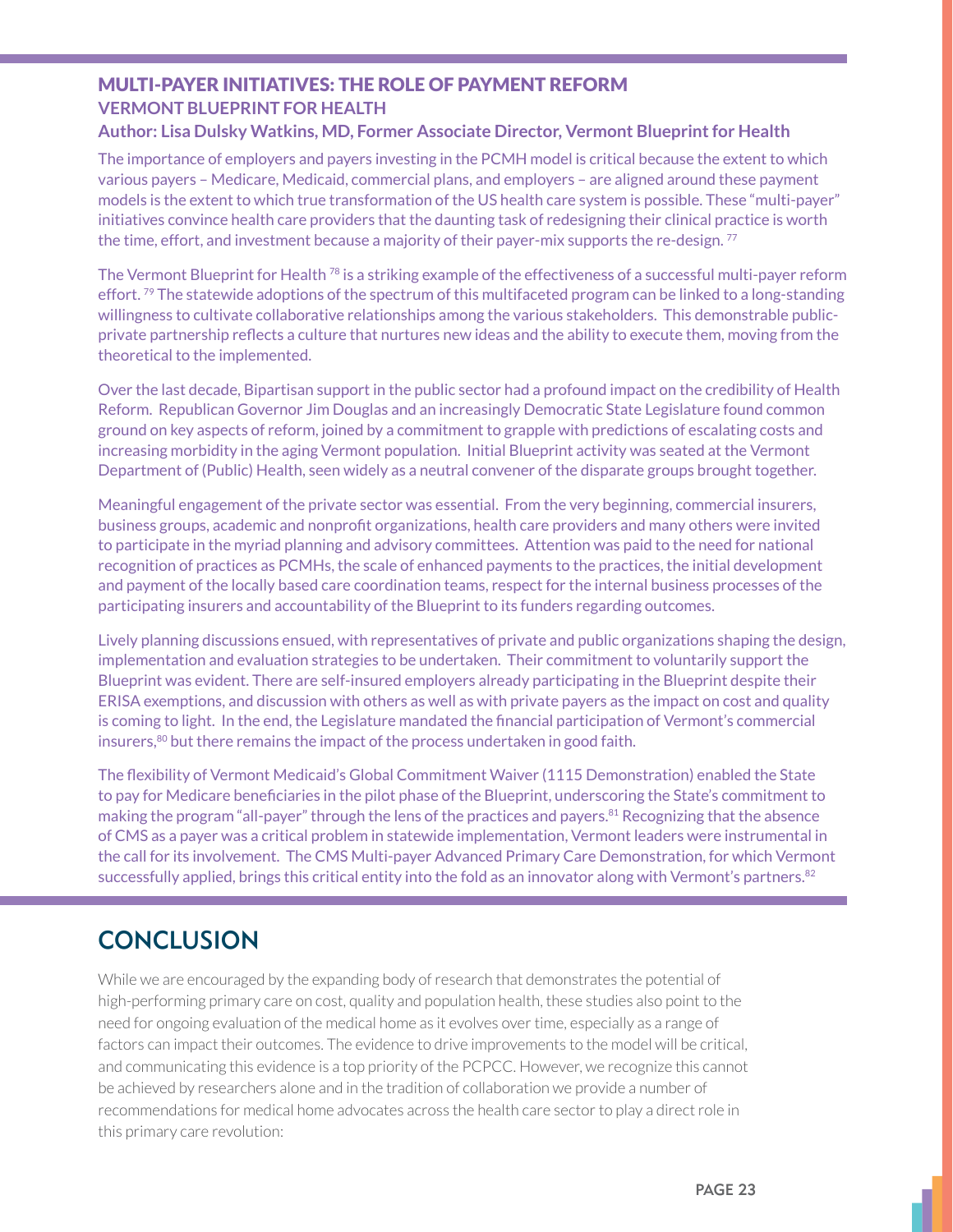**Policymakers and advocates** should continue their support for payment reforms that reward care delivery innovations and achieve the goals of the Triple Aim. This includes aligning payment incentives with care delivery innovations that encourage patient-centered team-based primary care; increasing support for payment innovations and evaluation projects such as those in all-payer and multi-payer pilots; identifying success factors and best practices that contribute to improved health and to disseminate this information broadly; and providing incentives at the state, regional and national levels that encourage payment and care delivery reforms through Medicare, Medicaid, health insurance exchanges, and ACOs.

**Physicians, clinicians, health professionals, health plans, and academic medicine partners** should

support care delivery innovations that strengthen the primary care infrastructure and workforce. This includes investing in education and training for health care professionals working in teams to advance patient-centered primary care; the use of health IT, population health management, and care coordination; promoting the widespread adoption of meaningful use (MU) electronic health record standards, interoperability, and health information exchange (HIE); and supporting practices who adopt non-face-to-face patient visits, using telehealth and other innovations; and rewarding providers appropriately for adopting the health IT necessary to support this transition

**Employers, purchaser, and health benefit design consultants** should design employee health benefits that promote wellness and prevention, and incentivize and enhance access to providers and practices that deliver patient-centered primary care. This includes supporting the adoption of valuedriven reimbursement models and strong partnerships with PCMH and ACO providers, networks and health systems on the "supply side," as well as rewarding employers for using value-based purchasing and developing employee wellness and prevention programs on the "demand side."

Patients, families, caregivers need to feel engaged and educated in order to choosing better health care services and feel confident in navigating the system and communicating with their care team. This includes providing access to shared decision making, self-management tools, patient health data, and community resources. In addition, patients should be encouraged to choose high quality, patient-centered care, through shared savings or other financial incentives.

We also look to **health service researchers, academics, and economists** to continue to identify effective medical home models and strategies to accelerate their spread and impact throughout the US. This includes continued support for research and evaluation across the public and private sector to identify critical success factors, effective payment models, and exemplar patient and family engagement strategies. Further, we recommend the development of a set of standard criteria that assesses the medical home's impact on cost, utilization, and quality, and the alignment of quality and efficiency measures across the care continuum.

Finally, while underscoring the considerable challenge of bringing isolated primary care successes to scale, we believe the current state of PCMH evidence demonstrates that a health care system that delivers better primary care is not only necessary, but also possible. In order to secure the future of the PCMH and to anchor its foundational role in the larger healthcare system, we must galvanize the necessary resources, technology, payment reforms, education, and culture change that will ultimately revolutionize the way primary care is paid for, delivered, and experienced. We look forward to our work together and to a growing collection of evidence over 2014.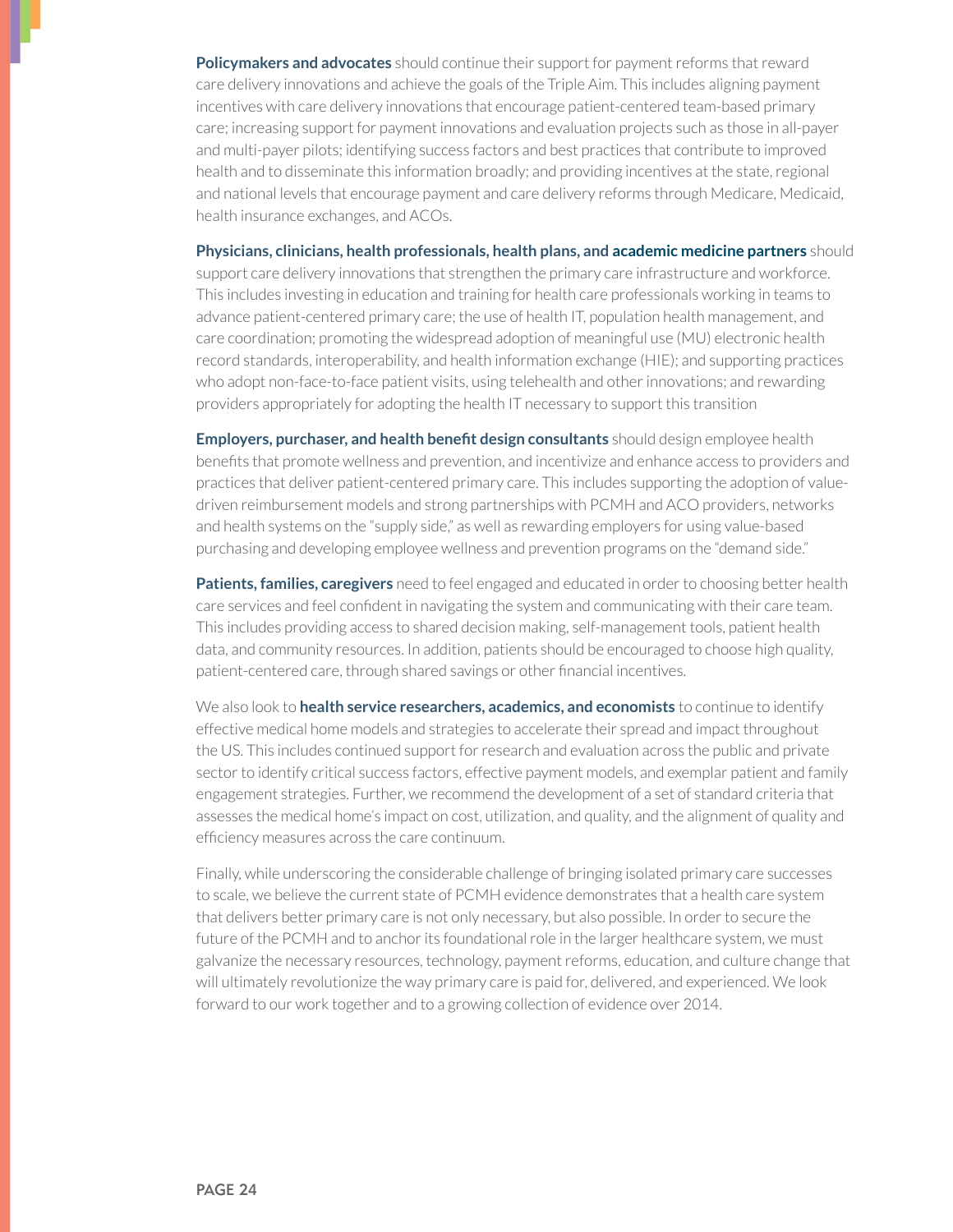# APPENDIX A: Summary of PCMH evidence by category and<br>organized by State/Location, with references, 2009-2013

| <b>LEGEND</b> |                          |  |                                            |  |  |
|---------------|--------------------------|--|--------------------------------------------|--|--|
|               | Cost reductions          |  | Improved access to care                    |  |  |
| ം             | Reduction in ED/Hospital |  | Increased preventive services              |  |  |
|               | Improved health          |  | Improved patient or clinician satisfaction |  |  |

|            | Location   Initiative                                                                                                                                                                                                                                                                 |
|------------|---------------------------------------------------------------------------------------------------------------------------------------------------------------------------------------------------------------------------------------------------------------------------------------|
| Alabama    | Blue Cross Blue Shield Alabama Medical Home Program<br>Medical Home Program Description, Blue Cross Blue Shield Alabama, August 2012.<br>$\bullet$ 8                                                                                                                                  |
| Alaska     | Alaska Southcentral Foundation - Noka System of Care<br>"Process and Outcomes of Patient-Centered Medical Care With Alaska Native People at Southcentral<br>Foundation"<br>Driscoll, et al. The Annals of Family Medicine, May/June 2013.                                             |
| Alaska     | <b>Alaska Native Medical Center</b><br>"A new model of health care"<br>Asinof. Providence Business News, May 2012.<br>$\frac{1}{2}$                                                                                                                                                   |
| California | Orange County, CA Health Care Coverage Initiative (HCCI) - Medical Services Initiative<br>"Impact of Patient-Centered Medical Home Assignment on Emergency Room Visits Among Uninsured<br>Patients in a County Health System"<br>Roby, et al. Medical Care Research and Review, 2010. |
| California | CareMore Medical Group, Urban Medical Group, Leon Medical Centers, Redlands Family Practice<br>"American Medical Home Runs." Milstein A, Gilbertson E., Health Affairs, 2009.<br>$O$ $V$                                                                                              |
| California | Blue Cross Blue Shield of California Accountable Care Organization Pilot<br><u>"Building Tomorrow's Healthcare System: The Pathway to High-Quality, Affordable Care in America"</u><br>Blue Cross Blue Shield Association, August 2012.                                               |
| Colorado   | Colorado Multi-Payer Patient-Centered Medical Home Pilot<br>"Early Results Show WellPoint's Patient-Centered Medical Home Pilots Have Met Some Goals For Costs,<br>Utilization, And Quality"<br>Raskas, et al. Health Affairs, September 2012.                                        |
|            | "Colorado's Patient-Centered Medical Home Pilot Met Numerous Obstacles. Yet Saw Results Such As<br>Reduced Hospital Admissions"<br>Harbrecht, et al. Health Affairs, 2012.<br>O                                                                                                       |
| Colorado   | Colorado Medicaid and State Children's Health Insurance Program (SCHIP)<br>"Reinventing Medicaid: State Innovations to Quality and Pay for Patient-Centered Medical Homes Show<br><b>Promising Results"</b><br>Takach, M. Health Affairs, July, 2011.                                 |
|            | "Analysis & commentary Driving Quality Gains And Cost Savings Through Adoption of Medical Homes" Fields,<br>et al. Health Affairs. 2010.                                                                                                                                              |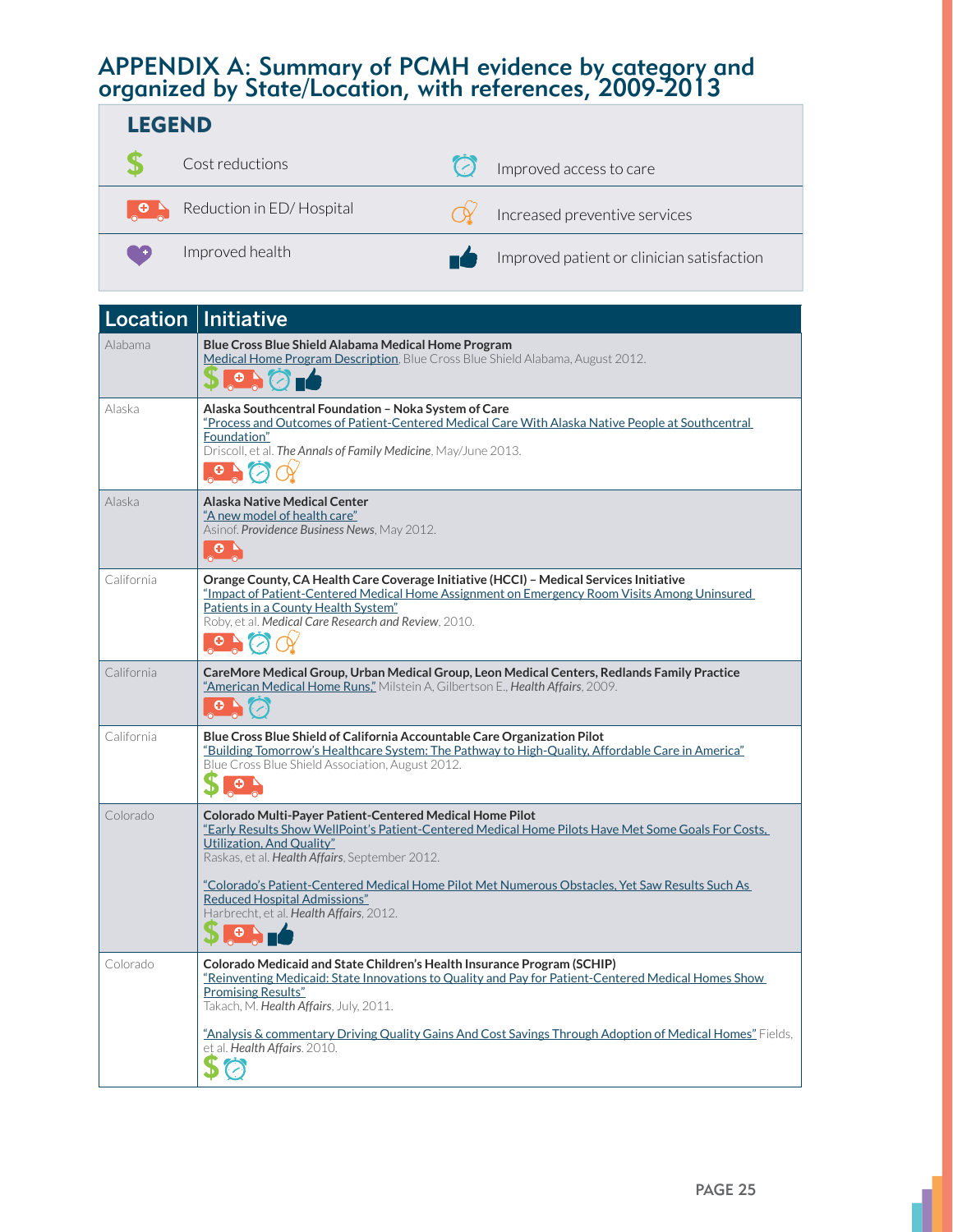| Location                | <b>Initiative</b>                                                                                                                                                                                                                                                                                                                                                                                                                                                                                                                         |
|-------------------------|-------------------------------------------------------------------------------------------------------------------------------------------------------------------------------------------------------------------------------------------------------------------------------------------------------------------------------------------------------------------------------------------------------------------------------------------------------------------------------------------------------------------------------------------|
| Connecticut             | <b>Connecticut Health Enhancement Program</b><br>"V-BID in Action: A Profile of Connecticut's Health Enhancement Program"<br>The University of Michigan Center for Value-Based Insurance Design, January 2013.                                                                                                                                                                                                                                                                                                                            |
| District of<br>Columbia | Johns Hopkins University - Guided Care Program (Washington, DC and Baltimore, MD)<br>Guided Care and the Cost of Complex Healthcare: A Preliminary Report<br>Leff, et al. American Journal of Managed Care, 2009.<br>ON<br>$\bigodot$                                                                                                                                                                                                                                                                                                     |
| Florida                 | "Increasing access to health care providers through medical home model may abolish racial disparity in<br>diabetes care: Evidence from a cross-sectional study"<br>Lee, et al. Journal of the National Medical Association, 2011                                                                                                                                                                                                                                                                                                          |
| Florida                 | <b>Capital Health Plan</b><br>"Report from Tallahassee Memorial HealthCare on Enhancing Continuity of Care"<br>Institute for Healthcare Improvement, August 2011.<br>9 <sub>7</sub>                                                                                                                                                                                                                                                                                                                                                       |
| Idaho                   | <b>Blue Cross of Idaho Health Service</b><br>"Building Tomorrow's Healthcare System: The Pathway to High-Quality, Affordable Care in America"<br>Blue Cross Blue Shield Association, August 2012.<br>S                                                                                                                                                                                                                                                                                                                                    |
| <b>Illinois</b>         | <b>State of Illinois Medical Home Pilot</b><br>"Illinois Medical Home Project: Pilot Intervention and Evaluation"<br>Rankin, et al. American Journal of Medical Quality, 2009.<br>"Building Community-Based Medical Homes for Children"<br>Sanabria, K. Illinois Chapter of the Illinois American Academy of Pediatrics                                                                                                                                                                                                                   |
| Maryland                | <b>CareFirst BlueCross BlueShield</b><br>"Patient-Centered Medical Home Program Trims Expected Health Care Costs by \$98 million in Second Year"<br>Newman. CareFirst Press Release, June 2013.<br>S                                                                                                                                                                                                                                                                                                                                      |
| Maryland                | Johns Hopkins University - Guided Care Program (Baltimore, MD and Washington, DC)<br>Guided Care and the Cost of Complex Healthcare: A Preliminary Report<br>Leff, et al. American Journal of Managed Care, 2009.                                                                                                                                                                                                                                                                                                                         |
| Michigan                | BlueCross BlueShield of Michigan Physician Group Incentive Program<br>"Partial and Incremental PCMH Practice Transformation: Implications for Quality and Costs"<br>Paustian, et al. Health Services Research, July 2013.<br>O <sub>h</sub>                                                                                                                                                                                                                                                                                               |
| Minnesota               | <b>HealthPartners</b><br>"Patient-Centered Medical Home Cost Reductions Limited to Complex Patients"<br>Flottemesch, et al. American Journal of Managed Care, November 2012.<br>"Trends in Quality During Medical Home Transformation"<br>Solberg, et al. The Annals of Family Medicine. 2011.<br>Is Consistent Primary Care Within a Patient-Centered Medical Home Related to Utilization Patterns and<br>Costs?<br>Fontaine, et al. The Journal of Ambulatory Care Management, 2011.<br>$\frac{1}{2}$ of $\frac{1}{2}$ of $\frac{1}{2}$ |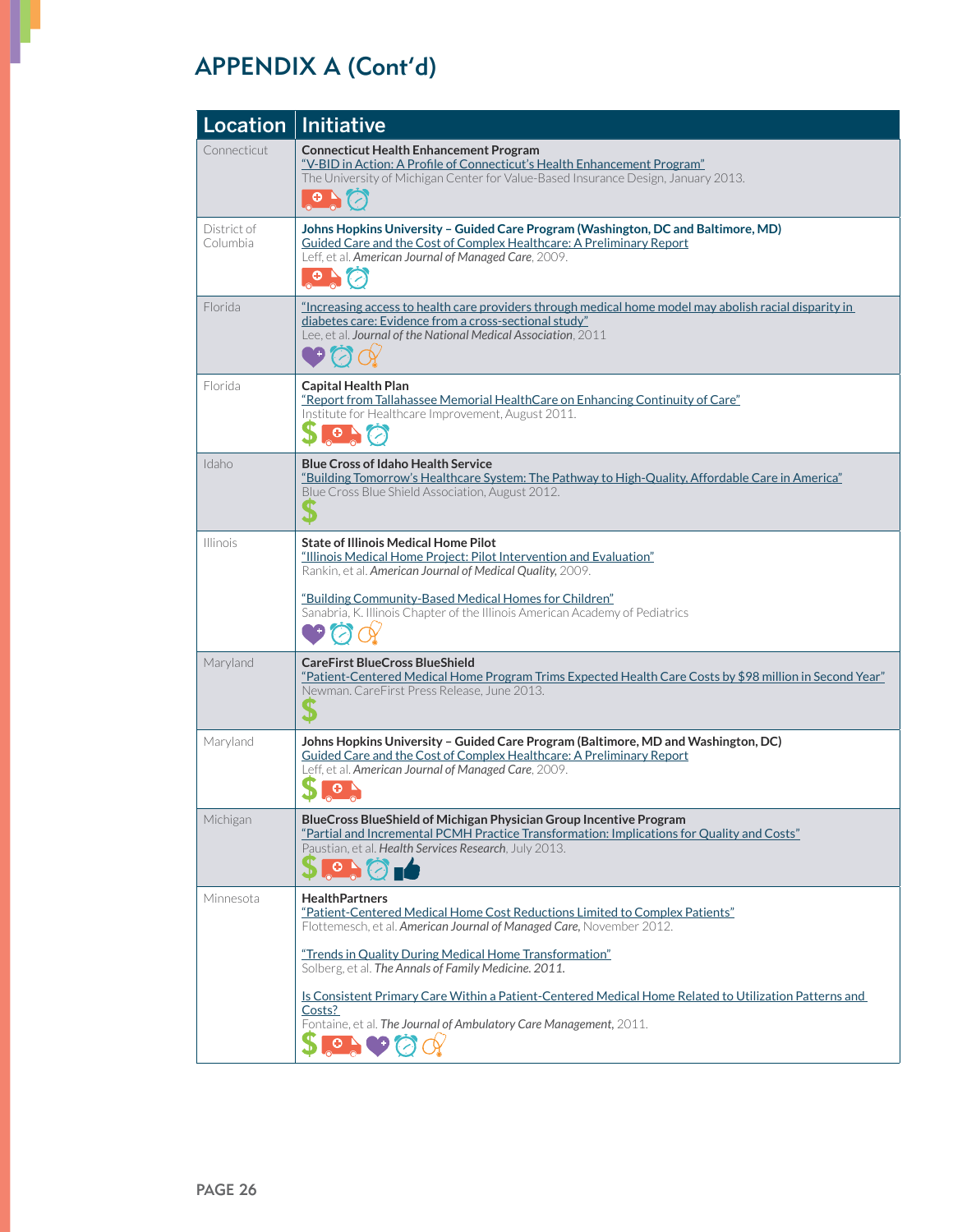|               | Location   Initiative                                                                                                                                                                                                                                                                              |
|---------------|----------------------------------------------------------------------------------------------------------------------------------------------------------------------------------------------------------------------------------------------------------------------------------------------------|
| National      | Military Health System Patient-Centered Medical Home Program                                                                                                                                                                                                                                       |
|               | Walter Reed National Military Medical Center (Bethesda, MD), Edwards Air Force Base (Lancaster, CA)<br>"The Patient-Centered Medical Home: A Case Study in Transforming the Military Health System"<br>Hudak, et al. Military Medicine. 2013.                                                      |
|               | "Impact of a Patient-Centered Medical Home on Access, Quality, and Cost"<br>Christensen, et al. Military Medicine, February 2013.                                                                                                                                                                  |
|               | <b>United States Air Force</b><br>"FY 2012 Medical Programs"<br>Statement of Lieutenant General (Dr.) Charles B. Green. Testimony Before the House Appropriations Committee,<br>Subcommittee on Defense, May 2011.<br>O <sub>1</sub>                                                               |
| National      | Veterans Health Administration Patient Aligned Care Team (PACT) Program<br>"The Patient-Centered Medical Home in the Veterans Health Administration"<br>Rosland, et al. American Journal of Managed Care, July 2013.                                                                               |
|               | "The Veterans Health Administration: Implementing Patient-Centered Medical Homes in the Nation's Largest<br>Integrated Delivery System"<br>Klein S., Fund C. The Commonwealth Fund, 2011.                                                                                                          |
|               | "Medical Homes Require More Than an EMR and Aligned Incentives"<br>Solimeo, et al. American Journal of Managed Care, 2013.<br>$\bullet \bullet \bullet \bullet \bullet$                                                                                                                            |
| National      | PCMH National Demonstration Project - American Academy of Family Physicians<br>"Patient Outcomes at 26 Months in the Patient-Centered Medical Home National Demonstration Project"<br>Jaén, et al. The Annals of Family Medicine, 2010.                                                            |
| Nebraska      | <b>Blue Cross Blue Shield of Nebraska</b><br>"Medical Home: Better health at same or reduced cost?"<br>Reutter. Lexington Clipper-Herald, April 2012.<br>O <sub>7</sub>                                                                                                                            |
| New Hampshire | New Hampshire Citizens Health Initiative<br>"Early Results Show WellPoint's Patient-Centered Medical Home Pilots Have Met Some Goals For Costs,<br>Utilization, And Quality"<br>Raskas, et al. Health Affairs, September 2012.<br>O <sub>V</sub>                                                   |
| New Jersey    | Horizon Blue Cross Blue Shield Patient-Centered Medical Home Pilot<br>"Horizon Blue Cross Blue Shield of New Jersey Works With Monmouth County to Improve the Quality and<br>Delivery of Care for County Workforce"<br>Horizon Blue Cross Blue Shield of New Jersey, Press Release, December 2013. |
|               | "Early Results Show Patient-Centered Medical Homes Drive Quality and Cost Improvements"<br>Horizon Blue Cross Blue Shield of New Jersey, April 2012.<br>N9<br>$\bullet$ N                                                                                                                          |
| New Jersey    | New Jersey Family Medicine Research Network<br>"Principles of the Patient-Centered Medical Home and Preventive Services"<br>Ferrante, et al. Annals of Family Medicine, 2010.<br>$\alpha$ in                                                                                                       |
| New York      | Institute for Family Health Patient-Centered Medical Home Program<br>"Becoming a Patient-Centered Medical Home: A 9-Year Transition for a Network of Federally Qualified Health<br>Centers"<br>Calman, et al. The Annals of Family Medicine, 2013                                                  |

1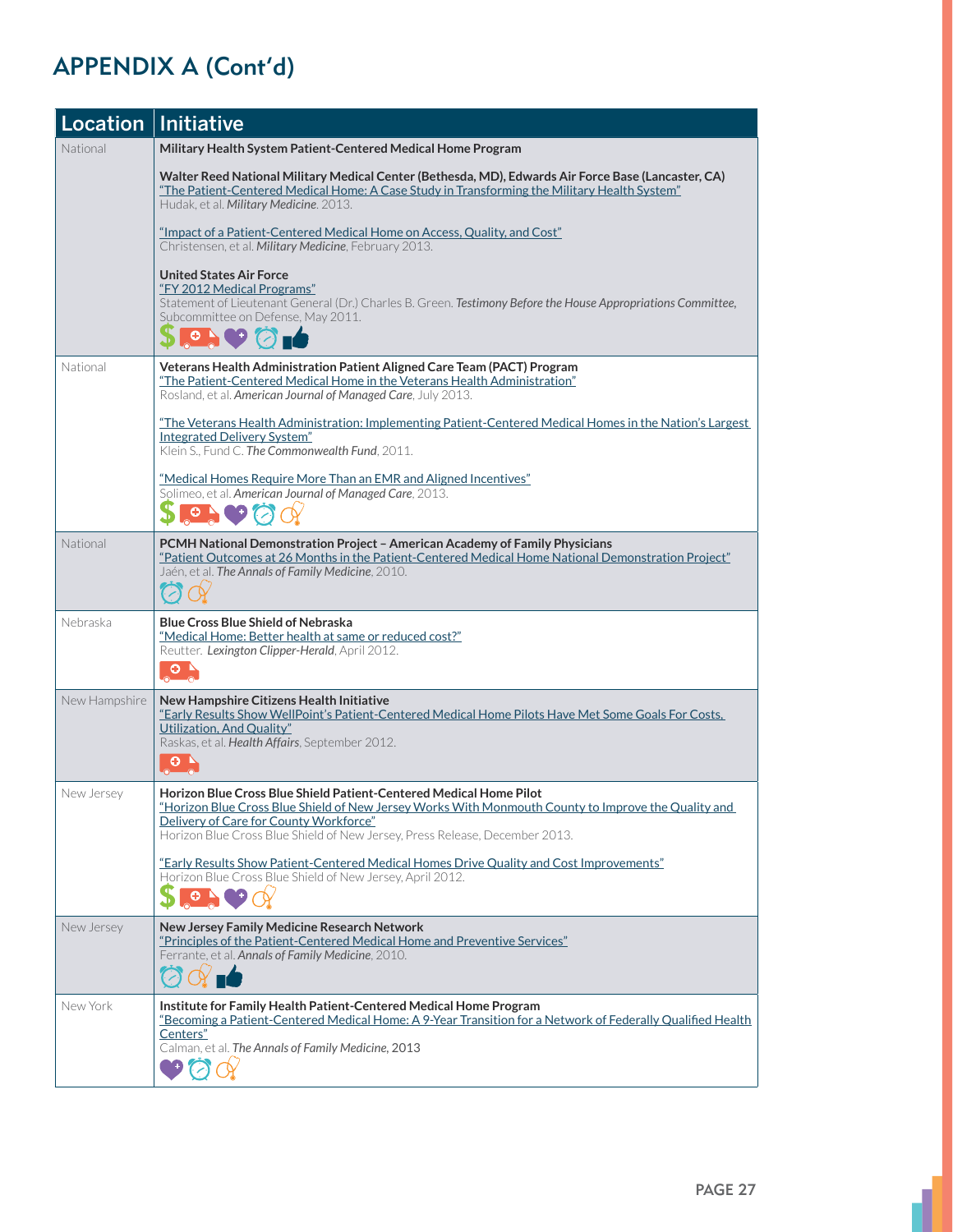| Location $ $   | Initiative                                                                                                                                                                                                                                                                                                                                                                            |
|----------------|---------------------------------------------------------------------------------------------------------------------------------------------------------------------------------------------------------------------------------------------------------------------------------------------------------------------------------------------------------------------------------------|
| New York       | WellPoint's Single Health Plan Model New York Patient Centered Medical Home<br>"Early Results Show WellPoint's Patient-Centered Medical Home Pilots Have Met Some Goals For Costs.<br>Utilization, And Quality"<br>Raskas, et al. Health Affairs, September 2012.<br>"Impact of Medical Homes on Quality, Healthcare Utilization, and Costs"                                          |
|                | DeVries, et al. American Journal of Managed Care, 2012.<br>$\bullet$ $\bullet$                                                                                                                                                                                                                                                                                                        |
| New York       | EmblemHealth High Value Medical Home Initiative<br>"Quality and Efficiency in Small Practices Transitioning to Patient Centered Medical Homes: A Randomized<br>Trial"<br>Fifield, et al. Journal of General Internal Medicine, June 2013.<br>$S^{\circ}_{\bullet}$                                                                                                                    |
| North Carolina | <b>Community Care of North Carolina (State Medicaid Program)</b><br>"Transitional Care Cut Hospital Readmissions for North Carolina Medicaid Patients with Complex Chronic<br>Conditions"<br>Jackson, et al. Health Affairs, August 2013.<br>"Analysis & Commentary Driving Quality Gains And Cost Savings Through Adoption of Medical Homes"<br>Fields, et al. Health Affairs, 2010. |
|                | "Community Care of North Carolina: Improving Care Through Community Health Networks"<br>Steiner, et al. Annals of Family Medicine, 2008.<br>$\mathbf{O}$ $\mathbf{V}$                                                                                                                                                                                                                 |
| North Carolina | Blue Cross Blue Shield of North Carolina - Blue Quality Physician's Program<br>"Blue Cross and Blue Shield Patient-Centered Medical Home Programs Are Improving the Practice and<br>Delivery of Primary Care Communities Nationwide"<br>Blue Cross Blue Shield Association, June 2012.<br>$\bullet$ $\bullet$                                                                         |
| North Dakota   | BlueCross BlueShield of North Dakota MediQHome Quality Program<br>"Patient-Centered Home Snapshots," BlueCross Blue Shield Association, January 2012.<br>"Analysis & Commentary: Driving Quality Gains And Cost Savings Through Adoption of Medical Homes"<br>Fields, et al. Health Affairs, 2010.<br>O N                                                                             |
| Ohio           | Humana Queen City Physicians<br>"Senate Panel Looks at Innovative Health Care Strategies," Kaiser Health News, June 2012.<br>$\circ$                                                                                                                                                                                                                                                  |
| Oklahoma       | <b>Oklahoma Medicaid</b><br>Reinventing Medicaid: State Innovations to Qualify and Pay for Patient-Centered Medical Homes Show<br><b>Promising Results</b> "<br>Takach, M. Health Affairs, July 2011.                                                                                                                                                                                 |
| Oregon         | Oregon Coordinated Care Organizations (CCOs) Oregon Health Authority<br>"Oregon's Health System Transformation: Quarterly Progress Report"<br>Oregon Health Authority, November 2013.<br>O <sub>N</sub>                                                                                                                                                                               |
| Oregon         | <b>CareOregon Medicaid and Dual Eligibles</b><br>"CareOregon: Transforming the Role of a Medicaid Health Plan from Payer to Partner"<br>Klein, S., & McCarthy, D., The Commonwealth Fund, July 2010.                                                                                                                                                                                  |
| Oregon         | Bend Memorial Clinic & Clear One Medicare Advantage (PacificSource Medicare Advantage)<br>"Bend Memorial Clinic Reduces Hospital Admissions and Emergency Visits"<br>Bend Memorial Clinic Press Release, April 2012.<br>$\circ$ $\circ$                                                                                                                                               |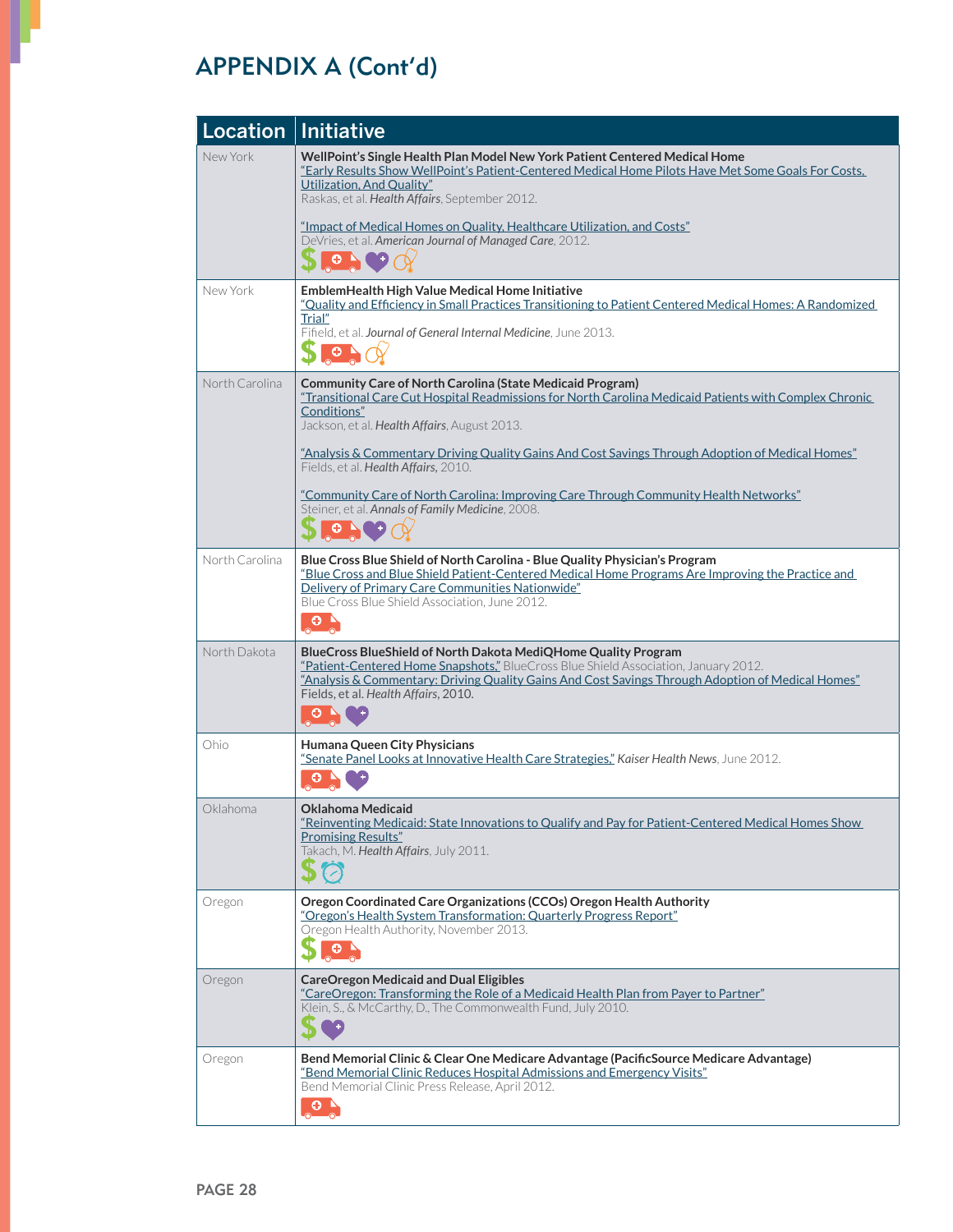| Location       | Initiative                                                                                                                                                                                                                                                                                              |
|----------------|---------------------------------------------------------------------------------------------------------------------------------------------------------------------------------------------------------------------------------------------------------------------------------------------------------|
| Pennsylvania   | <b>UPMC Health Plan Medical Home Pilot</b><br>"Results from a patient-centered medical home pilot at UPMC Health Plan hold lessons for broader adoption<br>of the model"<br>Rosenberg, et al. Health Affairs, November 2012.<br>O <sub>n</sub>                                                          |
| Pennsylvania   | Southeast Pennsylvania (SEPA) Multi-Payer Collaborative<br>"Multipayer patient-centered medical home implementation guided by the chronic care model"<br>Gabbay, et al. Joint Commission Journal on Quality and Patient Safety, 2011.                                                                   |
| Pennsylvania   | PinnacleHealth<br>"PinnacleHealth Expands Patient-Centered Medical Home Model," PinnacleHealth News, June 2012.<br>6 <sub>h</sub>                                                                                                                                                                       |
| Pennsylvania   | Geisinger Health System Proven Health Navigator PCMH Model<br>"Reducing Long-Term Cost by Transforming Primary Care: Evidence From Geisinger's Medical Home Model"<br>Maeng, et al. American Journal of Managed Care, March 2012.                                                                       |
|                | "How Geisinger's Advanced Medical Home Model Argues The Case For Rapid-Cycle Innovation"<br>Steele, et al. Health Affairs. 2010.<br>$\circ \bullet \circ \circ$                                                                                                                                         |
| Pennsylvania   | Independence Blue Cross - Pennsylvania Chronic Care Initiative<br>"Patient-Centered Medical Home Snapshots," BlueCross Blue Shield Association, January 2012.                                                                                                                                           |
| Pennsylvania   | Highmark Patient-Centered Medical Home Pilot<br>"Highmark to expand patient-centered medical home efforts to improve care and health outcomes for<br>members"<br>Highmark Press Release, January 2013.<br>o                                                                                             |
| Rhode Island   | Rhode Island Chronic Care Sustainability Initiative<br>"Effect of a Multipayer Patient-Centered Medical Home on Health Care Utilization and Quality: The Rhode<br>Island Chronic Care Sustainability Initiative Pilot Program"<br>Rosenthal, et al. JAMA Internal Medicine, November 2013.<br>$\bullet$ |
| Rhode Island   | <b>Blue Cross Blue Shield of Rhode Island</b><br>"Patient-Centered Medical Home Snapshots"<br>BlueCross Blue Shield Association, January 2012.<br>Yą,                                                                                                                                                   |
| South Carolina | Blue Cross Blue Shield of South Carolina, Palmetto Primary Care Physicians<br>"Patient-Centered Medical Home Snapshots"<br>BlueCross Blue Shield Association, January 2012.<br>၀ -                                                                                                                      |
| Tennessee      | <b>BlueCross BlueShield of Tennessee</b><br>Patient-Centered Medical Home Snapshots,<br>BlueCross Blue Shield Association, January 2012.                                                                                                                                                                |
| Texas          | <b>BlueCross BlueShield of Texas</b><br>"Building Tomorrow's Healthcare System," Blue Cross Blue Shield Association, 2012.<br>o                                                                                                                                                                         |
| lexas          | <b>WellMed Medical Group</b><br>"Case Study of a Primary Care-Based Accountable Care System Approach to Medical Home Transformation"<br>Phillips, et al. The Journal of Ambulatory Care Management, 2011.                                                                                               |

ı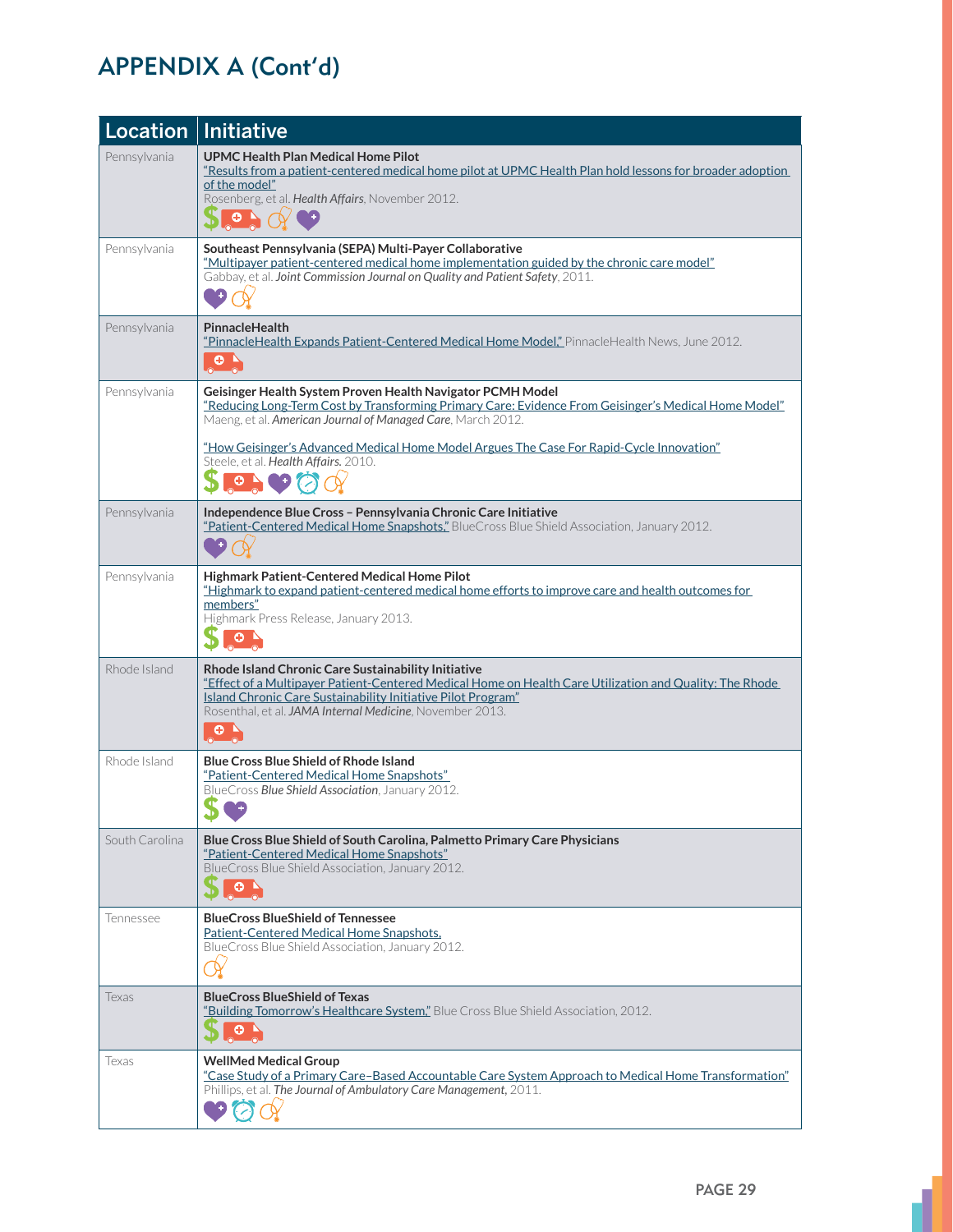| Location   | <b>Initiative</b>                                                                                                                                                                                                                                                                                                              |
|------------|--------------------------------------------------------------------------------------------------------------------------------------------------------------------------------------------------------------------------------------------------------------------------------------------------------------------------------|
| Utah       | University of Utah Care by Design (CBD) Program<br>"Quality, Satisfaction, and Financial Efficiency Associated With Elements of Primary Care Practice<br><b>Transformation: Preliminary Findings"</b><br>Day, et al, The Annals of Family Medicine, 2013.                                                                      |
| Utah       | Intermountain Healthcare Care Management Plus Program<br>"Analysis & commentary Driving Quality Gains And Cost Savings Through Adoption of Medical Homes" Fields,<br>et al. Health Affairs, 2010.<br>O <sub>V</sub>                                                                                                            |
| Vermont    | <b>Vermont Medicaid</b><br>"Reinventing Medicaid: State Innovations to Qualify and Pay for Patient-Centered Medical Homes Show<br><b>Promising Results"</b><br>Takach, M. Health Affairs, July 2011.<br>$S$ or                                                                                                                 |
| Vermont    | <b>Vermont Blueprint for Health</b><br>Vermont Blueprint for Health Annual Report, Department of Vermont Health Access, February 2013.<br>"Vermont's Blueprint For Medical Homes, Community Health Teams, And Better Health At Lower Cost"<br>Bielaszka-DuVernay C. Health Affairs, 2011.                                      |
|            | "Analysis & Commentary: Driving Quality Gains And Cost Savings Through Adoption of Medical Homes"<br>Fields, et al. Health Affairs, 2010.<br>$\bullet \bullet$                                                                                                                                                                 |
| Washington | Regence Blue Shield Intensive Outpatient Care Program with Boeing<br>"Building Tomorrow's Healthcare System," Blue Cross Blue Shield Association, 2012.<br>S<br>٠,                                                                                                                                                             |
| Washington | <b>Group Health Cooperative</b><br>"Spreading a Medical Home Redesign: Effects on Emergency Department Use and Hospital Admissions." Reid,<br>et al. The Annals of Family Medicine, 2013.<br>"Impact on Seniors of the Patient-Centered Medical Home: Evidence From a Pilot Study"<br>Fishman, et al. The Gerontologist. 2012. |
|            | Group Health's Move to the Medical Home: For Doctors, it's Often a Hard Journey<br>Meyer, H. Health Affairs, 2010.                                                                                                                                                                                                             |
|            | Implications of Reassigning Patients for the Medical Home: A Case Study<br>Coleman, et al. The Annals of Family Medicine, 2010.                                                                                                                                                                                                |
|            | "Analysis & Commentary Driving Ouality Gains And Cost Savings Through Adoption of Medical Homes"<br>Fields, et al. Health Affairs, 2010.                                                                                                                                                                                       |
|            | Group Health Cooperative: Reinventing Primary Care by Connecting Patients with a Medical Home<br>McCarthy, et al. The Commonwealth Fund, July 2009.                                                                                                                                                                            |
|            | "Value and the Medical Home: Effects of Transformed Primary Care"<br>Gilfillan, et al. American Journal of Managed Care, 2010.                                                                                                                                                                                                 |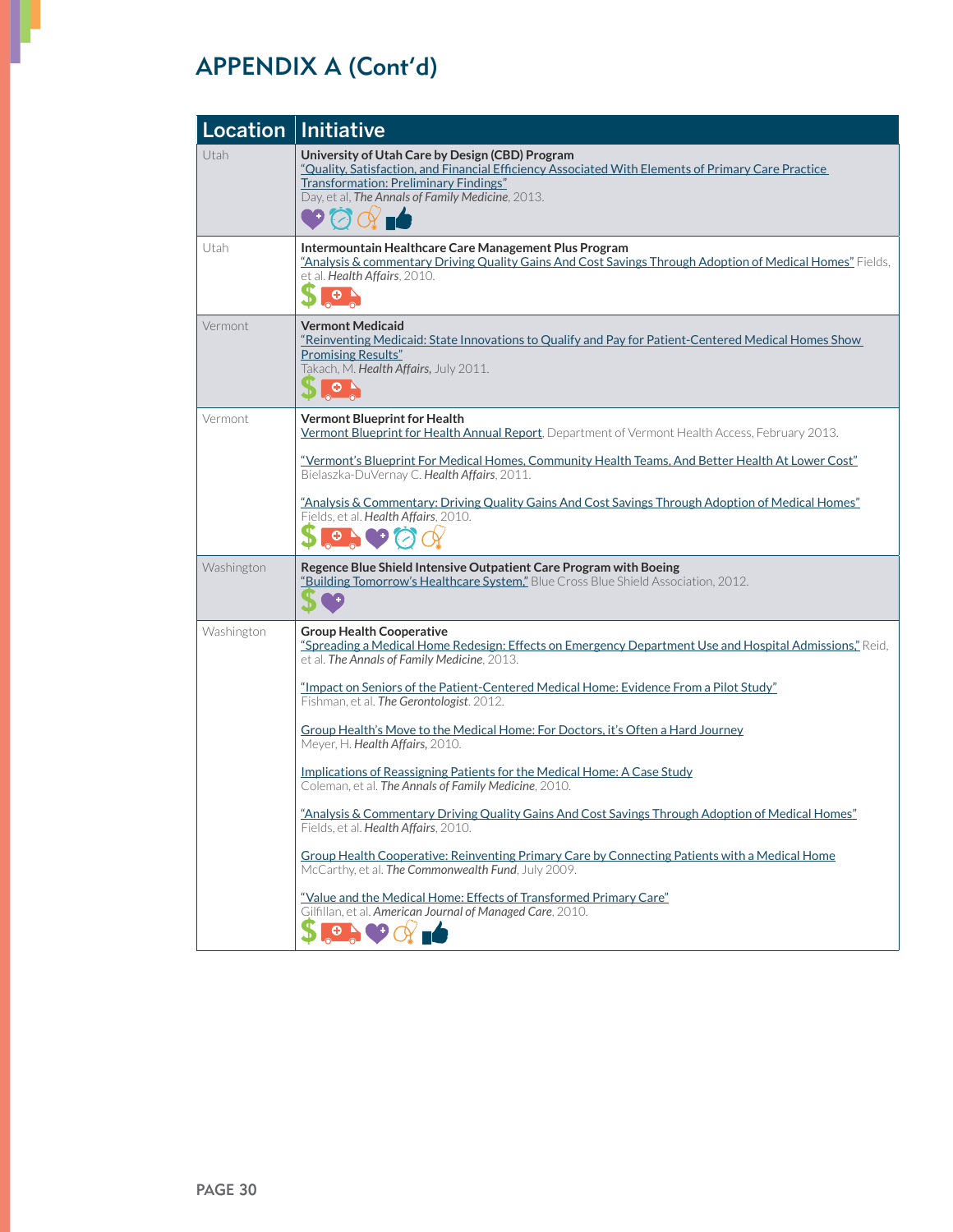# APPENDIX B. The Year in Review: Case Study Snapshots

As the market continues to coalesce around the principles of the medical home model, the industry has taken an increasingly sophisticated approach to operationalizing this patient and family centered philosophy of care delivery. This year we saw many standout results from leading health plans, state initiatives, integrated health systems, and all of their partners from private practices, community health centers, state and federal agencies, and community organizations. Many organizations tested innovative strategies to advance and scale their PCMH initiatives, including the use of care managers, care coordinators, and patient navigators on care teams. These critical staff roles are wellrecognized for ensuring that patients and their families are well-managed and informed throughout their care experience. Others leveraged health information technology to enhance patient-provider communications, after-hours access, and population health management.

### Veterans Health Administration Patient Aligned Care Team (PACT)

### *National Program, 5 million patients Publication Date: July 2013*

The VA's Veterans Health Administration (VHA) operates one of the largest integrated health

### **RESULTS**

- 8% fewer urgent care visits
- 4% fewer inpatient admissions
- Decrease in face-to-face visits
- Increase in phone encounters, personal health record use, and electronic messaging to providers

delivery systems in the United States, delivering comprehensive care to approximately five million Veterans, VA's PCMH Patient initiative includes a care team model that incorporates multidisciplinary clinical and support staff who deliver all primary care and coordinate the remainder of patients' needs, including specialty care. To optimize workflow and enhance continuity of care, staff are organized into "teamlets" that provide care to an assigned panel of about 1,200

patients. A teamlet consists of 1 primary care physician, 1 registered nurse care manager, 1 licensed practical nurse or medical assistant, and 1 administrative clerk. In addition, the program instructs facilities to enact advanced access scheduling, including same-day appointment slots. Facilities are also asked to conduct more appointments via phone and group appointments

### BlueCross BlueShield of Michigan Physician Group Incentive Program

### *Michigan (statewide), 3 million patients Publication Date: July 2013*

Blue Cross Blue Shield of Michigan's PCMH program, one of the largest in the nation with nearly

### **RESULTS**

- 13.5% fewer pediatric ED visits
- 10% fewer adult ED visits
- 17% fewer inpatient admissions
- 6% fewer hospital readmissions
- Savings of \$26.37 PMPM
- \$155 million in cost savings

2,500 practices, yielded significant improvements in quality and preventive care. In fact, the health plan estimates savings of  $$155$  million in the program's first three years. These avoided costs represent the savings achieved relatively early in the program's history and factor in costs at all practices in the program, not just those that had been designated as PCMH-based practices. The program demonstrated that cost savings achieved by highly developed PCMH practices are substantially greater. The analysis also shows that, when physicians fully

transform their practices to the PCMH model, it results in higher quality and improved preventive care.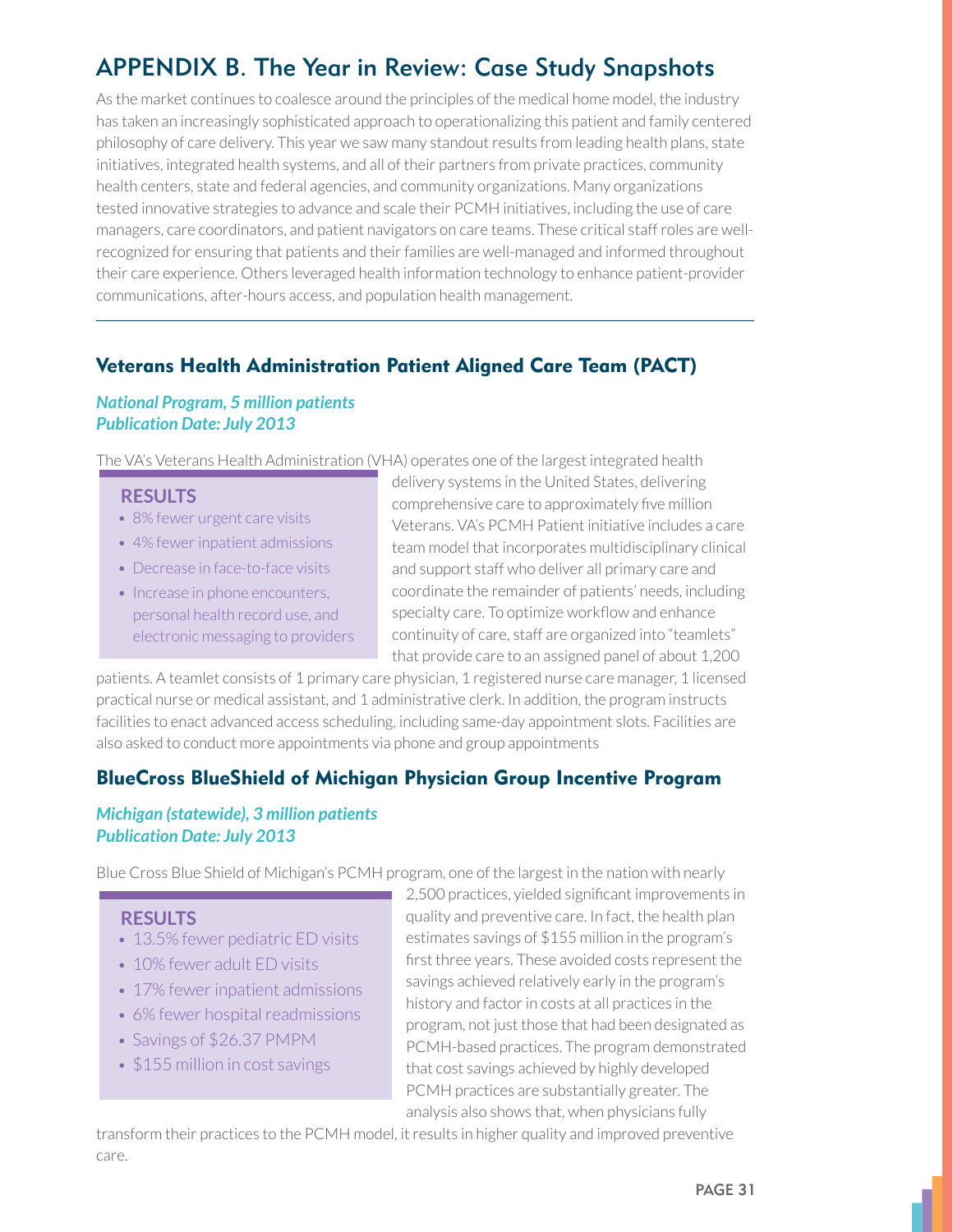### UPMC Health Plan

### *Pennsylvania, 23,390 patients Publication Date: July 2013*

UPMC Health Plan is part of a large, integrated delivery and financing system headquartered in Pittsburgh, Pennsylvania. From 2008 through 2010, sites participating in the plan's PCMH pilot

### **RESULTS**

- 2.8% fewer inpatient admission
- 18.3% fewer hospital readmissions
- 2.6% reduction in total costs
- $-160\%$  ROI
- 6.6% increase in patients with controlled HbA1c
- $\cdot$  23.2% increase in eve exams
- 9.7% increase in LDL screenings

achieved lower medical and pharmacy costs: and lower utilization of services such as ED visits, hospital admissions and readmissions. The plan also experienced a 160 percent return on the plan's investment when compared with nonparticipating sites. As part of the initiative, UPMC provided each participating site with a practice-based nurse care manager, who was trained and employed by the health plan. Six care managers were assigned to the ten sites and were made available by telephone and electronically to their assigned practices, regardless of which office they were in at any particular time. Practice-based care managers provided care

management support at the participating sites for certain high-need members with one or more chronic conditions, including diabetes, heart disease, depression, and asthma. Members were identified as high need based on a risk-stratification methodology that combined data from a variety of sources.

### CareFirst Blue Cross Blue Shield

### *Maryland, 1 million patients Publication Date: June 2013*

CareFirst BlueCross BlueShield announced that the second-year of its PCMH program, one of the nation's earliest and largest, demonstrated \$98 million less in health care costs for its 1 million members. To support its PCMH program, the program facilitates implementation of care plans directed by primary care physicians with the support of local care coordination teams led by RN care coordinators. The care coordinators arrange for and track the care of those members who are

#### **RESULTS**

- \$98 million in total costs savings
- $\bullet$  4.7% lower costs for physicians that received an incentive award

at highest risk or who would benefit most from a comprehensive care plan. In addition, approximately 66 percent of participating primary care panels  $-$  groups of physicians that join together to participate in the PCMH program - earned increased reimbursements for their 2012 performance in the program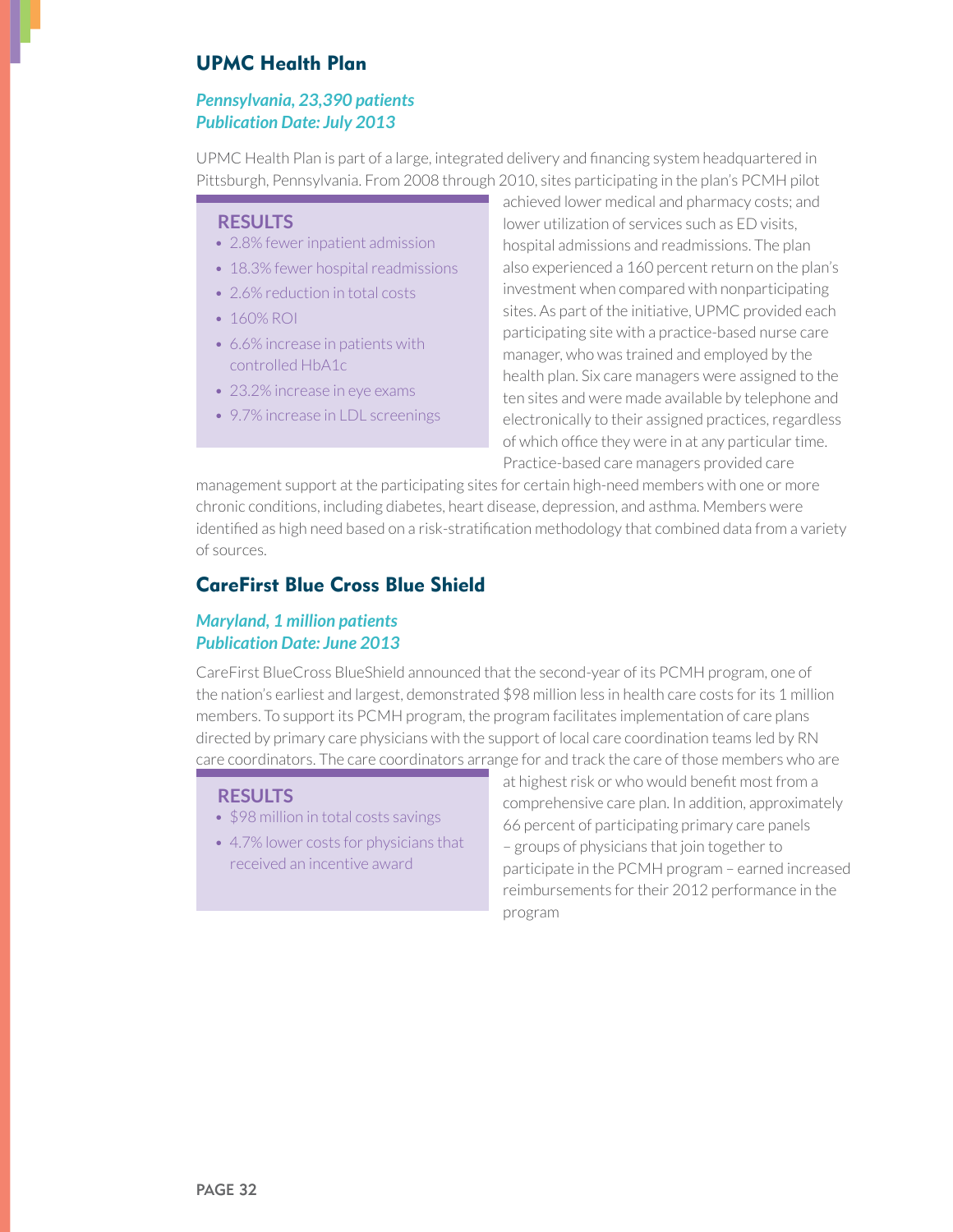### Oregon Health Authority Coordinated Care Organizations (CCOs)

### *Statewide Medicaid Program, 600,000 patients Publication Date: November 2013*

Oregon's local coordinated care organizations (CCOs) provide health care to more than 600,000

### **RESULTS**

- 9% reduction in ED visits
- 14-29% fewer Ed visits for chronic disease patients
- 12% fewer hospital readaddmissions
- 18% reduction in ED visit spending
- Reduced per captial health spending growth by  $>1\%$

Medicaid patients, and have demonstrated improvements in several key areas while controlling costs. The CCOs began serving Oregon Health Plan members in 2012, and include over 450 PCMH practices and clinics. The Oregon Health Authority's November 2013 "Health System Transformation Progress Report" also identified reductions in ED visits and hospitalizations, while primary care visits have increased 18 percent. The report also demonstrated increases in electronic health record adoption among measured providers; in 2011, 28

percent of eligible providers had EHRs, and by June of 2013, 57 percent of them had adopted EHRs.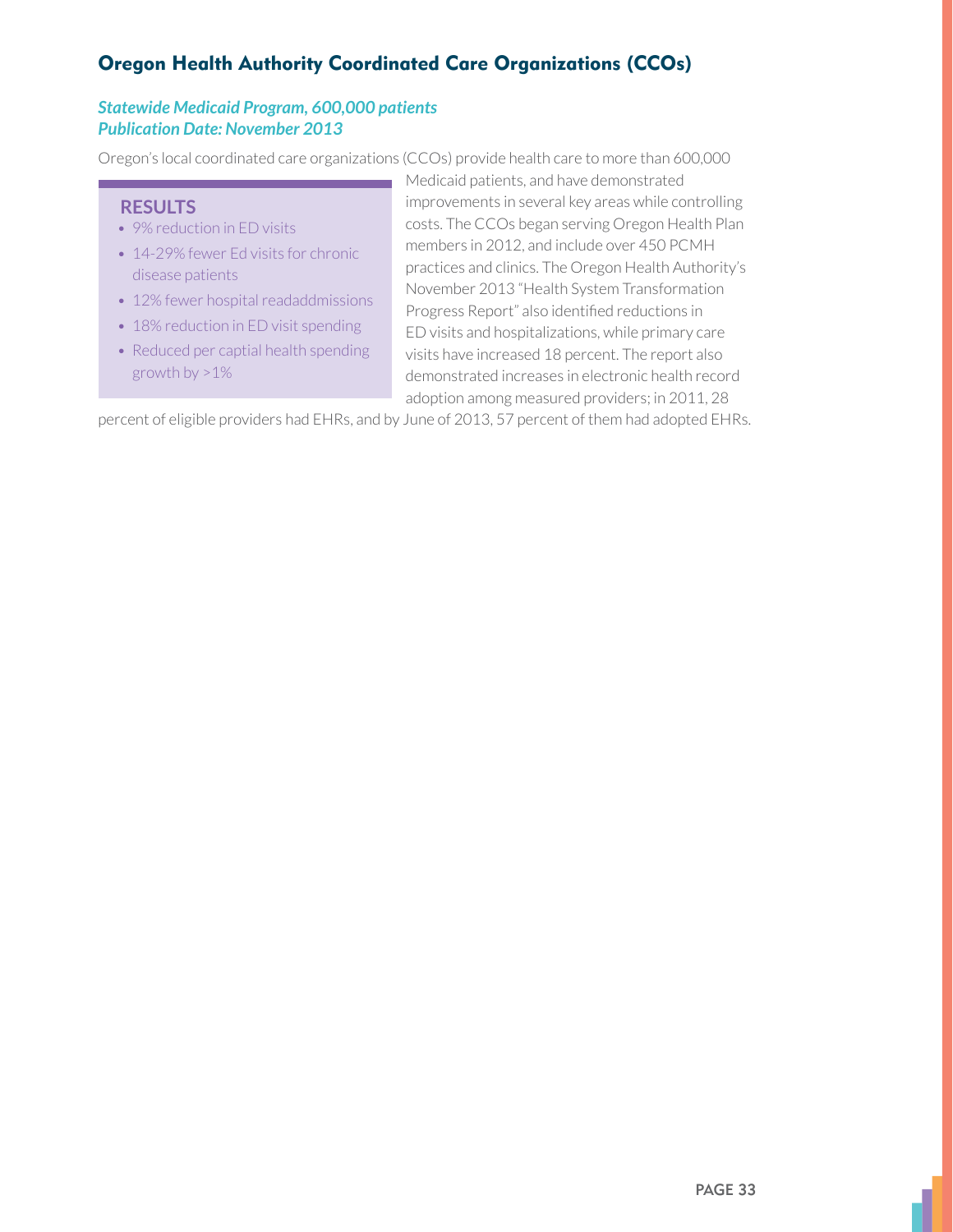# **REFERENCES**

- <sup>1</sup> Reid, R.J., Coleman, K., Johnson, E.A., Fishman, P.A., Hsu, C., Soman, M.P., Trescott, C.E., Erikson, M., & Larson, E.B. (2010). The Group Health Medical Home at Year Two: Cost Savings, Higher Patient Satisfaction, and Less Burnout for Providers. Health Affairs, 29(5), 835-843.
- <sup>2</sup> Maeng, D.D., Graham, J., Graf, T.R., Liberman, J.N., Dermes, N.B., Tomcavage, J., & Steele, G.D. (2012). Reducing Long-Term Cost by Transforming Primary Care: Evidence From Geisinger's Medical Home Model. American Journal of Managed Care, 18(3), 149-155.
- <sup>3</sup> Paustian, M. L., Alexander, J. A., El Reda, D. K., Wise, C. G., Green, L. A., & Fetters, M. D. (2013). Partial and Incremental PCMH Practice Transformat=ion: Implications for Quality and Costs. Health Services Research.
- <sup>4</sup> Centers for Medicare & Medicaid Services. (2013). Pioneer Accountable Care Organizations Succeed in Improving Care, Lowering Costs.
- <sup>5</sup> Silow-Carroll, S. & Edwards, J.N. (2013). Early Adopters of the Accountable Care Model: A Field Report on Improvements in Health Care Delivery. The Commonwealth Fund.
- <sup>6</sup> Centers for Medicare & Medicaid Services. (2013). Pioneer Accountable Care Organizations Succeed in Improving Care, Lowering Costs.
- <sup>7</sup> Peikes, D., Zutshi, A., Genevro, J., Smith, K., Parchman, M., & Meyers, D. (2012). Early Evidence on the Patient-Centered Medical Home. Final Report. Agency for Healthcare Research and Quality, publication 12-0020-EF.
- 8 Barr, M.S. (2008). The need to Test the Patient-Centered Medical Home. JAMA, 300(7), 834-835.
- <sup>9</sup> Peikes, D., Zutshi, A., Genevro, J.L., Parchman, M.L., & Meyers, D.S. (2012). Early Evaluations of the Medical Home: Building on a Promising Start. American Journal of Managed Care, 18(2), 105-116.
- <sup>10</sup> The World Bank. (2013). Health expenditure, total (% of GDP).
- <sup>11</sup> Davis, K., Schoen, C., & Stremikis, K. (2010). Mirror, Mirror on the Wall: How the Performance of the U.S. Health Care System Compares Internationally, 2010 Update. The Commonwealth Fund.
- <sup>12</sup> The Commonwealth Fund Commission on a High Performance Health System. (2013). Confronting Costs: Stabilizing U.S. Health Spending While Moving Toward a High Performance Health Care System. The Commonwealth Fund.
- <sup>13</sup> Starfield, B., Shi, L., & Macinko, J. (2005). Contribution of Primary Care to Health Systems and Health. The Milbank Quarterly, 83(3), 457-502.
- <sup>14</sup> Friedberg, M.W., Hussey, P.S., & Schneider, E.C. (2010). Primary Care: a Critical Review of the Evidence on Quality and Costs of Health Care. Health Affairs, 29(5), 766-772.
- <sup>15</sup> Marmot, M. & Wilkinson, R. (Eds.). (2009). Social Determinants of Health. USA: Oxford University Press.
- <sup>16</sup> Centers for Medicare & Medicaid Services. (2010). Multi-Payer Advanced Primary Care Initiative.
- <sup>17</sup> Affordable Care Act, Pub. L. No, 111-148. § 5508 (2011).
- <sup>18</sup> Shaljian, M. & Gibson, A. (2013). The Primary Care Consensus: A Comparison of Health System Transformation Proposals. Patient-Centered Primary Care Collaborative.
- <sup>19</sup> Patient-Centered Primary Care Collaborative. (2013). History.
- <sup>20</sup> AAFP, AAP, ACP, AOA. (2011). Guidelines for Patient-Centered Medical Home (PCMH) Recognition and Accreditation Programs.
- <sup>21</sup> AHRQ. Defining the PCMH.
- <sup>22</sup> NCOA. (2013). NCOA Medical Homes Pass 6,000 Mark.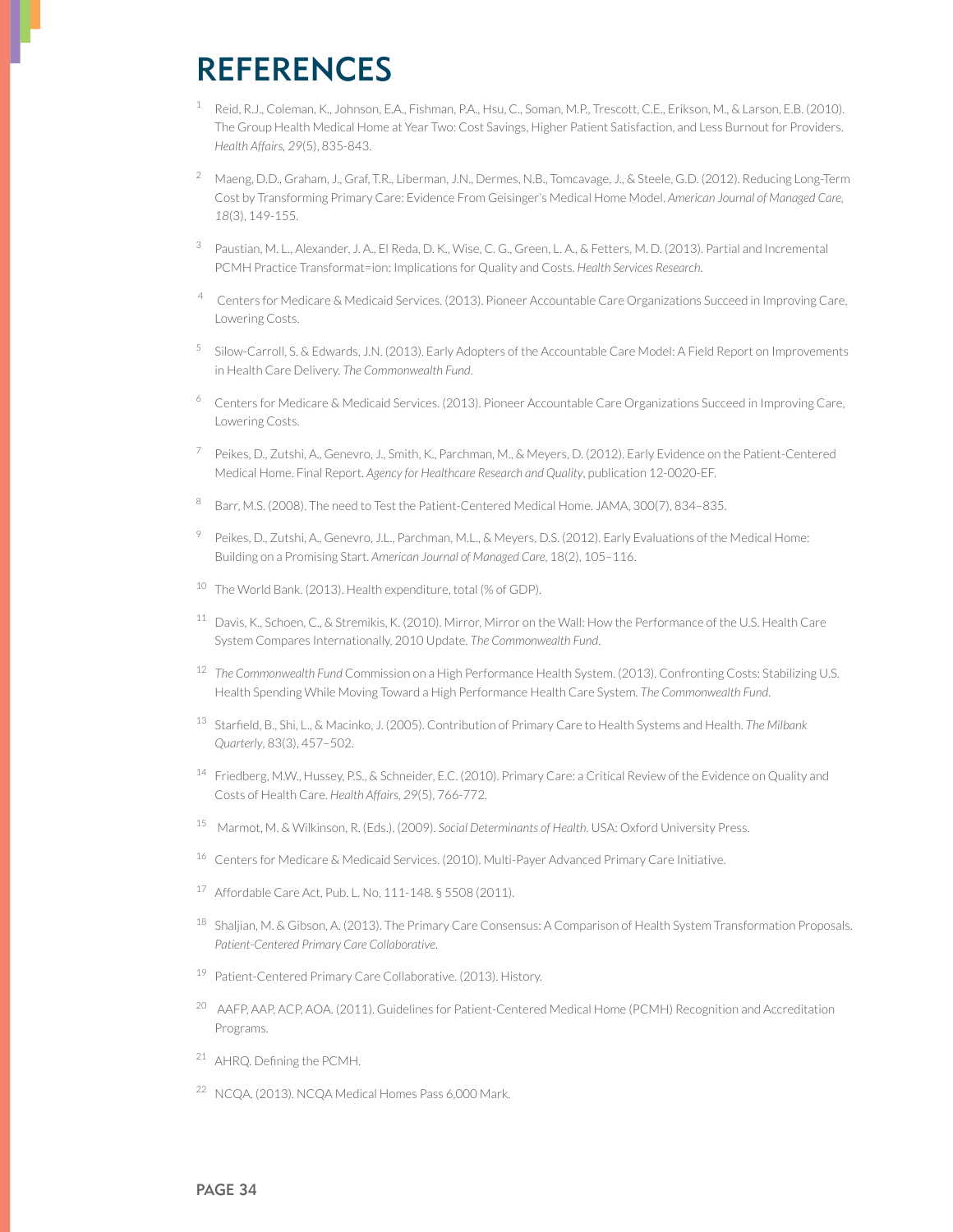# **REFERENCES CONTINUED**

- <sup>23</sup> Jaén, C.R., Ferrer, R.L., Miller, W.L., Palmer, R.F., Wood, R., Davila, M., Stewart, E.E., Crabtree, B.F., Nutting, P.A., & Stange, K.C. (2010). Patient Outcomes at 26 Months in the Patient-Centered Medical Home National Demonstration Project. Annals of Family Medicine, 8(1), S57-S67.
- 24 McNellis, R.J., Genevro, J.L., & Meyers, D.S. (2013). Lessons Learned From the Study of Primary Care Transformation. Annals of Family Medicine, 11(1), S1-S5.
- <sup>25</sup> Burton, R.A., Devers, K.J., & Berenson, B. (2012). Patient-Centered Medical Home Recognition Tools: A Comparison of Ten Surveys' Content and Operational Details. The Urban Institute.
- <sup>26</sup> NCQA. (2013). Patient-Centered Medical Home Recognition.
- Accreditation Association for Ambulatory Health Care, INC. (2013). Medical Home.
- <sup>28</sup> URAC. URAC's Patient Centered Health Care Home Program.
- <sup>29</sup> Burton, R.A., Devers, K.J., & Berenson, B. (2012). Patient-Centered Medical Home Recognition Tools: A Comparison of Ten Surveys' Content and Operational Details. The Urban Institute.
- <sup>30</sup> McNellis, R.J., Genevro, J.L., & Meyers, D.S. (2013). Lessons Learned From the Study of Primary Care Transformation. Annals of Family Medicine, 11(1), S1-S5.
- 31 Burton, R.A., Devers, K.J., & Berenson, B. (2012). Patient-Centered Medical Home Recognition Tools: A Comparison of Ten Surveys' Content and Operational Details. The Urban Institute.
- 32 Driscoll D.L., Hiratsuka V., Johnston J.M., et al. Process and Outcomes of Patient-Centered Medical Care With Alaska Native People at Southcentral Foundation. The Annals of Family Medicine. 2013;11(Suppl 1):S41-S49.
- 33 Raskas R.S., Latts L.M., Hummel J.R., Wenners, D., Levine, H., Nussbaum, S.R. (2012). Early Results Show WellPoint's Patient-Centered Medical Home Pilots Have Met Some Goals For Costs, Utilization, And Quality. Health Affairs, 31(9).
- 34 Paustian, M. L., Alexander, J. A., El Reda, D. K., Wise, C. G., Green, L. A. & Fetters, M. D. (2013), Partial and Incremental PCMH Practice Transformation: Implications for Quality and Costs. Health Services Research.
- 35 Hudak RP, Julian R, Kugler J, et al. The Patient-Centered Medical Home: A Case Study in Transforming the Military Health System. Military Medicine. 2013;178(2):146-152.; Christensen EW, Dorrance KA et al. Impact of a Patient-Centered Medical Home on Access, Quality, and Cost. Military Medicine. 2013;178(2):135-141.
- 36 Rosland, A.M., Nelson, K., Sun, H., Dolan, E.D., Maynard, C., Bryson, C., Stark, R., Schectman, D., (2013). The Patient-Centered Medical Home in the Veterans Health Administration. American Journal of Managed Care, 1-4.
- 37 Raskas R.S., Latts L.M., Hummel J.R., Wenners, D., Levine, H., Nussbaum, S.R. (2012). Early Results Show WellPoint's Patient-Centered Medical Home Pilots Have Met Some Goals For Costs, Utilization, And Quality. Health Affairs, 31(9).
- 38 Werner R.M., Duggan M., Duey K., Zhu J., Stuart E.A., The Patient-centered Medical Home: An Evaluation of a Single Private Payer Demonstration in New Jersey. Med Care 2013;51: 487-493.
- <sup>39</sup> Fifield, J., Forrest, D.D., Burleson, J.A., Martin-Peele, M., & Gillespie, W. (2013). Quality and Efficiency in Small Practices Transitioning to Patient Centered Medical Homes: A Randomized Trial. Journal of General Internal Medicine, 28(6), 778-786.
- $40\,$ Originated in part by the New York City Department of Health's Primary Care Information Project; Raskas R.S., Latts L.M., Hummel J.R., Wenners, D., Levine, H., Nussbaum, S.R. (2012). Early Results Show WellPoint's Patient-Centered Medical Home Pilots Have Met Some Goals For Costs, Utilization, And Quality. Health Affairs, 31(9).
- 41 Rosenberg, C.N., Peele, P, Keyser, D., McAnallen, S., & Holder, D. (2012) Results from a patient-centered medical home pilot at UPMC Health Plan hold lessons for broader adoption of the model. Health Affairs. 31(11).
- 42 Rosenthal M.B., Friedberg M.W., Singer S.J., Eastman D., Li Z., Schneider E.C. Effect of a Multipayer Patient-Centered Medical Home on Health Care Utilization and Quality: The Rhode Island Chronic Care Sustainability Initiative Pilot Program. JAMA Internal Medicine. 173(20).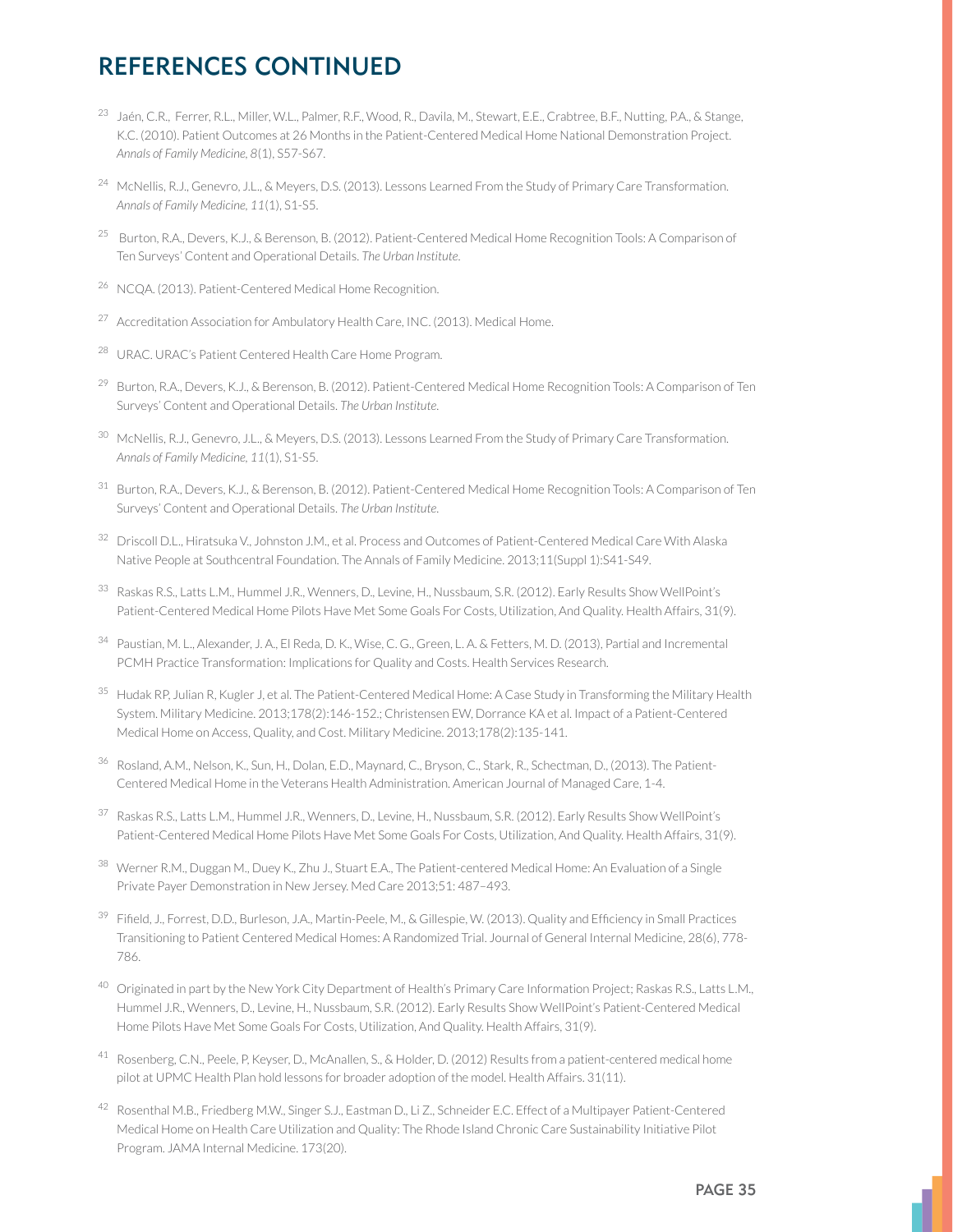# **REFERENCES CONTINUED**

- 43 Day J, Scammon D.L., Kim J., et al. Quality, Satisfaction, and Financial Efficiency Associated With Elements of Primary Care Practice Transformation: Preliminary Findings. The Annals of Family Medicine. 2013;11(Suppl 1):S50-S59.
- 44 Reid R.J., Johnson E.A., Hsu C., et al. Spreading a Medical Home Redesign: Effects on Emergency Department Use and Hospital Admissions. The Annals of Family Medicine. 2013;11(Suppl 1):S19-S26.
- $45\,$ Medical Home Program. Blue Cross Blue Shield Alabama. (2012). Retrieved from https://www.bcbsal.org/providers/ alabamaHealthImprovementInitiative/medicalHome/medicalHomePilot.pdf.
- 46 V-BID in Action: A Profile of Connecticut's Health Enhancement Program. The University of Michigan Center for Value-Based Insurance Design. (2013). Retrieved from http://www.shadac.org/files/shadac/publications/V-BID%20brief CT%20HEP%20final.pdf
- <sup>47</sup> CareFirst Blue Cross Blue Shield. Patient-centered medical home program trims expected health care costs by \$98 million in second year. Press Release, June 2013. Retrieved from https://member.carefirst.com/wps/portal/!ut/p/c4/04 SB8K8xLLM9MSSzPy8xBz9CP0os3hLbzN Q09LYwN Fw9DA09fi1BHj6AgQwNHM 2CbEdFANmphzQ!/?WCM GLOBAL CONTEXT=/wcmwps/wcm/connect/contentmember/carefirst/memberportal/medianews/popup/ medianews20130606.
- Blue Cross Blue Shield of Michigan, Patient-Centered Medical Home Fact Sheet, July 2013, Retrieved from http://www. valuepartnerships.com/wp-content/uploads/2013/07/2013-PCMH-Fact-Sheet.pdf.
- <sup>49</sup> Horizon Blue Cross Blue Shield of New Jersey. Horizon Blue Cross Blue Shield of New Jersey Works With Monmouth County to Improve the Quality and Delivery of Care for County Workforce. Press Release. December 2013. Retrieved from http://www.horizonblue.com/about-us/news-overview/company-news/horizon-blue-cross-blue-shield-new-jerseyworks-monmouth-county.
- <sup>50</sup> Oregon Health Authority. (2013). Oregon's Health System Transformation: Quarterly Progress Report. Retrieved from http://www.oregon.gov/oha/Metrics/Documents/report-november-2013.pdf.
- 51 Perri, L. (2013). Highmark to expand patient-centered medical home efforts to improve care and health outcomes for members. Highmark. Retrieved from https://www.highmark.com/hmk2/newsroom/pressreleases/2013/pr012313.shtml.
- 52 Reid, R. J., Fisherman, P.A., Yu, O., Ross, T.R., Tufano, J.T., Soman, M.P., & Larson, E.B. (2009). Patient-Centered Medical Home Demonstration: A Prospective, Quasi-Experimental, Before and After Evaluation. Journal of Ambulatory Care Management, 15(9), 71-87.
- 53 McCarthy, D., Mueller, K., & Wrenn, J. (2009). Geisinger Health System: Achieving the Potential of System Integration through Innovation, Leadership, Measurement, and Incentives. The Commonwealth Fund, 1233(9), 1-16.
- 54 Sinsky, C.A., Willard-Grace, R., Schutzbank, A.M., Sinsky, T.A., Margolis, D., & Bodenheimer, T. (2013). In Search of Joy in Practice: A Report of 23 High-Functioning Primary Care Practices. Annals of Family Medicine, 11(3), 272-278.
- $55$  Ibid
- 56 Rosenthal, M., Abrams, M., & Bitton, A. (2012). Recommended Core Measures for Evaluating the Patient-Centered Medical Home: Cost, Utilization, and Clinical Quality. The Commonwealth Fund, 1601(12), 1-12.
- <sup>57</sup> Statistics.com. (2013). Glossary of statistical terms: Face Validity.
- Blue Cross Blue Shield Association. (2012). Building Tomorrow's Healthcare System.
- Institute of Medicine. (2012). Better Care at Lower Cost: The Path to Continuously Learning Health Care in America. Washington, DC: National Academy of Sciences.
- <sup>60</sup> Kaufman, A., Powell, W., Alfero, C., Pacheco, M., Silverblatt, H., Anastasoff, J., Ronquillo, F., Lucero, K., Corriveau, E., Vanleit, B., Alverson, D., & Scott, A. (2010). Health Extension in New Mexico: An Academic Health Center and the Social Determinants of Disease, Annals of Family Medicine, 8(1), 73-81.
- <sup>61</sup> Grumbach, K. (2013). The Patient-Centered Medical Home s Not a Pill: Implications for Evaluating Primary Care Reforms. JAMA Internal Medicine, 173(22).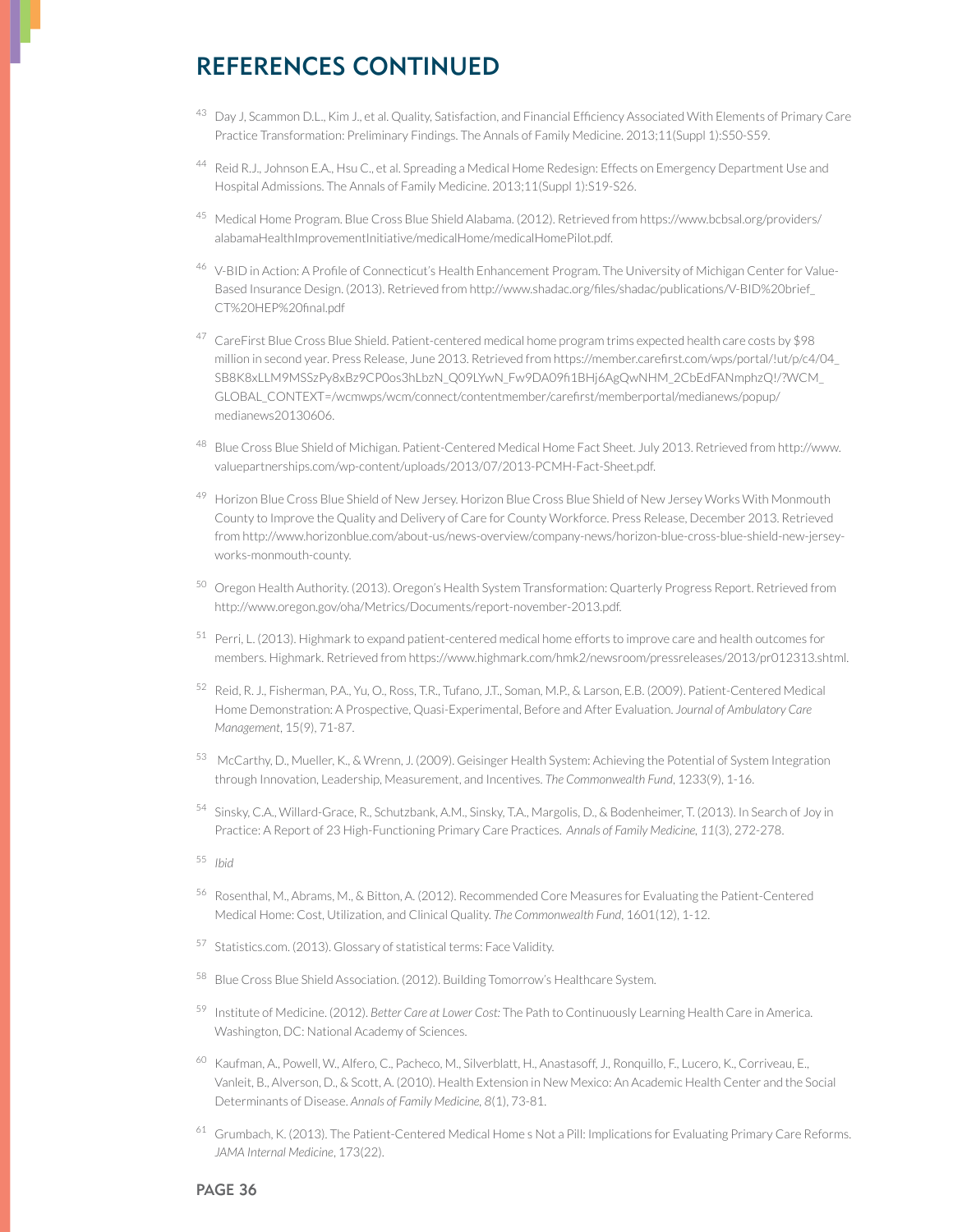# REFERENCES CONTINUED

- 62 Grumbach, K. (2013). The Patient-Centered Medical Home s Not a Pill: Implications for Evaluating Primary Care Reforms. *JAMA Internal Medicine*
- <sup>63</sup> Maeng, D.D., Graham, J., Graf, T.R., Liberman, J.N., Dermes, N.B., Tomcavage, J., & Steele, G.D. (2012). Reducing Long-Term Cost by Transforming Primary Care: Evidence From Geisinger's Medical Home Model. American Journal of Managed Care, *18*
- 64 Paustian, M. L., Alexander, J. A., El Reda, D. K., Wise, C. G., Green, L. A., & Fetters, M. D. (2013). Partial and Incremental PCMH Practice Transformation: Implications for Quality and Costs. Health Services Research.
- <sup>65</sup> Institute of Medicine. (2011). The Healthcare Imperative: Lowering Costs and Improving Outcomes: Workshop Series Summary.
- <sup>66</sup> Centers for Medicare & Medicaid Services. (2013). Accountable Care Organizations (ACO).
- <sup>67</sup> Gold, J. (2013). FAQ On ACOs: Accountable Care Organizations, Explained. Kaiser Health News.
- <sup>68</sup> Ibid
- <sup>69</sup> Centers for Medicare & Medicaid Services. (2013). Pioneer Accountable Care Organizations Succeed in Improving Care, Lowering Costs.
- <sup>70</sup> Silow-Carroll, S. & Edwards, J.N. (2013). Early Adopters of the Accountable Care Model: A Field Report on Improvements in Health Care Delivery. The Commonwealth Fund.
- 71 Centers for Medicare & Medicaid Services. (2013). Pioneer Accountable Care Organizations Succeed in Improving Care, Lowering Costs.
- 72 Pham, H.H., O'Malley, A.S., Bach P.B., Saiontz-Martinez, C., & Schrag, D. (2009). Primary Care Physicians' Links to Other Physicians Through Medicare Patients: The Scope of Care Coordination. Annals of Internal Medicine, 150(4), 236-242.
- 73 Chen, A.H. & Yee, A.F. (2011). Improving Primary Care-Specialty Care Communication: Lessons from San Francisco's Safety Net: Comment on "Referral and Consultation Communication between Primary Care and Specialist Physicians." *Archives of Internal Medicine*
- <sup>74</sup> Kindig, D. & Stoddart, G. (2003). What is Population Health? American Journal of Managed Care, 93(3), 380-383.
- 75 Taylor, E.F., Lake, T., Nysenbaum, J., Peterson, G., & Meyers, D. (2011). Coordinating Care in the Medical Neighborhood: Critical Components and Available Mechanisms. Agency for Healthcare Research and Quality, Publication No. 11-0064.
- *Ibid*
- 77 Centers for Medicare & Medicaid Services. (2010). Multi-Payer Advanced Primary Care Practice.
- $^{78}$  Department of Vermont Health Access. (2013). Vermont Blueprint for Health 2012 Annual Report to the Legislature.
- <sup>79</sup> The Vermont General Assembly. (2013). Blueprint for Health: Latest Blueprint Related Documents.
- 80 The Vermont General Assembly. (2008). NO. 204. AN ACT RELATING TO MANAGED CARE ORGANIZATIONS, THE *BLUEPRINT FOR HEALTH, AND IMMUNIZATIONS OF CHILDREN PRIOR TO ATTENDING SCHOOL AND CHILD CARE*  **FACILITIES, AND THE IMMUNIZATIONS REGISTRY. (S.283).**
- $^{81}$  State of Vermont. (2005). Final Intergovernmental Agreement Between Agency of Human Services and Office of Vermont Health Access For the Administration and Operation of the Global Commitment to Health Waiver.
- 82 Centers for Medicare & Medicaid Services. (2010). Multi-Payer Advanced Primary Care Initiative.
- 83 Rosland, A.M., Nelson, K., Sun, H., Dolan, E.D., Maynard, C., Bryson, C., Stark, R., & Schectman, D. (2013). The Patient-Centered Medical Home in the Veterans Health Administration. American Journal of Managed Care, 19(7), e263-272.